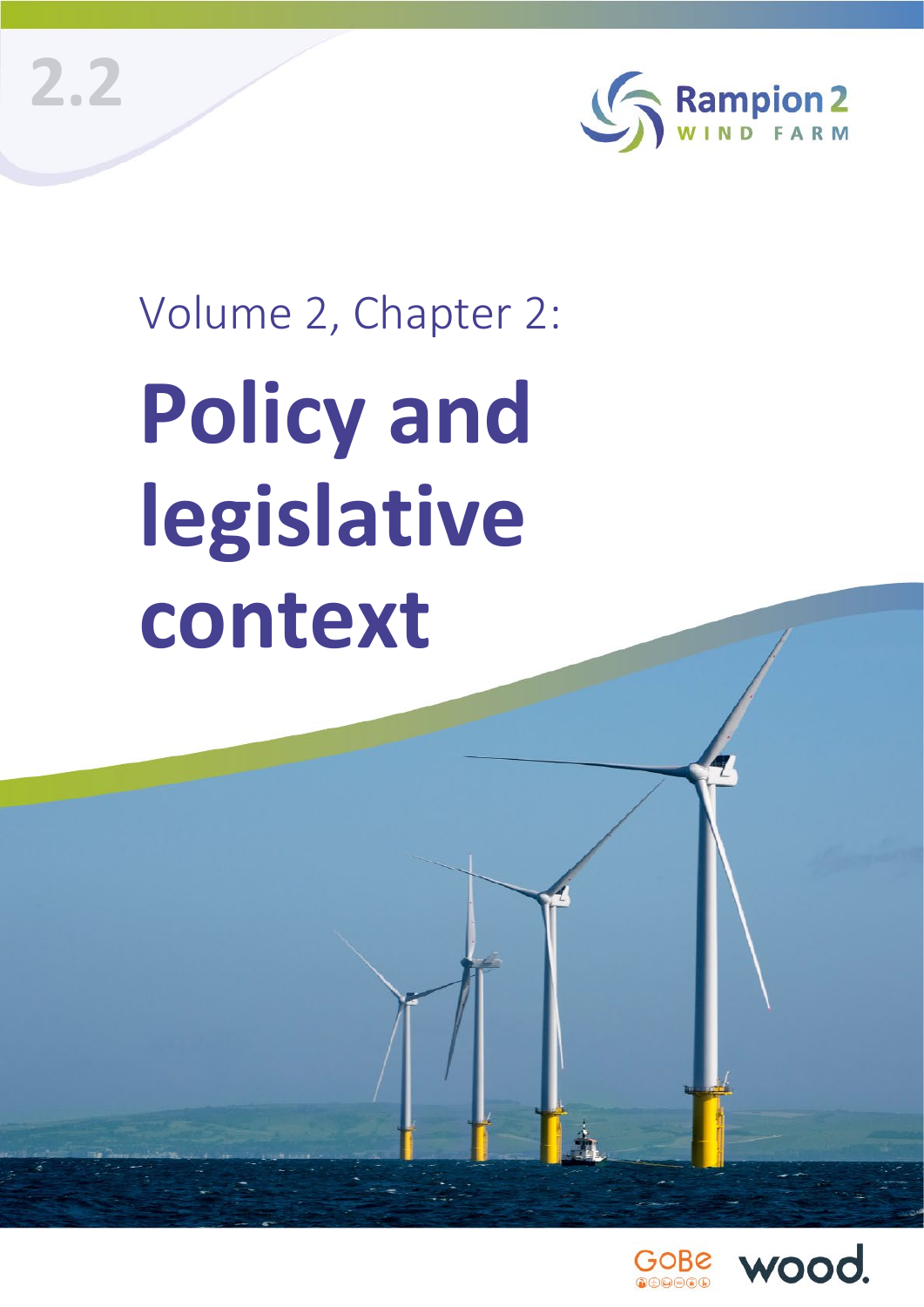wood.

# **Contents**

| 2.  | <b>Policy and legislative context</b>                                                                | $\overline{2}$                            |
|-----|------------------------------------------------------------------------------------------------------|-------------------------------------------|
| 2.1 | Introduction                                                                                         | $\overline{2}$                            |
| 2.2 | International obligations on climate change and Renewable Energy<br>Overview                         | $\overline{2}$<br>$\overline{2}$          |
|     | United Nations Framework Convention on Climate Change                                                | $\overline{2}$                            |
|     | <b>European Union Renewables Directive</b>                                                           | 3                                         |
|     | The Energy Act 2013                                                                                  | $\mathfrak{S}$<br>$\overline{\mathbf{4}}$ |
|     | The Climate Change Act 2008<br>National Infrastructure Strategy                                      | $\overline{4}$                            |
|     | <b>Offshore Wind Sector Deal</b>                                                                     | $\overline{\mathbf{4}}$                   |
|     | <b>UK Renewable Energy Strategy</b>                                                                  | 5                                         |
| 2.3 | Overarching legislative framework                                                                    | 5                                         |
| 2.4 | National planning policy<br>The Planning Act 2008                                                    | 11<br>11                                  |
|     | Infrastructure Planning (Environmental Impact Assessment) Regulations 2017 and<br>guidance documents | 12                                        |
|     | <b>Habitat Regulations Assessment (HRA)</b>                                                          | 13                                        |
|     | <b>National Policy Statements</b>                                                                    | 14                                        |
|     | The National Planning Policy Framework                                                               | 27                                        |
| 2.5 | Regional and local planning policy                                                                   | 29                                        |
|     | South Inshore and South Offshore Marine Plan<br><b>Local Development Plans</b>                       | 29<br>30                                  |
| 2.6 | Other relevant guidance                                                                              | 31                                        |
| 2.7 | <b>PINS Scoping Opinion responses</b>                                                                | 32                                        |
| 2.8 | Glossary of terms and abbreviations                                                                  | 33                                        |
| 2.9 | References                                                                                           | 38                                        |

| Table 2-1 Summary of environmental and nature conservation drivers            | 6  |
|-------------------------------------------------------------------------------|----|
| Table 2-2 Impacts from NPS EN-1, EN-3 and EN-5                                | 14 |
| Table 2-3 National Planning Policy Framework principles relevant to Rampion 2 |    |
|                                                                               |    |
| Table 2-4 Planning policy documents from Local Planning Authorities           | 30 |
| Table 2-5 PINS Scoping Opinion responses - Policy and legislative context     | 32 |
| Table 2-6 Glossary of terms and abbreviations                                 | 33 |
|                                                                               |    |

#### **Volume 3: Figures**

Figure 2.1 Administrative boundaries within the Rampion 2 area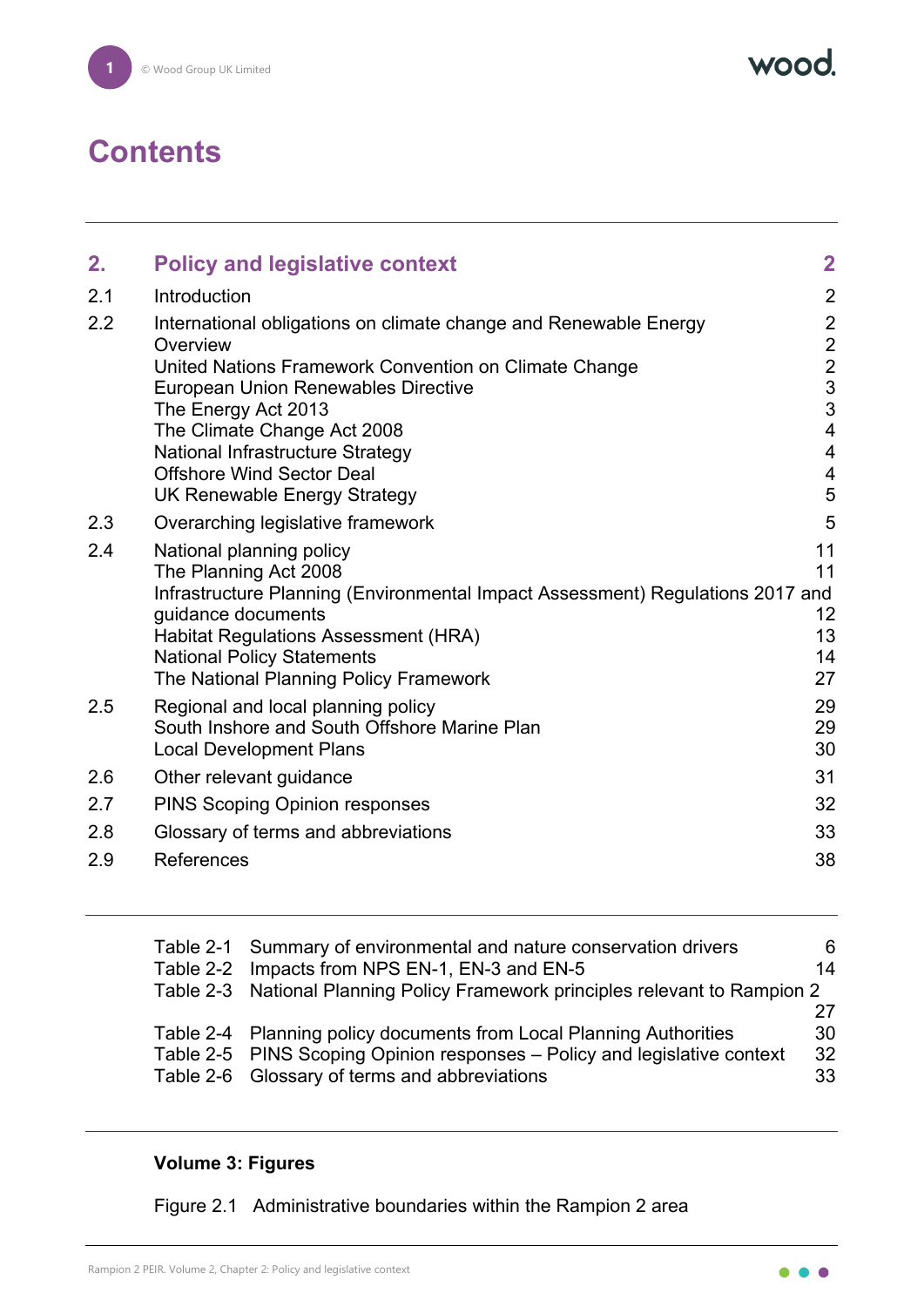## <span id="page-2-0"></span>**2. Policy and legislative context**

#### <span id="page-2-1"></span>**2.1 Introduction**

- 2.1.1 This chapter of the Preliminary Environmental Information Report (PEIR) presents a summary of the key policy and legislative (both national and local) context relevant to the Proposed Development (Rampion 2). This includes policy and legislation relevant to the Environmental Impact Assessment (EIA) being carried out.
- 2.1.2 Where specific aspects of the policy and legislation are directly relevant to particular environmental aspect assessments these are included in the relevant chapters (**Chapters 6** to **28**) of this PEIR.
- 2.1.3 An assessment of Rampion 2 in terms of compliance with planning policies will be provided in the Planning Statement, which will accompany the Application for Development Consent.

#### <span id="page-2-2"></span>**2.2 International obligations on climate change and Renewable Energy**

#### <span id="page-2-3"></span>**Overview**

- 2.2.1 This section outlines the policy and legislation drivers for climate change mitigation and renewable energy deployment that are relevant to Rampion 2.
- 2.2.2 National policy and legislation, influenced by the international drivers listed in this section and in **Section [2.3](#page-5-1)**, highlight the need for renewable energy infrastructure. As a renewable energy project with a generating capacity of 1.2GW, Rampion 2 directly responds to these ambitions and will contribute to the UK's renewable energy and climate targets (BEIS, 2017). The existing Rampion wind farm contains 116 wind turbine generators (WTGs) with a generating capacity of 400MW. Rampion 2 will provide up to 116 additional WTGs, capable of powering up to a million additional homes with clean, renewable energy. This will support the UK Government's target of delivering over a third of UK electricity from offshore wind by 2030, up from 10% today (BEIS, 2019a).

#### <span id="page-2-4"></span>**United Nations Framework Convention on Climate Change**

- 2.2.3 The United Nations Framework Convention on Climate Change (UNFCCC) was adopted in 1992 and ratified by 197 countries. Its objective is to stabilise Greenhouse Gas (GHG) concentrations in the atmosphere to a level that would prevent dangerous human harm to the climate system (United Nations, 1992).
- 2.2.4 The UNFCCC is put into operation through an international agreement, the 'Kyoto Protocol (UNFCCC, 1997). Adopted in 1997 by 192 parties including the UK, the agreement is a commitment to limiting and reducing GHG emissions between 2008 and 2012 in accordance with individually agreed targets. The Kyoto Protocol was ratified by the UK in 2002.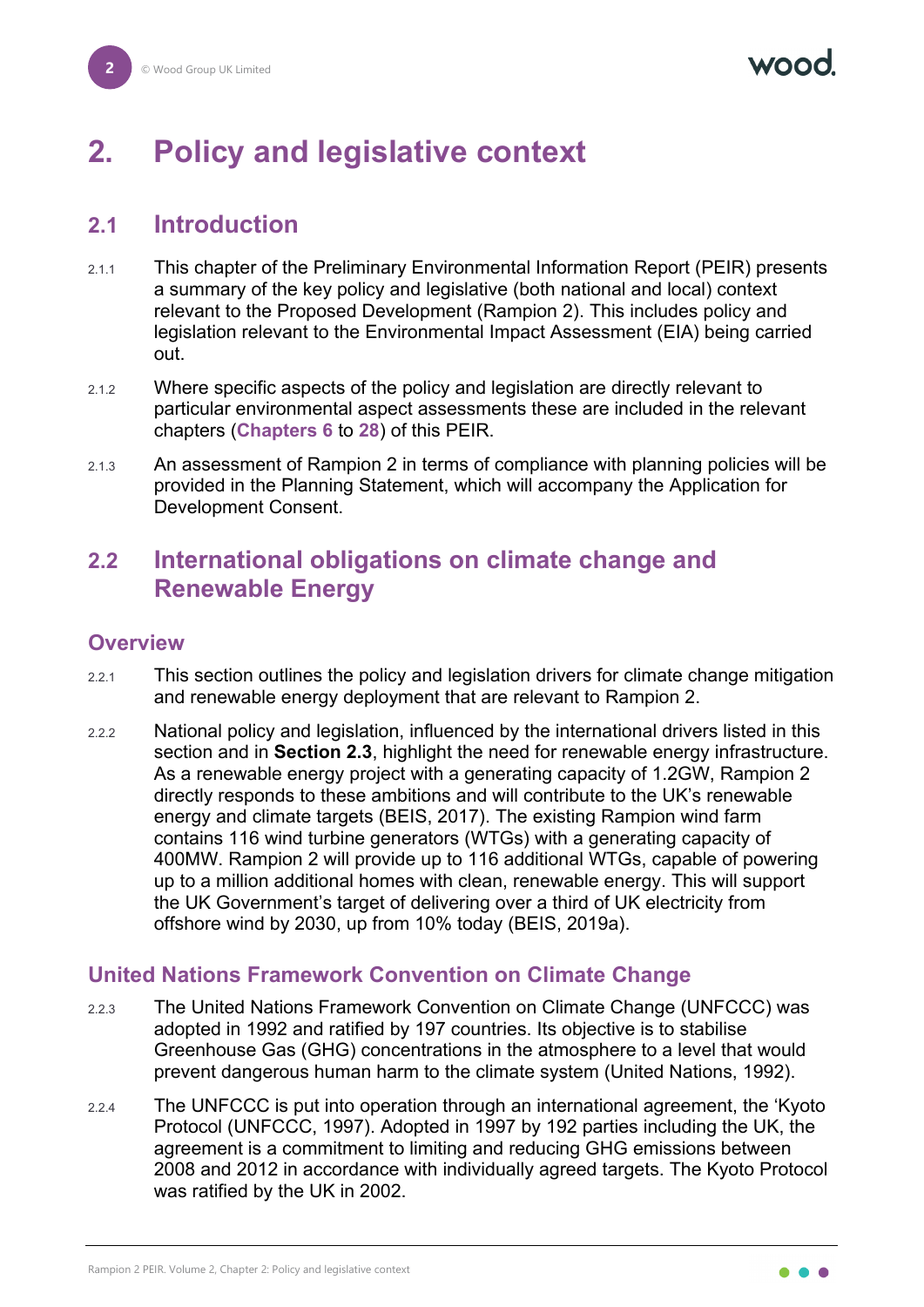nood

- 2.2.5 In 2012, the 'Doha Amendment' (UNFCCC, 2012) resulted in an extension to the Kyoto Protocol for a second commitment period from 2013 until 2020 and included a new commitment to reducing GHG emissions by 18% below 1990 levels. The EU committed to a 20% reduction in its GHG emissions as part of the Doha Amendment; this includes an option for the GHG reduction target, made under the Kyoto Protocol, to be increased to 30%.
- $2.2.6$  Building on these commitments, the 21<sup>st</sup> Conference of the Parties in Paris aimed to accelerate global action for a sustainable future and resulted in the 2015 'Paris Agreement'. The key aim lies in "*holding the increase in the global average temperature well below 2°C above pre-industrial levels and pursuing efforts to limit the temperature increase to 1.5°C above pre-industrial levels, recognizing that this would significantly reduce the risks and impacts of climate change*." (United Nations, 2015, art.2(a)). To work towards this goal, the signatories have prepared and communicated nationally determined contributions (NDCs) to be maintained. The UK's commitment, covered by the EU pledge, is a 40% reduction in GHG emissions by 2030 against the 1990 baseline. These NDCs are to be assessed together every 5 years to determine the collective progress made towards the aim of the Paris Agreement.

#### <span id="page-3-0"></span>**European Union Renewables Directive**

- 2.2.7 The first EU level legislation on renewable energy was implemented in 2001. Directive 2001/77/EC of the European Parliament and of the Council of 27 September 2001 on the promotion of electricity produced from renewable energy sources in the internal electricity market ('Renewable Energy Directive') aimed to encourage member states to increase the contribution of renewable energy sources in their internal electricity market. The Directive required member states to do so by setting national indicative targets for future electricity consumption produced from renewable energy sources.
- 2.2.8 The 2001 Renewable Energy Directive was amended and repealed by Directive 2009/28/EC of the European Parliament and of the Council of 23 April 2009 on the promotion of the use of energy from renewable sources, still in force currently. The 2009 Renewable Energy Directive set the target of reaching 20% of the EU's energy consumption to come from renewable sources by 2020.

#### <span id="page-3-1"></span>**The Energy Act 2013**

- 2.2.9 The Energy Act (2013) outlines the UK's commitment to low carbon energy industry and investment in low carbon electricity generation. The Act establishes the legislative framework to enable secure, affordable and low carbon energy. It includes provisions on the following.
	- Decarbonisation. It allows the Secretary of State (SoS) to set a 2030 decarbonisation target range for electricity in secondary legislation.
	- Electricity Market Reform (EMR) which consists of measures aimed at attracting the £110 billion investment needed for the low-carbon transition. It introduces the Contracts for Difference (CfDs), long-term contracts encouraging investment in low carbon electricity generation.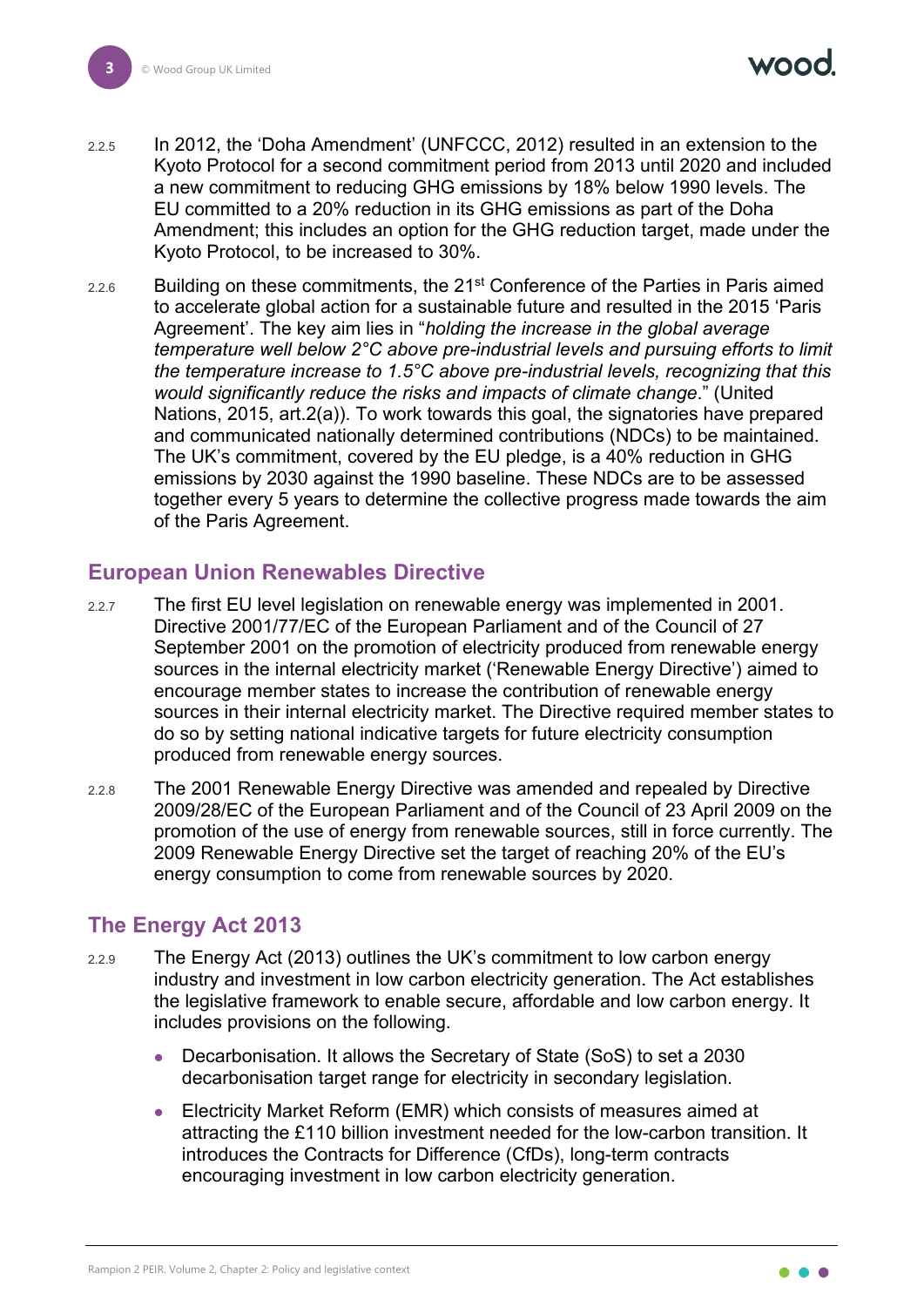#### <span id="page-4-0"></span>**The Climate Change Act 2008**

- 2.2.10 The Climate Change Act 2008 presents the UK's legally binding commitment to reducing its GHG emissions and establishes a commitment for five-yearly carbon budgets. When originally legislated, the target was a reduction in GHG emissions by 80% by 2050, compared to 1990 levels.
- 2.2.11 In June 2019, secondary legislation, the Climate Change Act 2008 (2050 Target Amendment) Order 2019 was passed and extended the 80% reduction target to "at least 100%", compared to the 1990 levels. This target has become known as "net zero". This update was guided by advice from the Committee on Climate Change to keep in line with the UK targets made under the Paris Agreement and recent advice published within the IPCC Special Report on 1.5C.
- 2.2.12 In 2019, the UK Government also declared a Climate Emergency based on latest evidence of climate change and urgent reduction of carbon dioxide emissions needed. Measures proposed by the UK Government to address climate change include phasing out all coal plants, reducing gas plants, and increasing the use of renewable energy such as wind power (onshore and offshore), solar, hydro and wave (BEIS, 2020b).
- 2.2.13 The UK Government sets out how the energy system will be consistent with net zero emissions by 2050 through a shift to a clean energy system in its Energy White Paper: Powering our net zero future (BEIS, 2020a).

#### <span id="page-4-1"></span>**National Infrastructure Strategy**

- 2.2.14 The National Infrastructure Strategy (HM Treasury, 2020) presents the UK Government's plans to deliver significant improvements to UK infrastructure which will enable economic growth and progress towards the net zero by 2050 ambition.
- 2.2.15 The strategy highlights the importance of the offshore wind sector in delivering on the economic and environmental ambitions. The UK Government is striving to promote green growth clusters in traditional industrial areas with offshore wind amongst other initiatives. Alongside significant investment in offshore wind to increase the share of renewables in energy generation, the Government has set a target to deliver 40 Gigawatts (GW) of offshore wind capacity in the UK by 2030 (HM Treasury, 2020).

#### <span id="page-4-2"></span>**Offshore Wind Sector Deal**

- 2.2.16 The Offshore Wind Sector Deal (BEIS, 2019b) builds on the ambitions of the National Infrastructure Strategy and seeks to build the UK's leadership position in offshore wind by capitalising on advantages from the global shift to clean growth. The document sets out a number of governmental and sector commitments for offshore wind including, but not limited to:
	- Governmental support of up to £557m for contracts of Difference;
	- increasing exports fivefold to £2.6bn per annum by 2030;
	- sector investments of up to £250m to strengthen the UK supply chain, creating the Offshore Wind Growth Partnership;

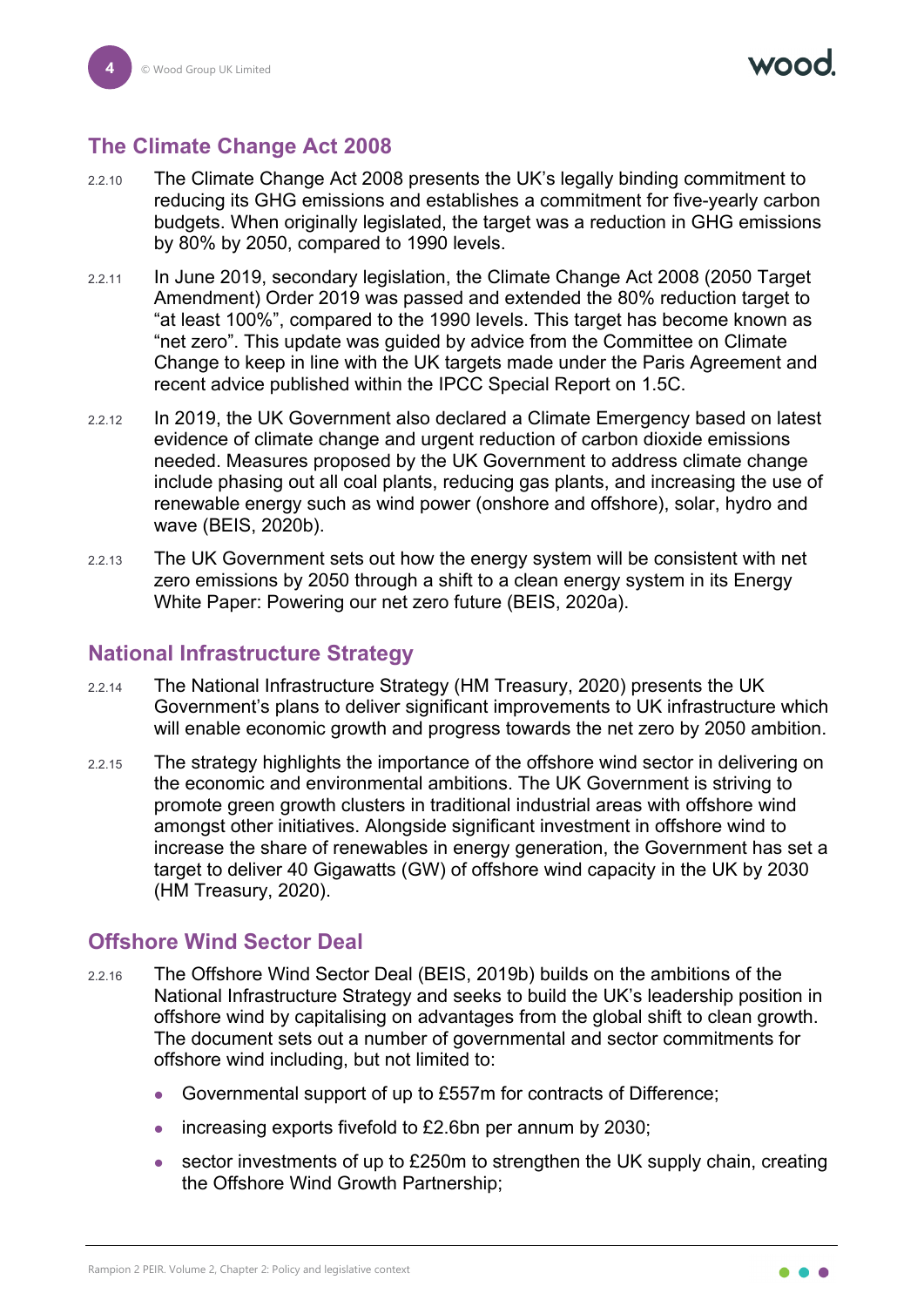- maximising new technology and developing innovative products and services.
- 2.2.17 The Deal brings the Government and industry in partnership to increase the sector's productivity and competitiveness.

#### <span id="page-5-0"></span>**UK Renewable Energy Strategy**

- 2.2.18 The UK Renewable Energy Strategy (HM Government, 2009) outlines the UK's commitment to source 15% of energy from renewable sources by 2020, whilst reducing its fossil fuel consumption by 10% and gas imports by 20-30%. The aim is to generate more than 30% of the UK's electricity needs, 12% of its heating needs and 10% of its transport energy with renewables. The strategy puts in place the financial mechanisms necessary for the advancement of these goals with around £30 billion to be invested between 2009 and 2020.
- 2.2.19 In 2019, 12.3% of final energy consumption in the UK was generated by renewables. Of the total electricity generated, renewable electricity amounted to 35%. Heat from renewable sources accounted to 7.9% of total heat consumption. The share of renewables in transport energy reached 8.8% (BEIS, 2020c).

#### <span id="page-5-1"></span>**2.3 Overarching legislative framework**

- 2.3.1 A range of environmental legislation at International, European and National level will apply to the EIA for Rampion 2. This environmental legislation will be described in the ES and some key noteworthy legislation taken into consideration are presented in **[Table 2-1.](#page-6-0)**
- 2.3.2 UK Legislation is derived from a range of international agreements (including European Union (EU) directives, regulations and agreements) which are outlined in this Chapter. On 31 December 2020 the UK exited the "implementation period" provided for by the European Union (Withdrawal) Act 2018 ("Withdrawal Act 2018") . Ss. 2-3 of the Withdrawal Act 2018, as amended, provides that direct EU legislation, and EU-derived domestic legislation, continue to have effect in domestic law after that day. In summary, the interpretation of any retained EU law is to be the same as it was before that day, insofar as the retained EU law remains unmodified in UK law and regulations have not been made providing otherwise (s. 6(3) of the Withdrawal Act 2018).
- 2.3.3 The 2017 EIA Regulations continue to have effect notwithstanding the UK's departure. The same principle applies for the Directives listed in **[Table 2-1](#page-6-0)**.
- 2.3.4 Any changes to relevant policy and legislation will be updated and considered as the EIA process proceeds towards submission of the Development Consent Order (DCO) Application.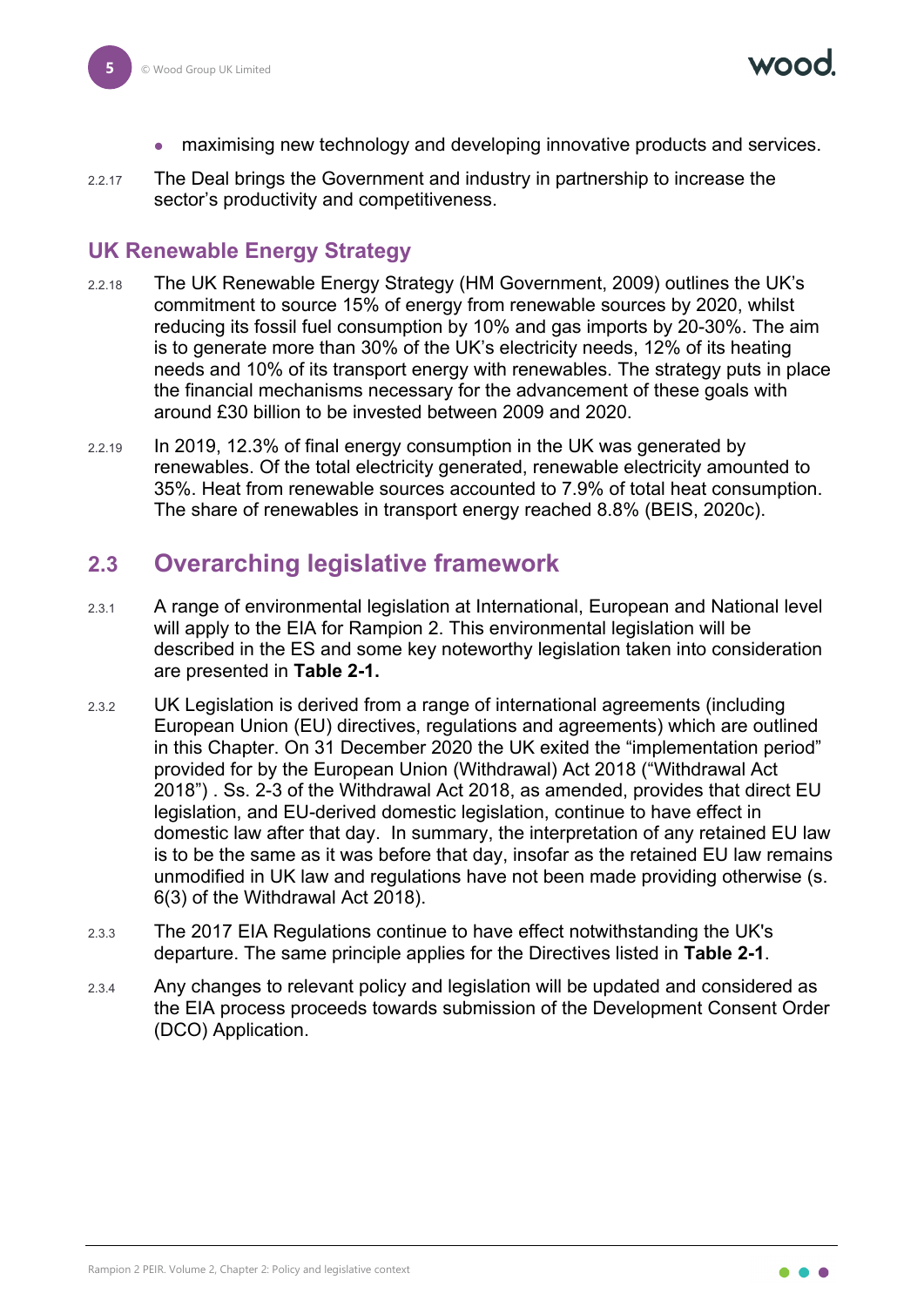#### <span id="page-6-0"></span>Table 2-1 Summary of environmental and nature conservation drivers

#### **Drivers Key requirements**

#### **International**

| Council Directive 2000/60/EC<br>establishing a framework for Community<br>action in the field of water policy (the<br>'Water Framework Directive' - WFD)   | Introduces a holistic approach to water<br>quality management and aims to ensure the<br>protection and improvement of all aspects of<br>the water environment. Establishes a<br>framework for an integrated approach to the<br>protection, improvement and sustainable use<br>of Europe's water bodies, and requires all<br>member states to achieve good ecological<br>and chemical status of their water bodies<br>(including coastal waters up to 1 nautical mile<br>(nm) offshore) by 2015. The Directive makes<br>Member States responsible for ensuring that<br>all inland and coastal waters reach at least<br>the "good status". To improve the status of<br>waterbodies, the implementation of river<br>basin management plans is required.<br>Under the WFD, the Environment Agency<br>(EA) is responsible for monitoring water<br>quality and reports the data against<br>Environmental Quality Standards (EQS). |
|------------------------------------------------------------------------------------------------------------------------------------------------------------|-----------------------------------------------------------------------------------------------------------------------------------------------------------------------------------------------------------------------------------------------------------------------------------------------------------------------------------------------------------------------------------------------------------------------------------------------------------------------------------------------------------------------------------------------------------------------------------------------------------------------------------------------------------------------------------------------------------------------------------------------------------------------------------------------------------------------------------------------------------------------------------------------------------------------------|
| Council Directive 92/43/EEC of 21 May<br>1992 on the conservation of natural<br>habitats and of wild fauna and flora (the<br>'Habitats Directive')         | Implements the Convention on the<br>Conservation of European Wildlife and<br>Natural Habitats and The Convention on the<br><b>Conservation of Migratory Species of Wild</b><br>Animals. The directive targets the<br>conservation of wild fauna and flora natural<br>habitats and intends to protect biodiversity by<br>providing robust protection for those habitats<br>and species of European importance. Annex<br>I of the Directive lists the specific habitats<br>under protection.<br>Annexes II and IV of the Habitats Directive<br>lists all European Protected Species (EPS),<br>which include both marine and terrestrial<br>animals and plants.                                                                                                                                                                                                                                                                |
| Directive 2009/147/EC of the European<br>Parliament and of the Council of 30<br>November 2009 on the conservation of<br>wild birds (the 'Birds Directive') | Provides a framework for the conservation<br>and management of wild birds in Europe. It<br>places an overarching requirement on<br>Member States to take necessary measures<br>to maintain the populations of all wild birds at<br>levels determined by ecological, scientific                                                                                                                                                                                                                                                                                                                                                                                                                                                                                                                                                                                                                                              |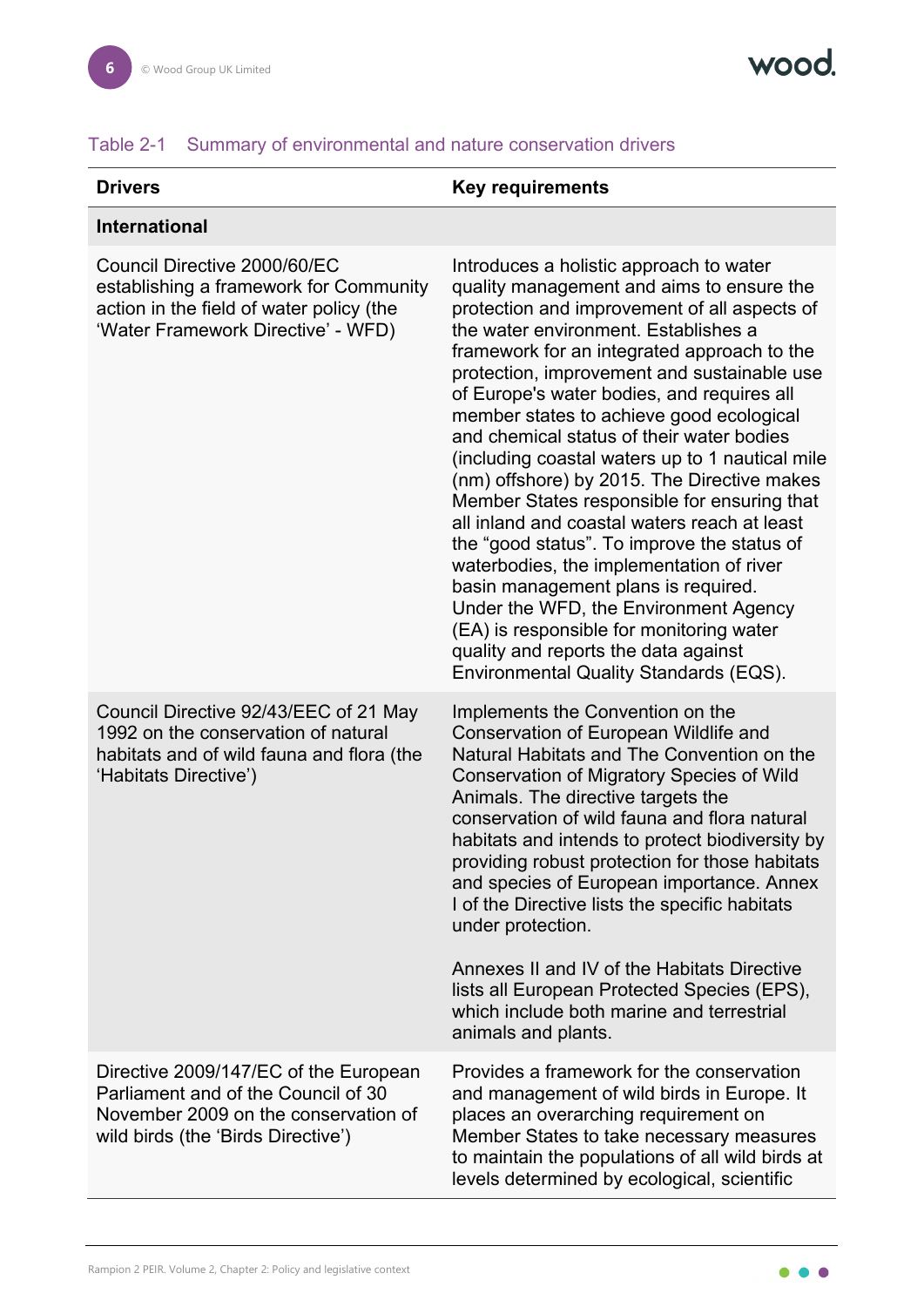| <b>Drivers</b>                                                                                                                         | <b>Key requirements</b>                                                                                                                                                                                                                                                                                                                                                                                                                                                                                                                                                                                                                                                                                                                                            |
|----------------------------------------------------------------------------------------------------------------------------------------|--------------------------------------------------------------------------------------------------------------------------------------------------------------------------------------------------------------------------------------------------------------------------------------------------------------------------------------------------------------------------------------------------------------------------------------------------------------------------------------------------------------------------------------------------------------------------------------------------------------------------------------------------------------------------------------------------------------------------------------------------------------------|
|                                                                                                                                        | and cultural needs. The Directive<br>established, under Article 4, a network of<br>Special Protection Areas (SPAs) for rare or<br>vulnerable species listed in Annex I and for<br>all regularly occurring migratory species. It<br>also establishes a general scheme of<br>protection for all wild birds (required by<br>Article 5). The SPA protection procedures<br>originally set out in Article 4 of the Birds<br>Directive have been replaced by the Article 6<br>provisions of the Habitats Directive.                                                                                                                                                                                                                                                       |
| The Convention on Wetlands of<br>International Importance especially as<br><b>Waterfowl Habitat (Ramsar Convention)</b>                | Ramsar Sites are designated under the<br>Convention on Wetlands of International<br>Importance, agreed in Ramsar, Iran in 1971<br>and ratified by the UK in 1976. The criteria<br>for assessing a site for designation as a<br>Ramsar site include whether or not the<br>wetland supports 20,000 water birds and/or<br>supports 1% of the individuals in a population<br>of one species or subspecies of water bird.<br>UK Government policy affords the same<br>protection to Ramsar sites as European<br>designations such as SPAs and Special<br>Areas of Conservation (SAC). The UK has<br>generally chosen to underpin the designation<br>of its Ramsar sites through prior notification<br>of these areas as Sites of Special Scientific<br>Interest (SSSI). |
| Convention for the Protection of the<br>Marine Environment of the North-East<br>Atlantic (the 'OSPAR Convention') 1992<br>(as amended) | International cooperation to protect the<br>marine environment of the north east<br>Atlantic.<br>OSPAR's biodiversity strategy establishes a<br>network of Marine Protected Areas (MPAs).<br>The UK has currently identified 283 OSPAR<br>MPAs (many of which are Natura 2000 sites)<br>that also meet the relevant OSPAR selection<br>criteria (OSPAR, 2006). 'Natura 2000' is an<br>umbrella term for the network of protected<br>sites that include SPAs and SACs across the<br>EU. These important high-quality<br>conservation sites are intended to<br>significantly contribute to the conservation of<br>habitats and species listed in the Birds and<br><b>Habitats Directives</b>                                                                         |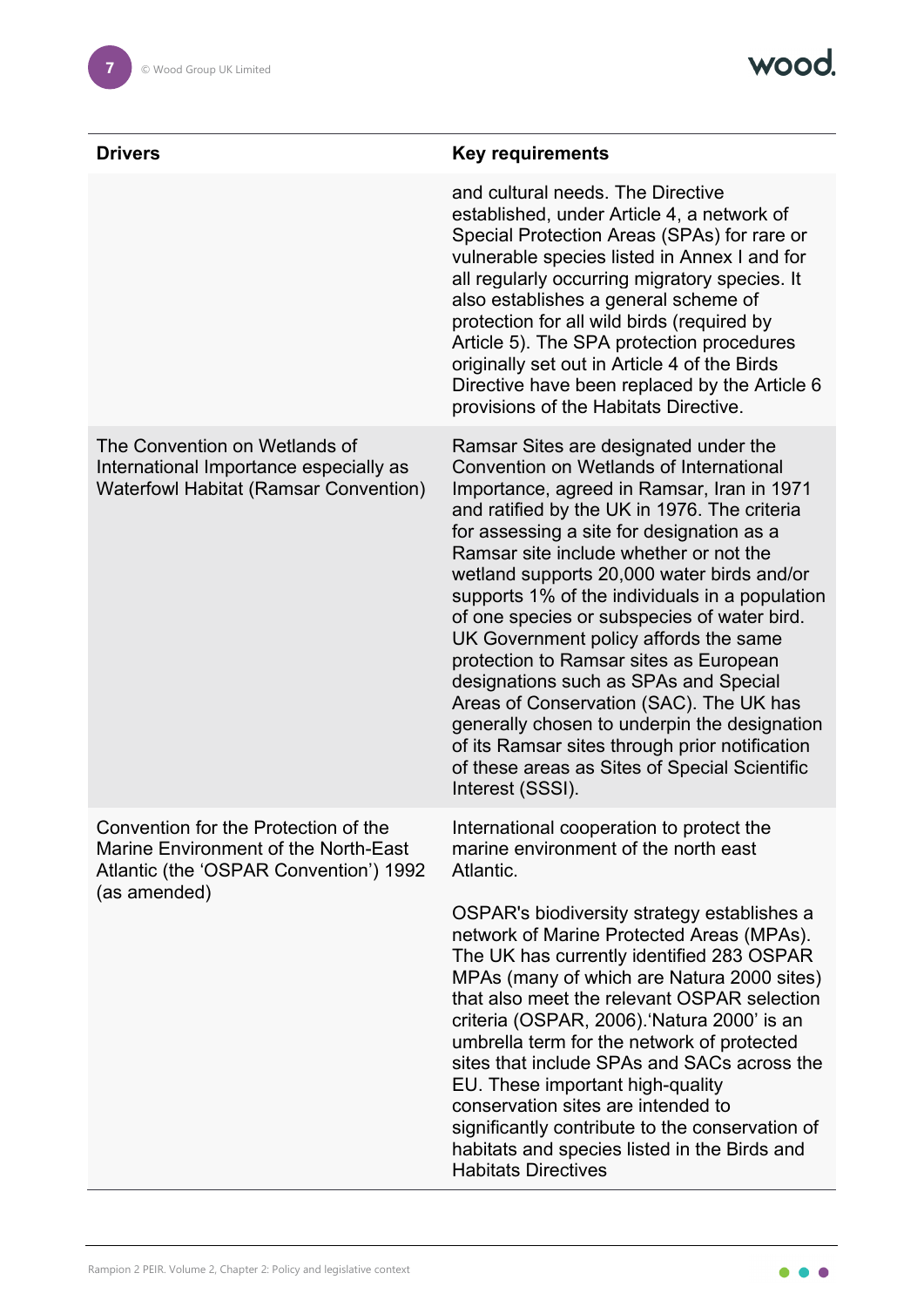wood.

| <b>Drivers</b>                                     | <b>Key requirements</b>                                                                                                                                                                                                                                                                                                                                                                                                                                                                                                                                                                                                                                  |
|----------------------------------------------------|----------------------------------------------------------------------------------------------------------------------------------------------------------------------------------------------------------------------------------------------------------------------------------------------------------------------------------------------------------------------------------------------------------------------------------------------------------------------------------------------------------------------------------------------------------------------------------------------------------------------------------------------------------|
| The Convention on Biological Diversity             | The Convention on Biological Diversity is a<br>legally binding treaty between 168<br>signatories including the UK which came into<br>force in 1993. It has three main objectives:<br>The conservation of biological<br>$\bullet$<br>diversity;<br>The sustainable use of the<br>$\bullet$<br>components of biological diversity;<br>and                                                                                                                                                                                                                                                                                                                  |
|                                                    | The fair and equitable sharing of the<br>benefits arising from the utilisation of<br>genetic resources.                                                                                                                                                                                                                                                                                                                                                                                                                                                                                                                                                  |
|                                                    | The Convention recognised for the first time<br>in international law that the conservation of<br>biological diversity is "a common concern of<br>humankind" and is an integral part of the<br>development process. The Convention<br>covers all ecosystems, species, and genetic<br>resources. The establishment of Natura 2000<br>sites stemmed from this Convention.                                                                                                                                                                                                                                                                                   |
| Transboundary Considerations - Espoo<br>Convention | Presents the obligations of parties to notify<br>and consult each other on all major projects<br>under consideration that are likely to have<br>significant adverse environmental effects<br>(transboundary effects) across international<br>boundaries.                                                                                                                                                                                                                                                                                                                                                                                                 |
|                                                    | The Convention has been implemented in<br>the UK for the purposes of nationally<br>significant infrastructure projects (NSIPs) by<br>the Infrastructure Planning (Environmental<br>Impact Assessment) Regulations 2017. In<br>addition, the Planning Inspectorate's (PINS)<br>Advice Note Twelve: Transboundary Impacts<br>and Processes (PINS, 2018) sets out the<br>procedures for a consultation in association<br>with a DCO Application where there may be<br>significant transboundary effects which occur<br>when impacts from a development within one<br>European Economic Area (EEA) state affects<br>the environment of another EEA state(s). |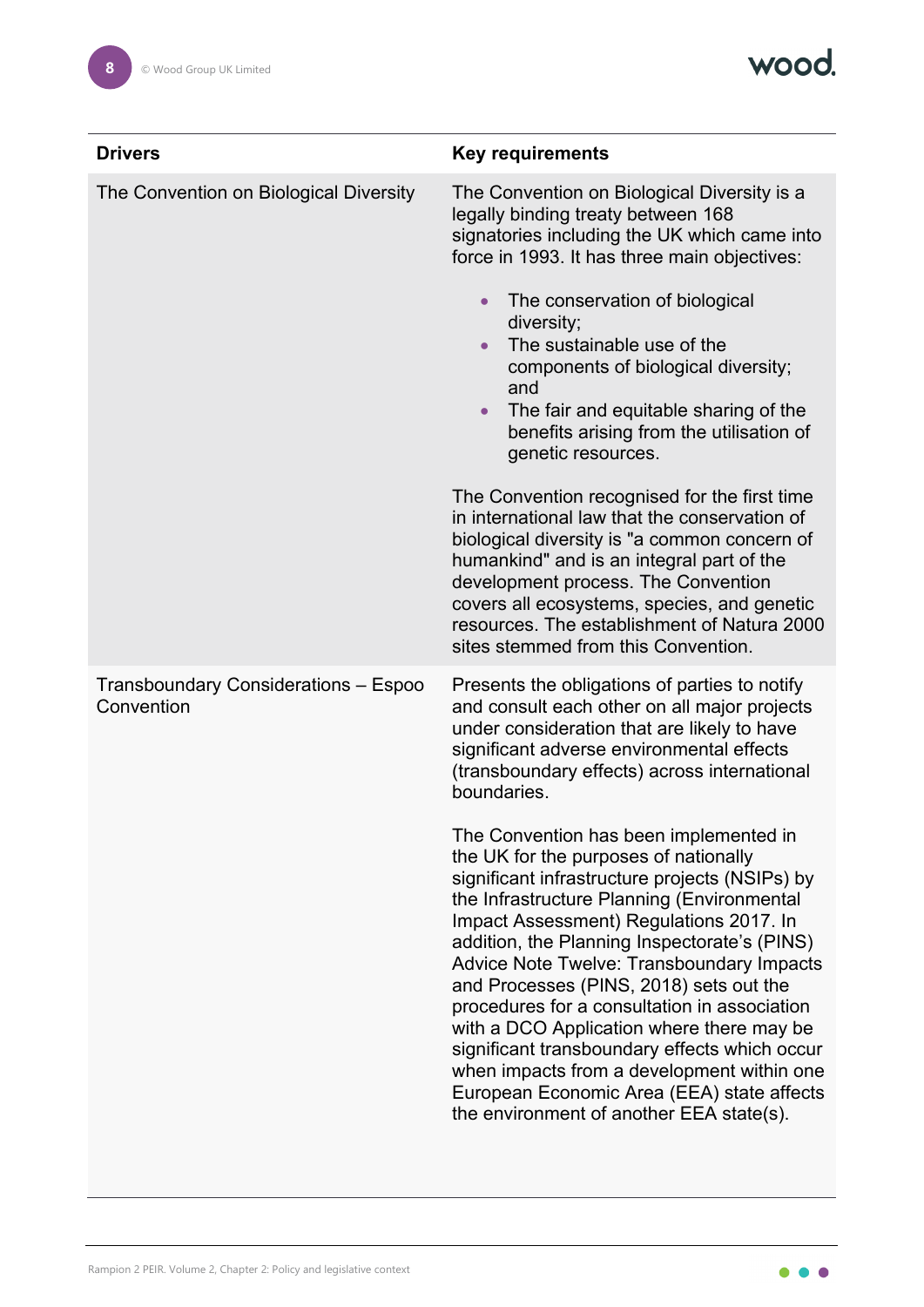| <b>Drivers</b>                           | <b>Key requirements</b>                                                                                                                                                                                                                                                                                                                                                                                                                                                                                                                                                                                                                                                                                                                                                                                                                                         |
|------------------------------------------|-----------------------------------------------------------------------------------------------------------------------------------------------------------------------------------------------------------------------------------------------------------------------------------------------------------------------------------------------------------------------------------------------------------------------------------------------------------------------------------------------------------------------------------------------------------------------------------------------------------------------------------------------------------------------------------------------------------------------------------------------------------------------------------------------------------------------------------------------------------------|
| <b>National</b>                          |                                                                                                                                                                                                                                                                                                                                                                                                                                                                                                                                                                                                                                                                                                                                                                                                                                                                 |
| Marine and Coastal Access Act 2009       | The Marine and Coastal Access Act (MCAA)<br>sets out a spatial planning system for<br>improved management and protection of the<br>marine and coastal environment. The MCAA<br>established the Marine Management<br>Organisation (MMO), the authority tasked<br>with ensuring the delivery of sustainable<br>development in the marine area. The MMO<br>remains the monitoring and enforcement<br>body in respect of the conditions and<br>restrictions set out in the deemed Marine<br>Licences. The MCAA created a relatively<br>new type of Marine Protected Area (MPA)<br>called Marine Conservation Zones (MCZ),<br>which are of national importance. MCZs are<br>intended to protect areas that are important<br>to conserve the diversity of rare, threatened<br>and representative marine habitats, species,<br>geology and geomorphology in UK waters. |
| <b>Wildlife and Countryside Act 1981</b> | Enables the designation of SSSIs to provide<br>statutory protection of the best flora, fauna,<br>geological and physio-geological features.<br>SSSI legislation applies to areas of the<br>terrestrial and intertidal environment only.<br>The Countryside and Rights of Way Act 2000<br>made improved provisions for the protection<br>and management of SSSIs. Natural England<br>has overall responsibility for the management<br>of the SSSI network in England.<br>The Wildlife and Countryside Act also<br>enables Statutory Nature Conservation<br>Bodies to declare sites which are considered<br>to be of national importance as National<br>Nature Reserves (NNRs). NNR's are a<br>statutory designation made under Section 21                                                                                                                        |
|                                          | of the Act by principal local authorities. They<br>are places with wildlife or geological features<br>that are of special interest locally.<br>The Wildlife and Countryside Act defines a<br>series of offences aimed at protecting wild                                                                                                                                                                                                                                                                                                                                                                                                                                                                                                                                                                                                                        |
|                                          | birds and prohibiting the introduction and<br>spread of invasive non-native species.                                                                                                                                                                                                                                                                                                                                                                                                                                                                                                                                                                                                                                                                                                                                                                            |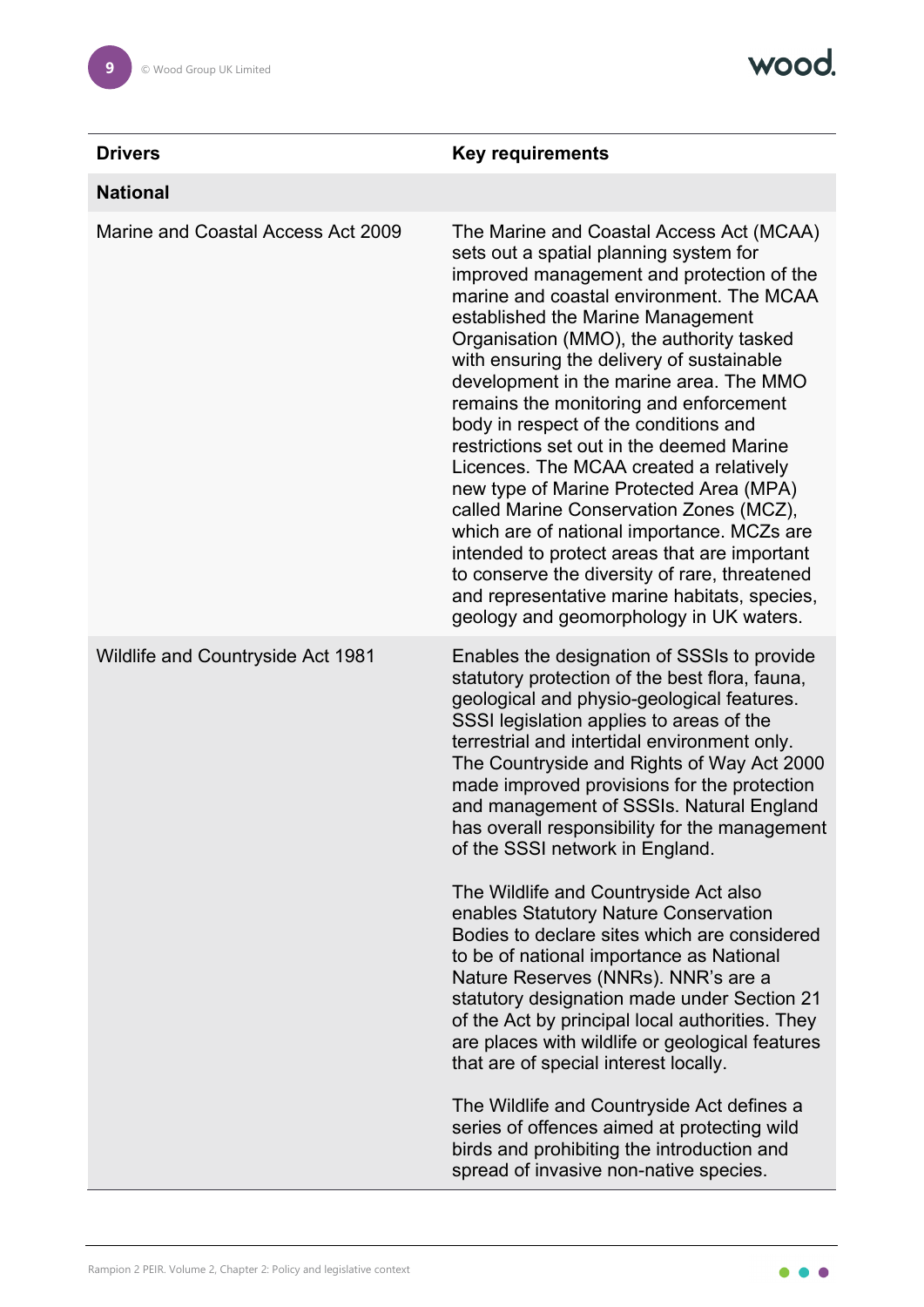| <b>Drivers</b>                                                                                                                                         | <b>Key requirements</b>                                                                                                                                                                                                                                                                                                                                                                                                                                                                                                                                                                                                                                                        |
|--------------------------------------------------------------------------------------------------------------------------------------------------------|--------------------------------------------------------------------------------------------------------------------------------------------------------------------------------------------------------------------------------------------------------------------------------------------------------------------------------------------------------------------------------------------------------------------------------------------------------------------------------------------------------------------------------------------------------------------------------------------------------------------------------------------------------------------------------|
| The Conservation of Habitats and<br>Species Regulations 2017 and the<br><b>Conservation of Offshore Marine</b><br>Habitats and Species Regulation 2017 | In England and Wales, the Habitats Directive<br>and elements of the EU Wild Birds Directive<br>are implemented under the Conservation of<br>Habitats and Species Regulations 2017 (the<br>'Habitats Regulations') onshore and up to 12<br>nautical miles (nm) offshore and the<br><b>Conservation of Offshore Marine Habitats</b><br>and Species Regulations 2017 between 12<br>and 200 nm offshore.                                                                                                                                                                                                                                                                           |
|                                                                                                                                                        | The Habitats Regulations require the<br>assessment of any significant effects on<br>qualifying features of European Conservation<br>Sites that are likely to arise as a result of a<br>proposed project. These sites include SACs,<br>SPAs, Sites of Community Importance (SCIs)<br>and Ramsar sites.                                                                                                                                                                                                                                                                                                                                                                          |
|                                                                                                                                                        | The Habitats Regulations and the Offshore<br>Marine Regulations qualify the killing, injury,<br>capture or disturbance a European Protected<br>Species as an offence except where specific<br>licences are obtained. Licences in England<br>are granted by Natural England for activities<br>impacting European Protected Species up to<br>12nm and by the MMO beyond 12nm.                                                                                                                                                                                                                                                                                                    |
| Countryside and Rights of Way Act 2000                                                                                                                 | Under the Countryside and Rights of Way<br>Act 2000, Natural England has the power to<br>designate Areas of Outstanding Natural<br>Beauty (AONBs) in England for areas<br>excluding national parks and considered to<br>have significant landscape value. The Act<br>amends the law relating to Public Rights of<br>Way (PRoWs) including making provision for<br>public access on foot to certain types of land.<br>Amendments are made to improve the<br>management and protection of SSSIs, as<br>well as to the Wildlife and Countryside Act<br>1981, to strengthen the legal protection for<br>threatened species. Provision is also made to<br>improve AONBs management. |
| Protection of Badgers Act 1992                                                                                                                         | The Act makes it an offence to wilfully kill,<br>injure or take, or attempt to kill, injure or take<br>a badger; and to cruelly ill-treat a badger.<br>The Act also makes it an offence to<br>intentionally or recklessly damage, destroy or                                                                                                                                                                                                                                                                                                                                                                                                                                   |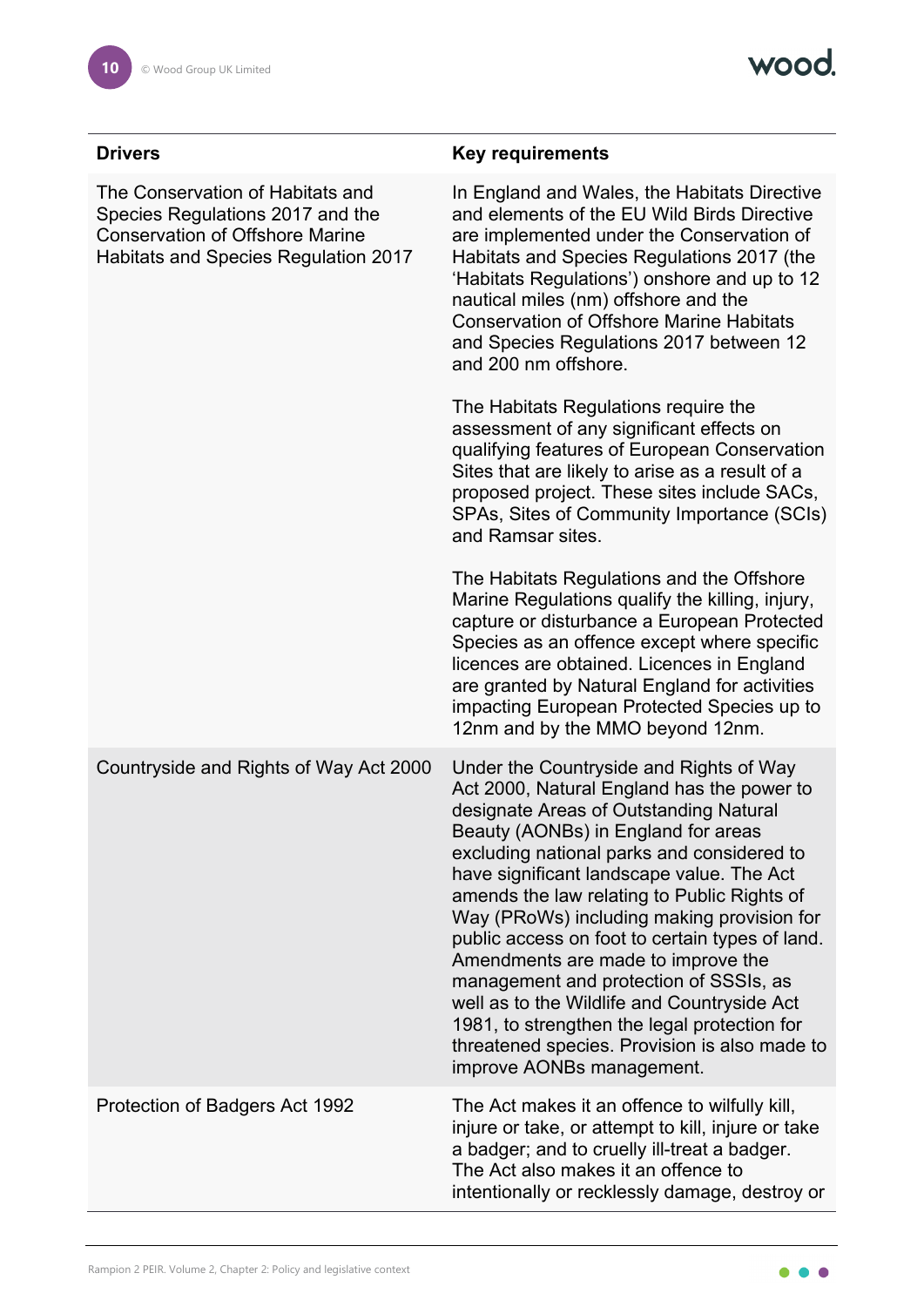| <b>Drivers</b>                                                      | <b>Key requirements</b>                                                                                                                                                                                                                                                                                                                                                                                   |
|---------------------------------------------------------------------|-----------------------------------------------------------------------------------------------------------------------------------------------------------------------------------------------------------------------------------------------------------------------------------------------------------------------------------------------------------------------------------------------------------|
|                                                                     | obstruct a badger sett, or to disturb a badger<br>whilst in a set. A licence may be granted for<br>the purpose of development which will<br>interfere with a badger sett within an area<br>specified in the licence.                                                                                                                                                                                      |
| National Parks and Access to the<br>Countryside Act 1949            | The Act makes provision for National Parks<br>and the establishment of a National Parks<br>Commission. It confers powers for the<br>establishment and maintenance of nature<br>reserves on the Nature Conservancy and<br>local authorities. It also makes further<br>provision for the recording, creation,<br>maintenance and improvement of public<br>paths and for securing access to open<br>country. |
| The Hedgerow Regulations 1997                                       | States it is an offence to remove or destroy<br>certain hedgerows without permission from<br>the local planning authority which is the<br>enforcement body for offences of this kind.                                                                                                                                                                                                                     |
| <b>Natural Environment and Rural</b><br>Communities Act 2006 (NERC) | Section 41 of the Act requires the relevant<br>SoS to compile a list of habitats and species<br>of principal importance for the conservation<br>of biodiversity in England. This list is to be<br>used as a guide by decision makers of public<br>bodies, in the execution of their duties<br>relating to biodiversity conservation in<br>England.                                                        |

2.3.5 This list of environmental legislation is not exhaustive and each individual environmental aspect chapter describes the legislation, policy and guidance relevant to its assessment (**Chapters 6** to **28**).

### <span id="page-11-0"></span>**2.4 National planning policy**

#### <span id="page-11-1"></span>**The Planning Act 2008**

2.4.1 The Planning Act 2008 establishes the nature and scale of development that is, or forms part of, a NSIP and for which development consent is required. Rampion 2 is defined as an NSIP under Section 15(3) of the Planning Act 2008 as the Proposed Development is offshore and has an expected capacity greater than 100MW. As required by Section 31 of the Planning Act 2008, Rampion 2 will submit a DCO Application.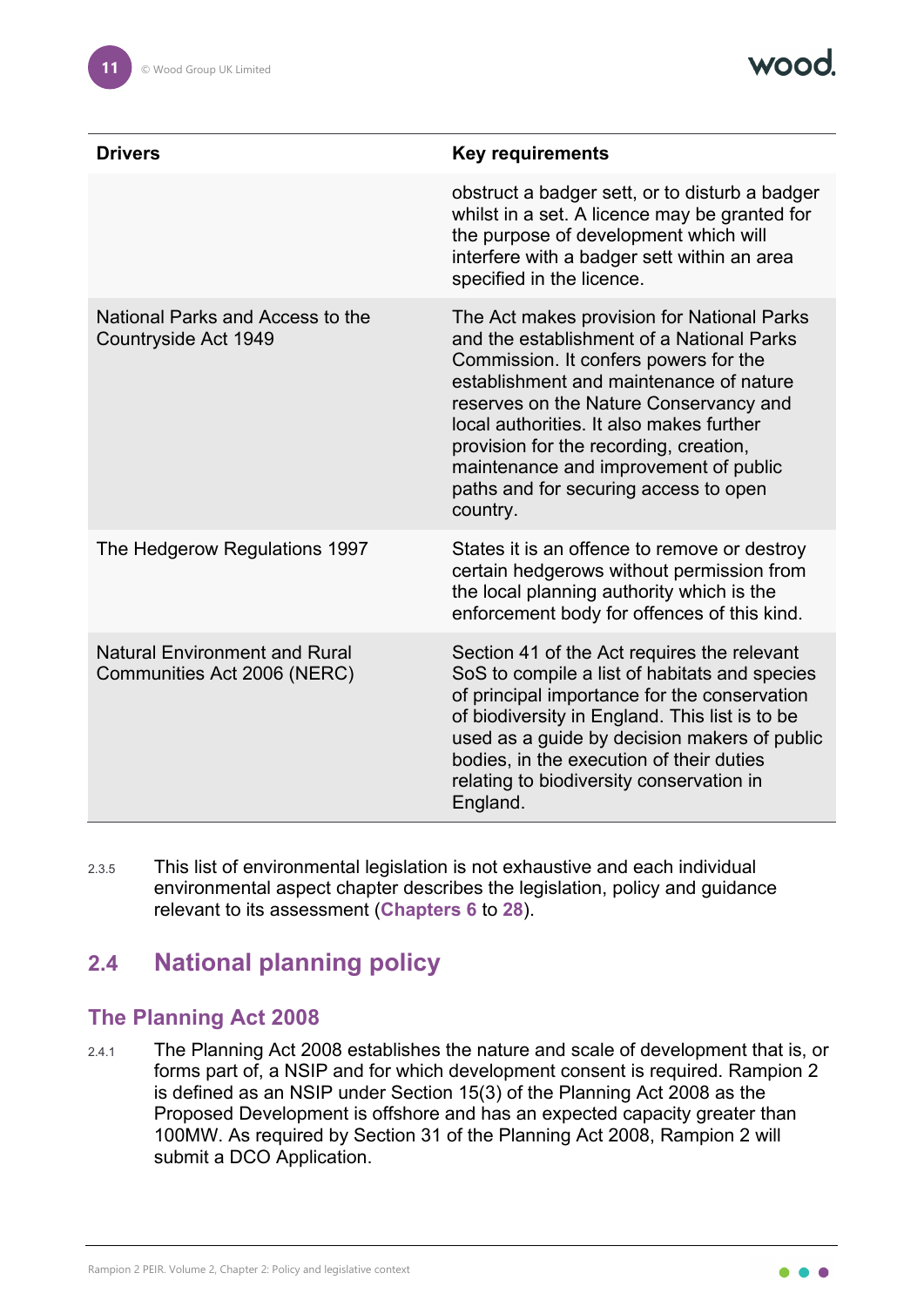mod

- 2.4.2 The Planning Act 2008 was amended through the adoption of the Localism Act 2011, which transferred decision-making responsibilities to the relevant SoS which for Rampion 2 is the SoS for Business, Energy and Industrial Strategy (BEIS). Under the Localism Act 2011, PINS is responsible for the NSIP planning process and will examine the Rampion 2 DCO Application and make a recommendation to the SoS to grant or refuse consent. On receipt of the report and recommendation from PINS, the SoS then makes the final decision on whether or not to make the Order granting development consent.
- 2.4.3 Sections 42 and 47 of the Planning Act 2008 place a duty on the Applicant to consult on the proposed application, before it can be submitted. This PEIR forms part of the suite of documents being consulted on by Rampion Extension Development Limited (RED) through the pre-application consultation process.
- 2.4.4 The SoS's decision must be in accordance with the relevant designated National Policy Statements (NPSs) (outlined in **paragraph [2.4.15](#page-14-1)**), unless one or more of the exceptions set out in Section 104 of the Planning Act 2008 applies.
- 2.4.5 This PEIR, and the subsequent Environmental Statement (ES), will consider other important and relevant national and local planning policy to ensure that the relevant environmental considerations have been appropriately assessed and decisions can be clearly made against these considerations.

#### <span id="page-12-0"></span>**Infrastructure Planning (Environmental Impact Assessment) Regulations 2017 and guidance documents**

- 2.4.6 The Infrastructure Planning (Environmental Impact Assessment) Regulations 2017 ("the EIA Regulations 2017") transpose the provisions of the EIA Directive (2014/52/EU, amending 2011/92/EU). The EIA Regulations 2017 require that the effects of a project, where these are likely to have a significant effect on the environment, are taken into account in the decision-making process for that project. The EIA Regulations 2017 indicate the process and requirements for the provision of adequate environmental information to enable the EIA process.
- 2.4.7 As required under the EIA Regulations 2017, the DCO Application for the Proposed Development will be accompanied by an Environmental Statement (ES).
- 2.4.8 A Scoping Report was submitted by RED to the SoS for BEIS on 2 July 2020 (RED, 2020). A Scoping Opinion was subsequently adopted by PINS, on behalf of the SoS, on 11 August 2020 (PINS, 2020d). RED's notification under Regulation 8(1)(b) confirms that the DCO Project is 'EIA development' in accordance with Regulation 6(2)(a) of the EIA Regulations 2017. The environmental effects of the Proposed Development will be identified and assessed based on the Scoping Opinion, and ongoing engagement and assessment work throughout the EIA process.
- 2.4.9 As required by the EIA Regulations 2017, this PEIR contains information that has been compiled by the applicant, and which is reasonably required at this preapplication stage of Rampion 2, to enable consultees to develop an informed view of the likely significant environmental effects of the Proposed Development. This document therefore contains information on the preliminary environmental effects of the Proposed Development that have been capable of being established to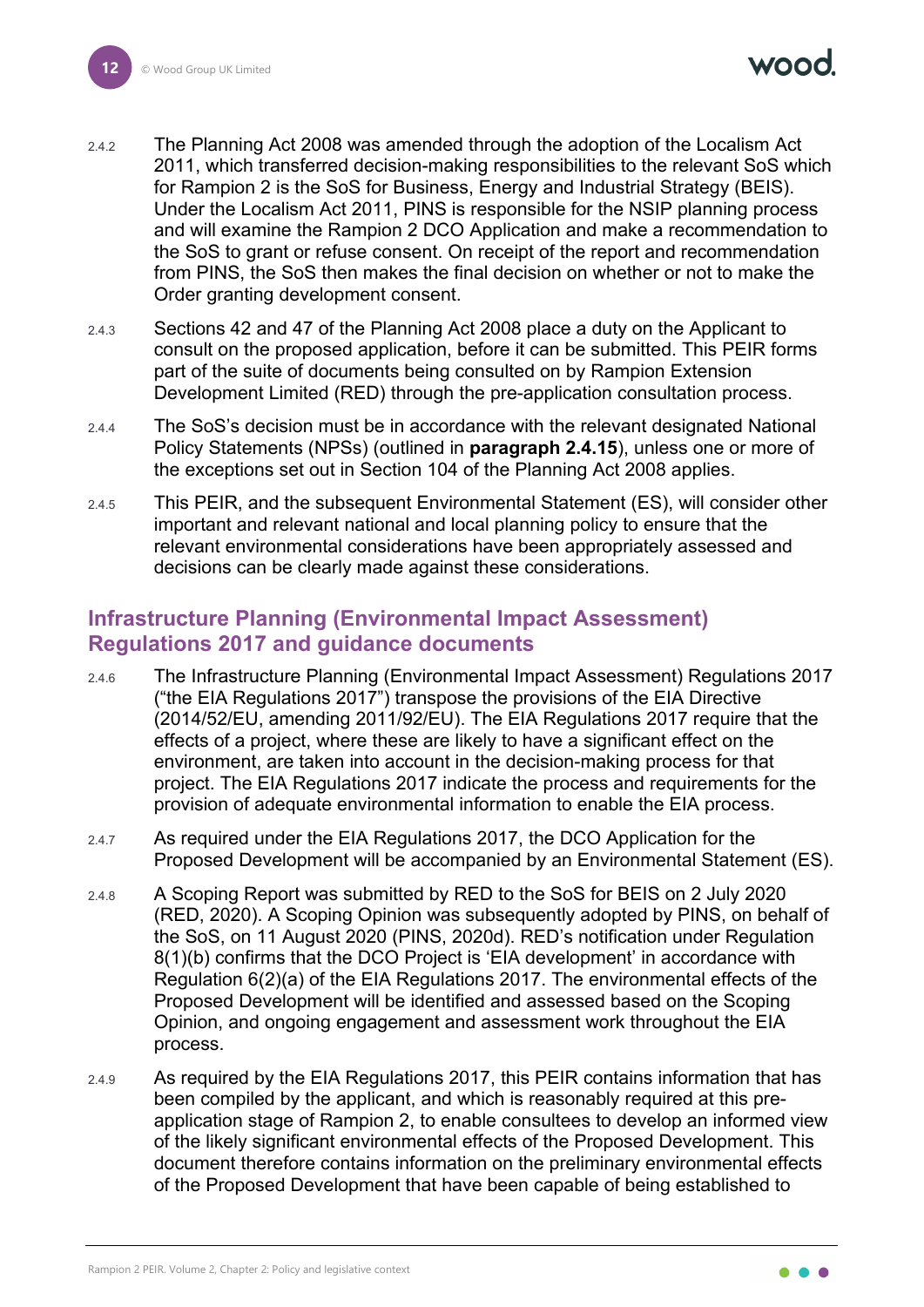vood

date. A summary of how this PEIR responds to the Scoping Opinion is provided in **Appendix 5.1: Response to the Scoping Opinion, Volume 4**.

- 2.4.10 As advised in PINS Advice Note Seven: Environmental Impact Assessment: Process, Preliminary Environmental Information and Environmental Statements (Planning Inspectorate, 2020a), a PEIR is not expected to replicate or be a draft of an ES and this document is not intended to be a complete assessment of the likely significant environmental effects of the Proposed Development at this stage. Further information on the approach to the PEIR is provided in **Chapter 5: Approach to the EIA**. This PEIR is structured so that it can evolve into the ES, which will eventually document the EIA undertaken for Rampion 2.
- 2.4.11 The ES will document the direct effects and any indirect, secondary, cumulative, permanent and temporary, positive and negative effects at all stages of the Proposed Development and the environmental measures envisaged to avoid, prevent or reduce and, if possible, offset likely significant adverse effects. These effects will be identified and assessed having regard to the Scoping Opinion adopted by the Secretary of State, and ongoing consultation, engagement and assessment work throughout the EIA process. Further information on scoping and the EIA Regulations 2017 is provided in **Chapter 5**.

#### <span id="page-13-0"></span>**Habitat Regulations Assessment (HRA)**

- 2.4.12 In accordance with the Habitats and Birds' Directives (Council Directive 92/43/EEC and Directive 2009/147/EC) a network of protected areas has been designated by European Union member states for the protection of Europe's most valuable and threatened habitats and species. These areas are known as European sites. These sites consist of Special Areas of Conservation (SAC) and Special Protection Areas (SPA). As a matter of Government policy, listed Ramsar sites receive the same protection.
- 2.4.13 The Conservation of Habitats and Species Regulations 2017 and The Conservation of Offshore Marine Habitats and Species Regulations 2017 (the Habitats Regulations) transpose the Directives into UK law. The Habitats Regulations require that an Appropriate Assessment (AA) of the implications must be made by the relevant decision-making authority (or Competent Authority) if a project (or plan) that is not directly connected to, or necessary to the management of a European site is likely to have a significant effect on a European site either alone, or in combination with other plans or projects. The process of determining potential impacts to European sites is known as Habitats Regulations Assessment (HRA).
- $2.4.14$  In order to carry out the HRA, the competent authority, under Regulation  $5(2)(g)$  of the Infrastructure Planning (Applications: Prescribed Forms and Procedure) Regulations 2009, requires a report to be submitted alongside the ES. Information collated to date which will inform the HRA is presented in **Chapter 14: Nature Conservation** and **Chapter 23: Terrestrial ecology and nature conservation** of this PEIR and a preliminary draft of the HRA screening report is provided in **Appendix 23.2: HRA Screening Report, Volume 4**.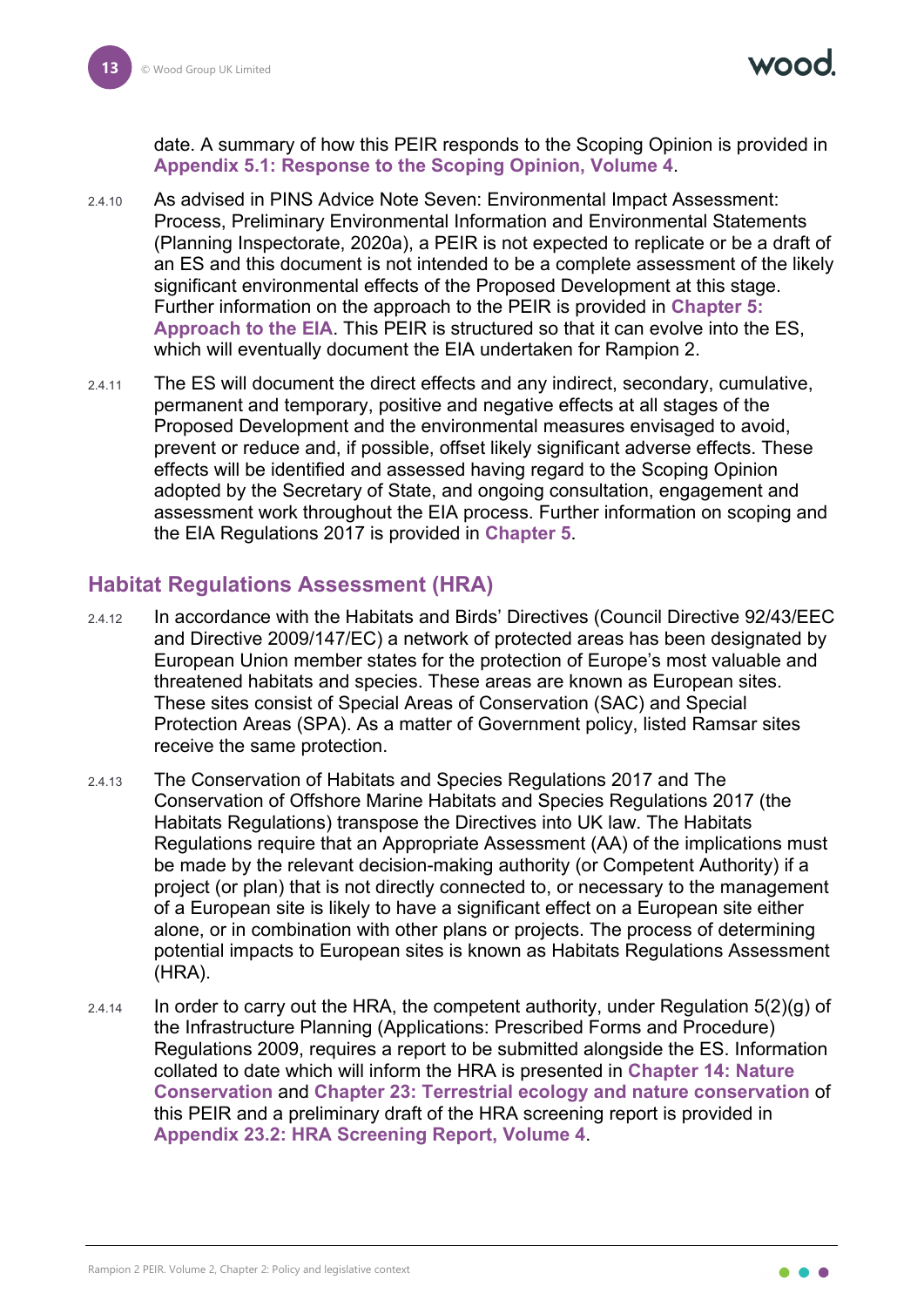#### <span id="page-14-0"></span>**National Policy Statements**

- <span id="page-14-1"></span>2.4.15 Part 2 of the Planning Act 2008 makes provision for National Policy Statements (NPSs). NPSs comprise the Government's objectives for the development of NSIPs and set out national policy against which NSIP applications are assessed. The SoS is required to determine a DCO Application in accordance with an NPS, except in certain limited circumstances set out in Subsections 104(4) to (8) of Planning Act 2008.
- 2.4.16 There are currently 12 designated NPSs of which six relate to energy generation, the four NPSs of relevance to Rampion 2 are:
	- Overarching National Policy Statement for Energy (EN-1) (DECC, 2011a);
	- National Policy Statement for Renewable Energy (EN-3) (DECC, 2011b);
	- National Policy Statement for Electricity Networks (EN-5) (DECC, 2011c); and
	- National Policy Statement for Ports (DfT, 2012).
- 2.4.17 NPS EN-1 presents the Government's policy for delivering major energy infrastructure and the context for any environmental assessment relating to energy infrastructure. Part 2 of EN-1 provides information regarding the Government's energy and climate change strategy including policies for mitigating climate change. Part 3 emphasises the need for new renewable electricity generation projects for the UK to meet its target of 15% of its total energy coming from renewables.
- 2.4.18 Paragraph 4.1.2 of EN-1 states that *"given the level and urgency of need for infrastructure of the types covered by the energy NPSs set out in Part 3 of this NPS, the IPC should start with a presumption in favour of granting consent to applications for energy NSIPs".*
- 2.4.19 Part 4 of EN-1 sets out general assessment principles relevant to all energy projects and Part 5 sets out "*generic impacts*" that may arise from the development of energy infrastructure covered by the energy NPS.

#### Table 2-2 Impacts from NPS EN-1, EN-3 and EN-5

| <b>Impacts</b>                                        | Where addressed in PEIR                                                  | How this will be addressed<br>within DCO Application                                                                                                                                                                                        |
|-------------------------------------------------------|--------------------------------------------------------------------------|---------------------------------------------------------------------------------------------------------------------------------------------------------------------------------------------------------------------------------------------|
|                                                       | <b>Overarching National Policy Statement for Energy (EN-1)</b>           |                                                                                                                                                                                                                                             |
| 4.2 Environmental<br>Statement-<br>cumulative effects | <b>Chapter 5: Approach to the</b><br>EIA and aspect Chapters 6 to<br>28. | The methodology for<br>undertaking the cumulative<br>impact assessment will be set<br>out in the ES, and each topic<br>chapter will provide a<br>description of the cumulative<br>and inter-related effects of the<br>Proposed Development. |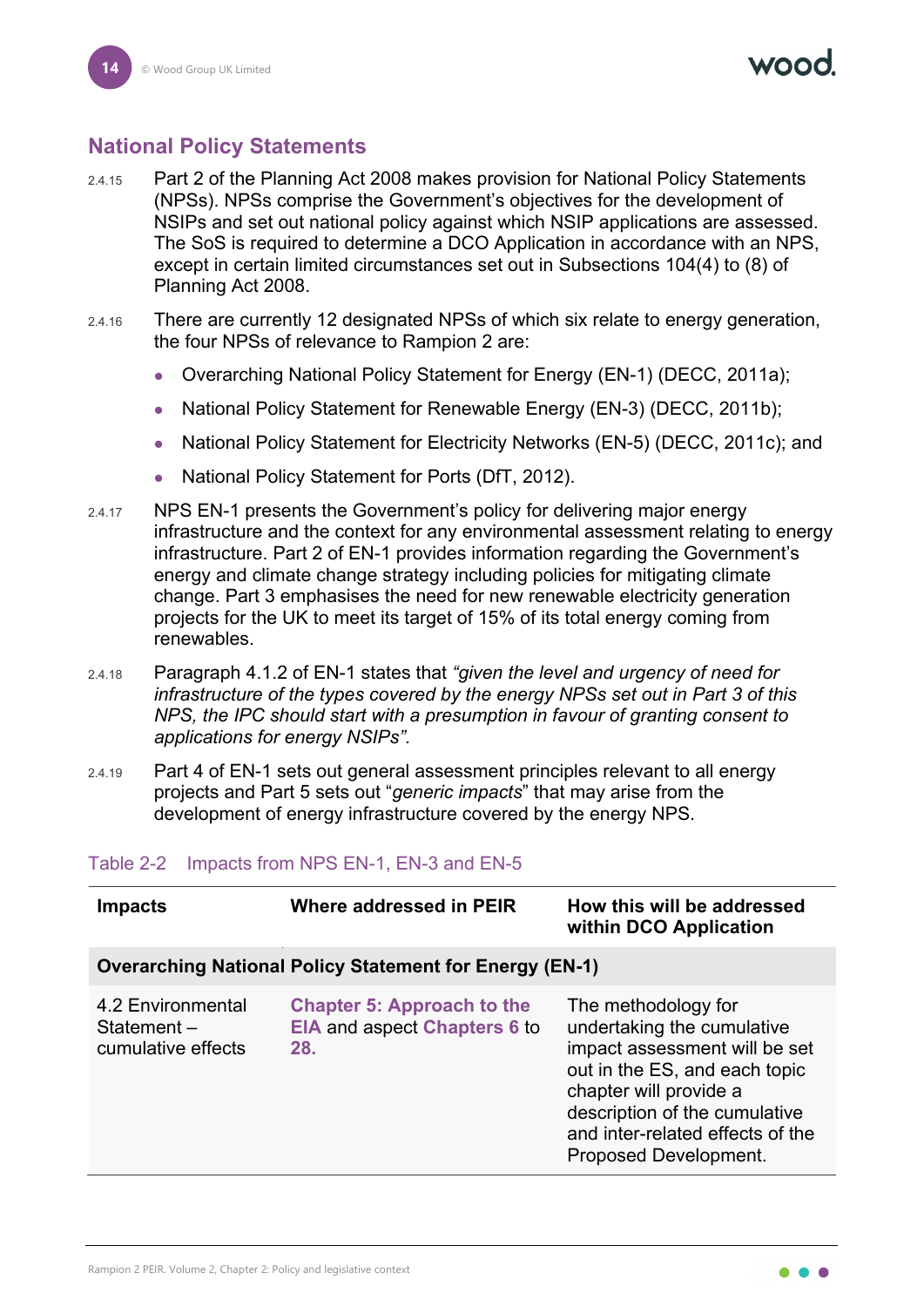wood.

| <b>Impacts</b>                                      | Where addressed in PEIR                                                                                                                                                                                    | How this will be addressed<br>within DCO Application                                                                                                                                                                                                                                              |
|-----------------------------------------------------|------------------------------------------------------------------------------------------------------------------------------------------------------------------------------------------------------------|---------------------------------------------------------------------------------------------------------------------------------------------------------------------------------------------------------------------------------------------------------------------------------------------------|
| <b>4.2 Environmental</b><br>statement - flexibility | <b>Chapter 2: Policy and</b><br>legislative context, and<br><b>Chapter 4: The Proposed</b><br>Development.                                                                                                 | If any design flexibility is<br>sought in the DCO, the ES will<br>justify why this flexibility is<br>sought, and provide a<br>description of the design<br>parameters.                                                                                                                            |
| 4.3 Habitat and<br><b>Species Regulations</b>       | <b>Draft Report to Inform</b><br><b>Appropriate Assessment</b><br>(RIAA), (RED, 2021), provided<br>alongside the PEIR.                                                                                     | A Habitat Regulations<br>Assessment Report will be<br>submitted as part of the DCO<br>Application, including sufficient<br>information to inform an<br>Appropriate Assessment (if<br>required). A record of<br>engagement with Natural<br>England and the JNCC will be<br>provided in the Report. |
| 4.4 Alternatives                                    | <b>Chapter 3: Alternatives.</b>                                                                                                                                                                            | The ES will include a<br>description of the main<br>alternatives considered and will<br>set out the main reasons why<br>choices were selected, taking<br>account of environmental,<br>social and economic impacts.                                                                                |
| 4.5 Good design                                     | The design approach and<br>process for the Proposed<br>Development as set out in<br><b>Chapter 3: Alternatives</b>                                                                                         | A Design and Access<br>Statement will be provided as<br>part of the DCO Application<br>setting out how the Proposed<br>Development has applied<br>'good design' criteria.                                                                                                                         |
| 4.8 Climate change<br>Adaptation                    | <b>Chapter 4: The Proposed</b><br><b>Development, Appendix 5.2:</b><br><b>Greenhouse gas</b><br>assessment, Volume 4, and<br><b>Appendix 27.2: Flood Risk</b><br><b>Screening Assessment,</b><br>Volume 4. | The ES will set out how the<br>projected impacts of climate<br>change have been assessed<br>and the design measures built<br>into the development to ensure<br>climate resilience.                                                                                                                |
| 4.13 Health                                         | Human health is addressed<br>through the individual<br>assessments for Chapter 25:<br><b>Ground conditions, Chapter</b><br>22: Noise and vibration<br><b>Chapter 20: Air quality and</b>                   | The ES will identify any<br>adverse health impacts and<br>proposed mitigation measures<br>to avoid and reduce these<br>impacts through the individual<br>assessments.                                                                                                                             |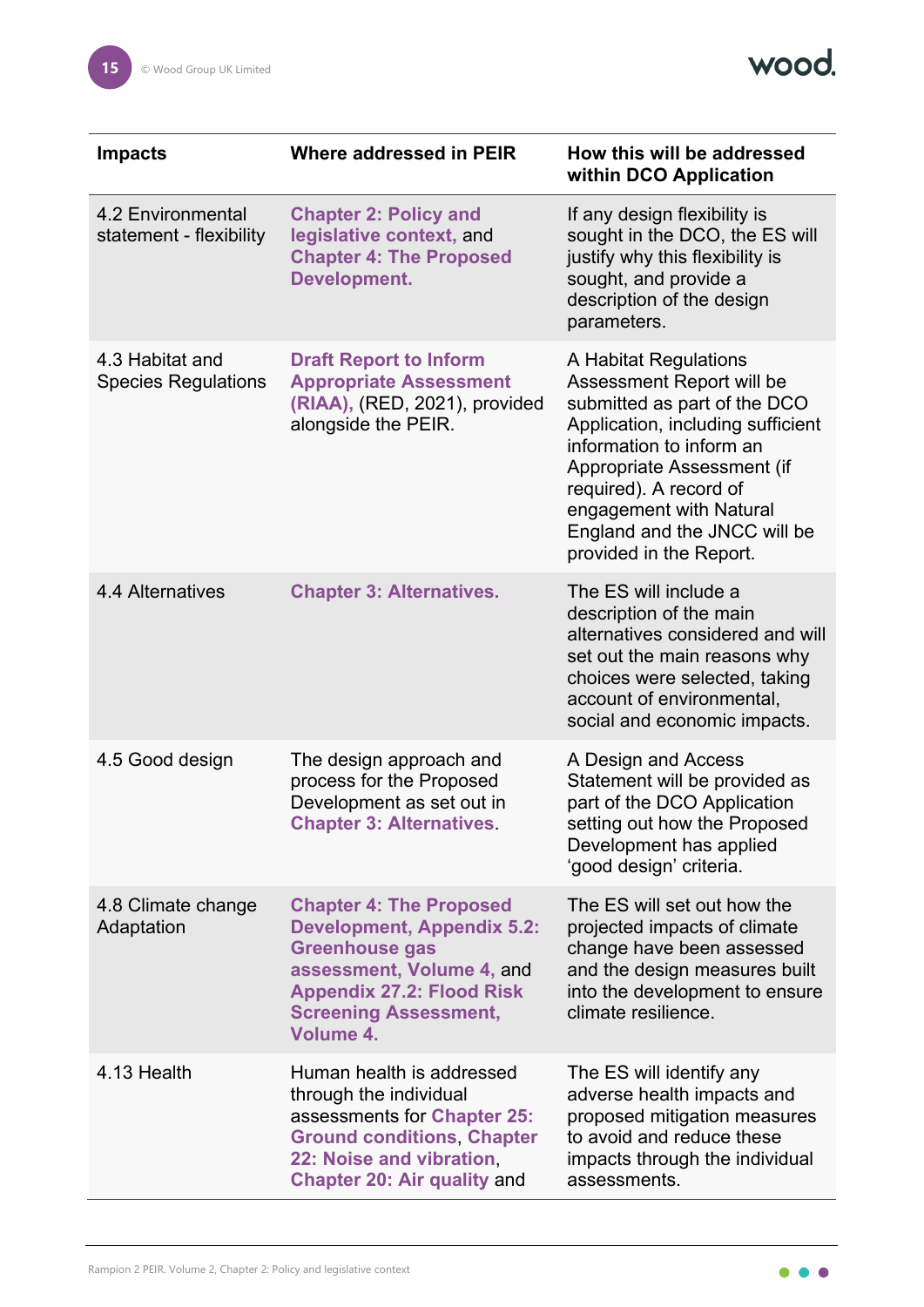| <b>Where addressed in PEIR</b>                                                                                                                                                                                                                                                                                                                                                                                           | How this will be addressed<br>within DCO Application                                                                                                                                                                                                                                                                                                                                                                                          |
|--------------------------------------------------------------------------------------------------------------------------------------------------------------------------------------------------------------------------------------------------------------------------------------------------------------------------------------------------------------------------------------------------------------------------|-----------------------------------------------------------------------------------------------------------------------------------------------------------------------------------------------------------------------------------------------------------------------------------------------------------------------------------------------------------------------------------------------------------------------------------------------|
| <b>Chapter 18: Socio-</b><br>economics. A preliminary<br>WFD assessment has been<br>provided in Appendix 27.3,<br><b>Volume 4 and this considers</b><br>the potential for contaminated<br>sediments near bathing waters.<br><b>Appendix 5.2: Greenhouse</b><br>gas assessment, Volume 4<br>examines the wider<br>consequences of GHG<br>emissions arising from the<br>Proposed Development.                              |                                                                                                                                                                                                                                                                                                                                                                                                                                               |
| <b>Chapter 20: Air quality, and</b><br><b>Appendix 5.2: Greenhouse</b><br>gas assessment, Volume 4                                                                                                                                                                                                                                                                                                                       | The ES will include a<br>description of baseline air<br>quality levels, the changes to<br>these levels, significant air<br>emissions and any proposed<br>mitigation measures.                                                                                                                                                                                                                                                                 |
| <b>Chapter 8: Fish and shellfish</b><br>ecology, Chapter 9: Benthic,<br>subtidal and intertidal<br>ecology, Chapter 10:<br><b>Commercial fisheries,</b><br><b>Chapter 11: Marine</b><br>mammals, Chapter 12:<br><b>Offshore and intertidal</b><br>ornithology, Chapter 14:<br><b>Nature conservation,</b><br><b>Chapter 23: Terrestrial</b><br>ecology and nature<br>conservation, and Chapter<br>25: Ground conditions. | The ES will include an<br>assessment of the effects on<br>designated and non-<br>designated sites of ecological<br>and geological importance, and<br>habitats and species. The<br>indirect impacts on Sites of<br>Special Scientific Interest and<br><b>Ancient Woodland will be</b><br>considered.<br>Mitigation measures, and<br>measures to enhance<br>biodiversity and geological<br>conservation interests will be<br>set out in the ES. |
| <b>Chapter 15: Civil and military</b><br>aviation.                                                                                                                                                                                                                                                                                                                                                                       | The ES will include an<br>assessment of the effects on<br>civil or military aviation and<br>defence assets.<br>A record of engagement with<br>the Ministry of Defence, the<br><b>Civil Aviation Authority, NATS</b><br>and any aerodrome potentially                                                                                                                                                                                          |
|                                                                                                                                                                                                                                                                                                                                                                                                                          |                                                                                                                                                                                                                                                                                                                                                                                                                                               |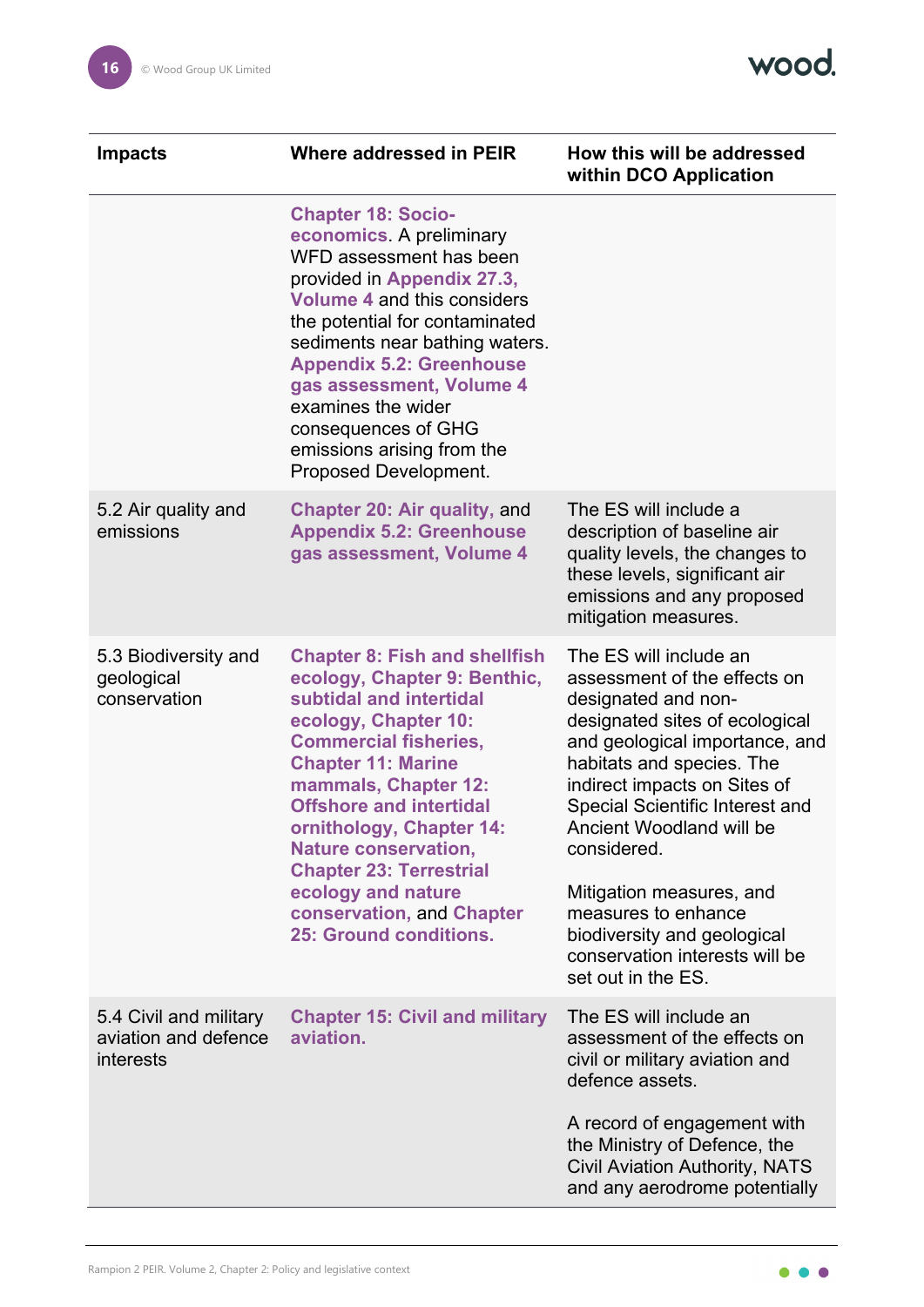wood.

| <b>Impacts</b>                                                                  | Where addressed in PEIR                                                                                                                                                                                                                                                                                                                                                                                                                                              | How this will be addressed<br>within DCO Application                                                                                                                                                                                                                                                                                                                                                                               |
|---------------------------------------------------------------------------------|----------------------------------------------------------------------------------------------------------------------------------------------------------------------------------------------------------------------------------------------------------------------------------------------------------------------------------------------------------------------------------------------------------------------------------------------------------------------|------------------------------------------------------------------------------------------------------------------------------------------------------------------------------------------------------------------------------------------------------------------------------------------------------------------------------------------------------------------------------------------------------------------------------------|
|                                                                                 |                                                                                                                                                                                                                                                                                                                                                                                                                                                                      | affected will be provided in the<br>ES.                                                                                                                                                                                                                                                                                                                                                                                            |
| 5.5 Coastal change                                                              | <b>Chapter 6: Coastal</b><br>processes, Chapter 8: Fish<br>and shellfish ecology,<br><b>Chapter 9: Benthic, subtidal</b><br>and intertidal Ecology,<br><b>Chapter 10: Commercial</b><br>fisheries, Chapter 11: Marine<br>mammals, Chapter 12:<br><b>Offshore and intertidal</b><br>ornithology, Chapter 18:<br><b>Socio-economics, and Draft</b><br><b>Report to Inform Appropriate</b><br><b>Assessment (RIAA), (RED,</b><br>2021), provided alongside the<br>PEIR. | The ES will include an<br>assessment of the Proposed<br>Development on coastal<br>processes and geomorphology<br>and the implications on any<br>Shoreline Management Plan.<br>The implications on marine<br>ecology, biodiversity and<br>protected sites will be<br>considered in the ES.<br>The effect of the Proposed<br>Development on maintaining<br>coastal recreation sites and<br>features will be considered in<br>the ES. |
| 5.6 Dust, odour,<br>artificial light, smoke,<br>steam and insect<br>infestation | <b>Chapter 16: Seascape,</b><br>landscape and visual,<br><b>Chapter 19: Landscape and</b><br>visual impact assessment,<br>and Chapter 20: Air quality.                                                                                                                                                                                                                                                                                                               | A Statement of Statutory<br>Nuisances will be provided as<br>part of the DCO Application.<br>The assessment of dust<br>emissions will be considered in<br>the assessment of air quality in<br>the ES as confirmed in<br><b>Chapter 20 of the PEIR.</b><br>The impacts of artificial light<br>will be considered in the ES.                                                                                                         |
| 5.7 Flood risk                                                                  | <b>Chapter 27: Water</b><br>environment, and Appendix<br>27.2: Flood Risk Screening<br><b>Assessment, Volume 4.</b>                                                                                                                                                                                                                                                                                                                                                  | A Flood Risk Assessment will<br>be provided as an ES<br>Appendix and will include the<br>minimum requirements set out<br>in EN-1.<br>Engagement undertaken with<br>the Environment Agency in<br>relation to the Flood Risk<br>Assessment will be presented<br>in the ES.                                                                                                                                                           |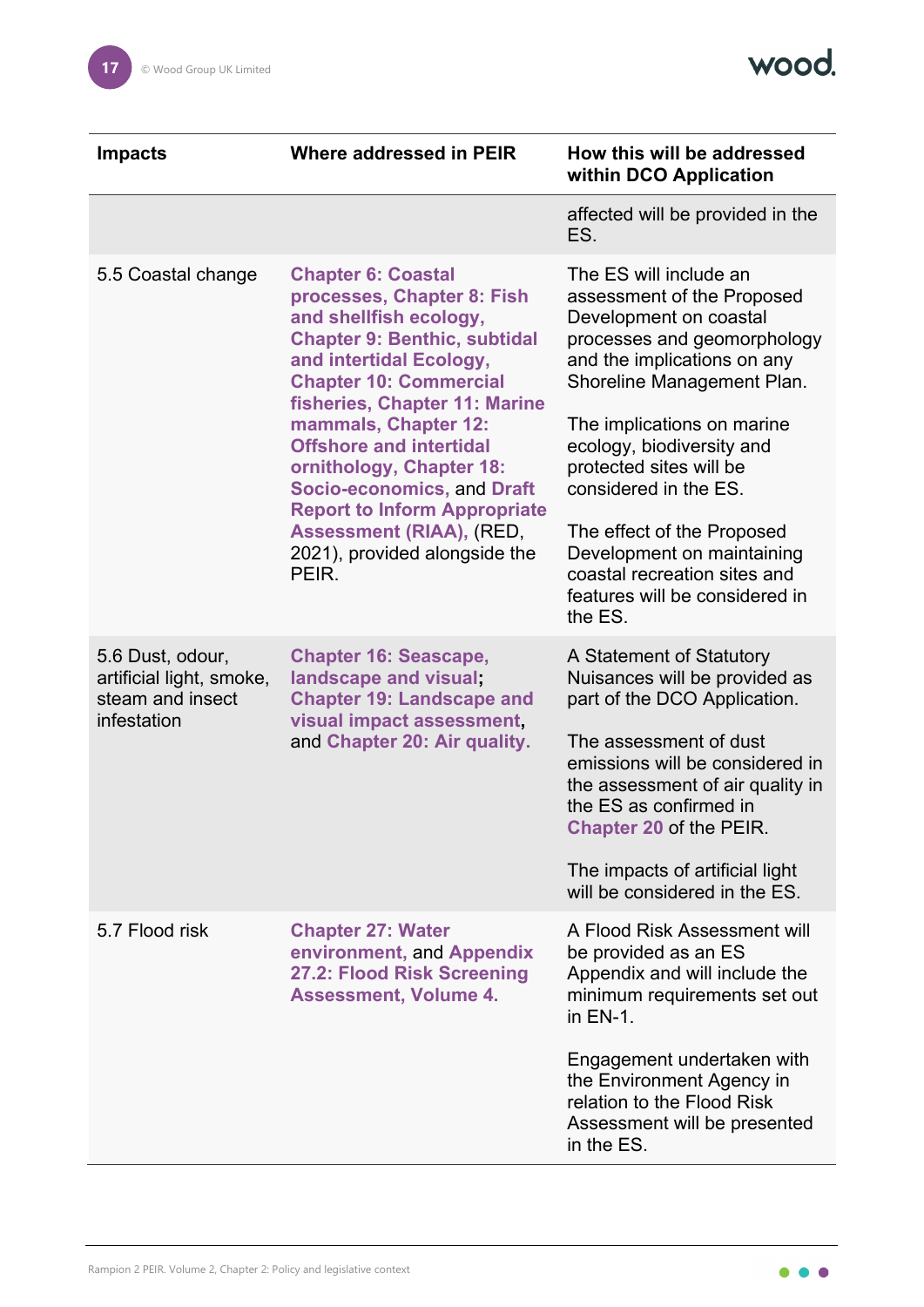

| <b>Impacts</b>                                                                             | Where addressed in PEIR                                                                                                                                     | How this will be addressed<br>within DCO Application                                                                                                                                                                                                                                                              |
|--------------------------------------------------------------------------------------------|-------------------------------------------------------------------------------------------------------------------------------------------------------------|-------------------------------------------------------------------------------------------------------------------------------------------------------------------------------------------------------------------------------------------------------------------------------------------------------------------|
| 5.8 Historic<br>environment                                                                | <b>Chapter 17: Marine</b><br>archaeology and Chapter 26:<br><b>Historic environment.</b>                                                                    | An assessment of the effects<br>on the historic environment<br>including a description of the<br>heritage assts, a desk based<br>archaeological assessment,<br>and an assessment of the<br>significance of impact on<br>heritage assets will be provided<br>in the ES.                                            |
| 5.9 Landscape and<br>visual                                                                | <b>Chapter 16: Seascape,</b><br>landscape and visual,<br><b>Chapter 19: Landscape,</b><br>visual and amenity<br>assessment, and Chapter 3:<br>Alternatives. | The ES will include an<br>assessment of the impacts on<br>landscape character in<br>accordance with relevant<br>guidance, and the potential<br>impact on views and visual<br>amenity. The ES will also<br>consider the impact of light<br>pollution as confirmed in<br>Chapters 16 and 19 of the<br>PEIR.         |
|                                                                                            |                                                                                                                                                             | Alternatives for developing the<br><b>Proposed Development outside</b><br>of a National Park will be<br>considered in the ES as<br>confirmed in Chapter 3 of the<br>PEIR.                                                                                                                                         |
| 5.10 Land use<br>including open<br>space, green<br>infrastructure and<br><b>Green Belt</b> | <b>Chapter 18: Socio-</b><br>economics, Chapter 19:<br><b>Landscape and Visual</b><br><b>Impact, and Chapter 21: Soils</b><br>and agriculture.              | The ES will include a<br>description of the impact of the<br><b>Proposed Development in</b><br>existing and proposed land<br>uses. The impact on coastal<br>recreational sites will also be<br>considered in this chapter.<br>The ES will include an<br>assessment of the impact on<br>agricultural land and soil |
|                                                                                            |                                                                                                                                                             | resources.                                                                                                                                                                                                                                                                                                        |
| 5.11 Noise and<br>vibration                                                                | <b>Chapter 4: The Proposed</b><br><b>Development, Chapter 22:</b><br>Noise and vibration, and<br><b>Chapter 23: Terrestrial</b>                             | The ES will include an<br>operational noise assessment<br>including the requirements set<br>out in EN-1. The relevant                                                                                                                                                                                             |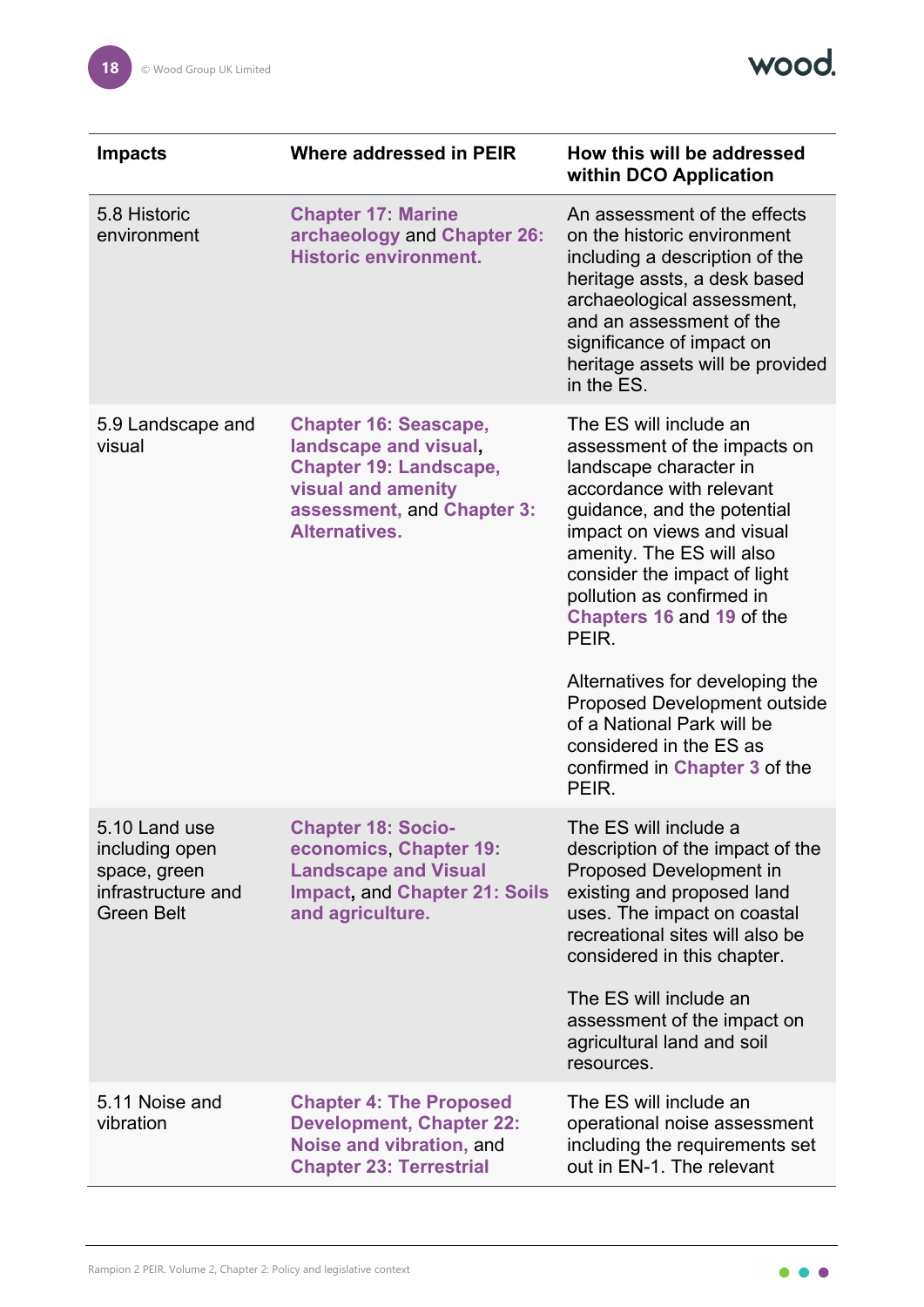wood.

| <b>Impacts</b>                      | Where addressed in PEIR                                                                                                                                                                                                                                                                                                           | How this will be addressed<br>within DCO Application                                                                                                                                                                                                                                                                                                                 |
|-------------------------------------|-----------------------------------------------------------------------------------------------------------------------------------------------------------------------------------------------------------------------------------------------------------------------------------------------------------------------------------|----------------------------------------------------------------------------------------------------------------------------------------------------------------------------------------------------------------------------------------------------------------------------------------------------------------------------------------------------------------------|
|                                     | ecology and nature<br>conservation.                                                                                                                                                                                                                                                                                               | standards and guidance will be<br>used in the assessment.                                                                                                                                                                                                                                                                                                            |
|                                     |                                                                                                                                                                                                                                                                                                                                   | The ES will also assess the<br>noise impacts on protected<br>species and other wildlife.                                                                                                                                                                                                                                                                             |
|                                     |                                                                                                                                                                                                                                                                                                                                   | The ES will demonstrate how<br>noise mitigation has been<br>embedded into the design of<br>the Proposed Development.                                                                                                                                                                                                                                                 |
| 5.12 Socio-economic                 | <b>Chapter 18: Socio-</b><br>economics.                                                                                                                                                                                                                                                                                           | The ES will include an<br>assessment of socio-economic<br>impacts, including the creation<br>of jobs and training<br>opportunities, the impacts on<br>local services and tourism, and<br>the impact of the influx of<br>workers. The existing socio-<br>economic conditions will be<br>described, and consideration<br>given to relevant local planning<br>policies. |
| 5.13 Traffic and<br>transport       | <b>Chapter 24: Transport.</b>                                                                                                                                                                                                                                                                                                     | The ES will include a transport<br>assessment in accordance with<br>the requirements of EN-1. An<br>Outline Travel Plan will be<br>submitted as part of the DCO<br>Application.                                                                                                                                                                                      |
| 5.14 Waste<br>management            | Waste management is<br>addressed across Chapter 4:<br><b>The Proposed Development,</b><br><b>Outline Code of Construction</b><br><b>Practice, Chapter 21: Soils</b><br>and agriculture with regard to<br>soils management and<br><b>Chapter 25: Ground</b><br>conditions with regard to<br>consideration of contaminated<br>land. | The ES will include a<br>description of the measures<br>proposed for managing waste,<br>and the ability of waste<br>management facilities to<br>accommodate this waste. An<br><b>Outline Site Waste</b><br>Management Plan will be<br>prepared and submitted as part<br>of the DCO Application.                                                                      |
| 5.15 Water quality<br>and resources | <b>Chapter 27: Water</b><br>environment, and Appendix<br>27.3: Water Framework                                                                                                                                                                                                                                                    | The ES will include a<br>description of the impact of the<br>Proposed Development on                                                                                                                                                                                                                                                                                 |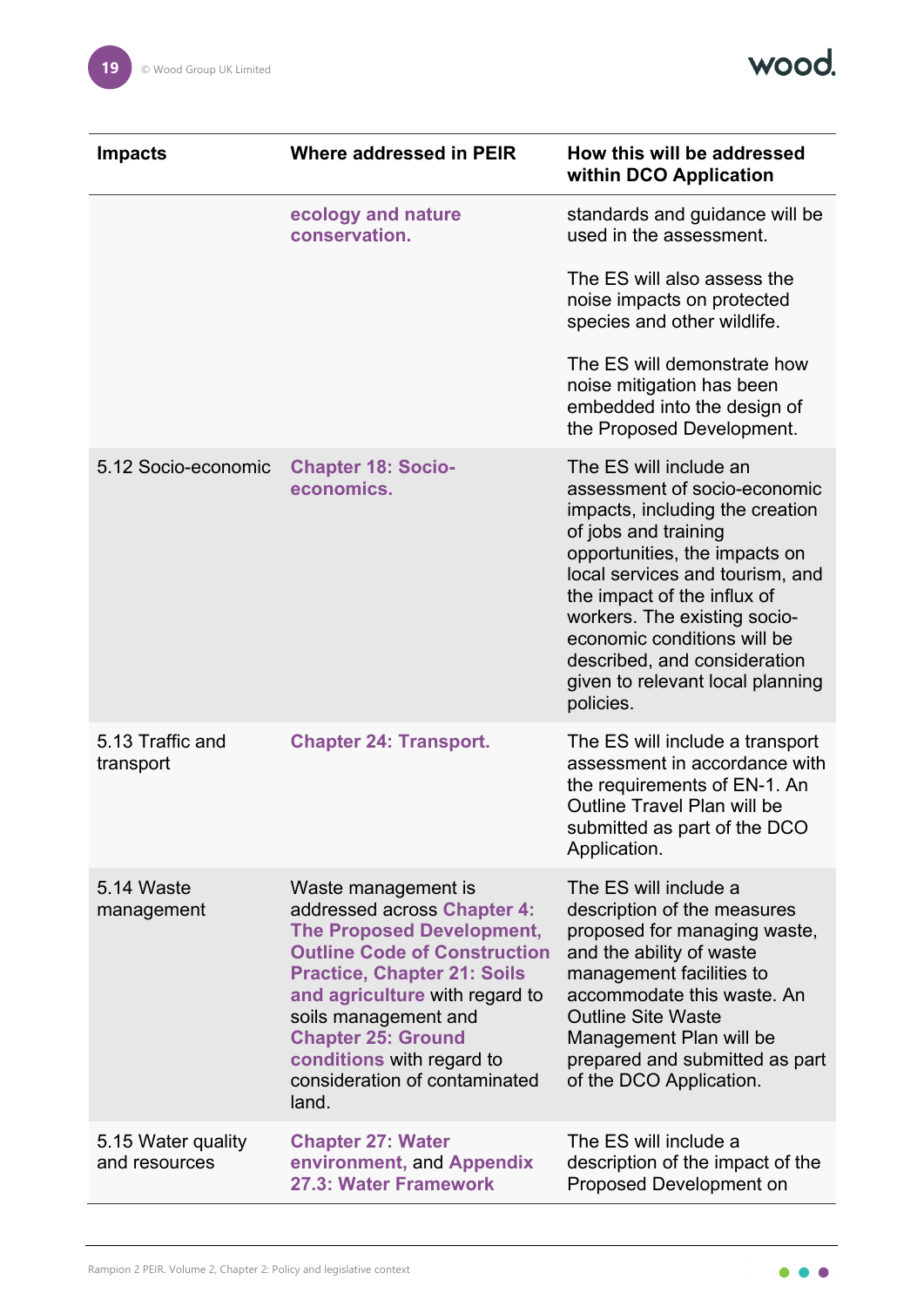wood.

| <b>Impacts</b>                            | <b>Where addressed in PEIR</b>                                                                                                                                                                                                                                                                          | How this will be addressed<br>within DCO Application                                                                                                                                                                                                                                                                                                  |
|-------------------------------------------|---------------------------------------------------------------------------------------------------------------------------------------------------------------------------------------------------------------------------------------------------------------------------------------------------------|-------------------------------------------------------------------------------------------------------------------------------------------------------------------------------------------------------------------------------------------------------------------------------------------------------------------------------------------------------|
|                                           | <b>Directive Assessment,</b><br>Volume 4.                                                                                                                                                                                                                                                               | water quality, water resources<br>and the physical characteristics<br>of the water environment in<br>accordance with the<br>requirements set out in EN-1.                                                                                                                                                                                             |
|                                           |                                                                                                                                                                                                                                                                                                         | A Water Framework Directive<br>assessment will also be<br>provided to demonstrate the<br>regard had to River Basin<br><b>Management Plans.</b>                                                                                                                                                                                                        |
|                                           | <b>National Policy Statement for Renewable Energy (EN-3)</b>                                                                                                                                                                                                                                            |                                                                                                                                                                                                                                                                                                                                                       |
| 2.3 Climate change<br>adaptation          | <b>Appendix 5.5: Vulnerability</b><br>to climate change policy and<br>baseline, Volume 4.                                                                                                                                                                                                               | The ES will set out how the<br>offshore windfarm aspect of the<br>Proposed Development will be<br>resilient to storms.                                                                                                                                                                                                                                |
| 2.4 Good design                           | The design approach and<br>process for the Proposed<br>Development as set out in<br><b>Chapter 3: Alternatives</b><br><b>Chapter 20: Landscape and</b><br><b>Visual Impact, Chapter 23:</b><br><b>Noise and Vibration, and</b><br><b>Chapter 23: Terrestrial</b><br>ecology and nature<br>conservation. | A Design and Access<br>Statement will be provided as<br>part of the DCO Application<br>setting out how the Proposed<br>Development as applied 'good<br>design' criteria.<br>The ES will confirm how good<br>design has been considered in<br>respect to landscape and<br>visual amenity, and in the<br>design of mitigation for noise<br>and ecology. |
| 2.6 Site selection<br>and design          | <b>Chapter 8: Fish and shellfish</b><br>ecology, Chapter 9: Benthic,<br>subtidal and intertidal<br><b>Chapter 11: Marine</b><br>mammals, and Chapter 17:<br><b>Marine archaeology.</b>                                                                                                                  | The ES will assess the impact<br>of the foundation design on<br>marine biodiversity, physical<br>environment and marine<br>heritage assets.                                                                                                                                                                                                           |
| 2.6 Flexibility in the<br>project details | <b>Chapter 2: Policy and</b><br>legislative context, and<br><b>Chapter 4: The Proposed</b><br>Development.                                                                                                                                                                                              | If any design flexibility is<br>sought in the DCO, the ES will<br>justify why this flexibility is<br>sought, and provide a<br>description of the design<br>parameters.                                                                                                                                                                                |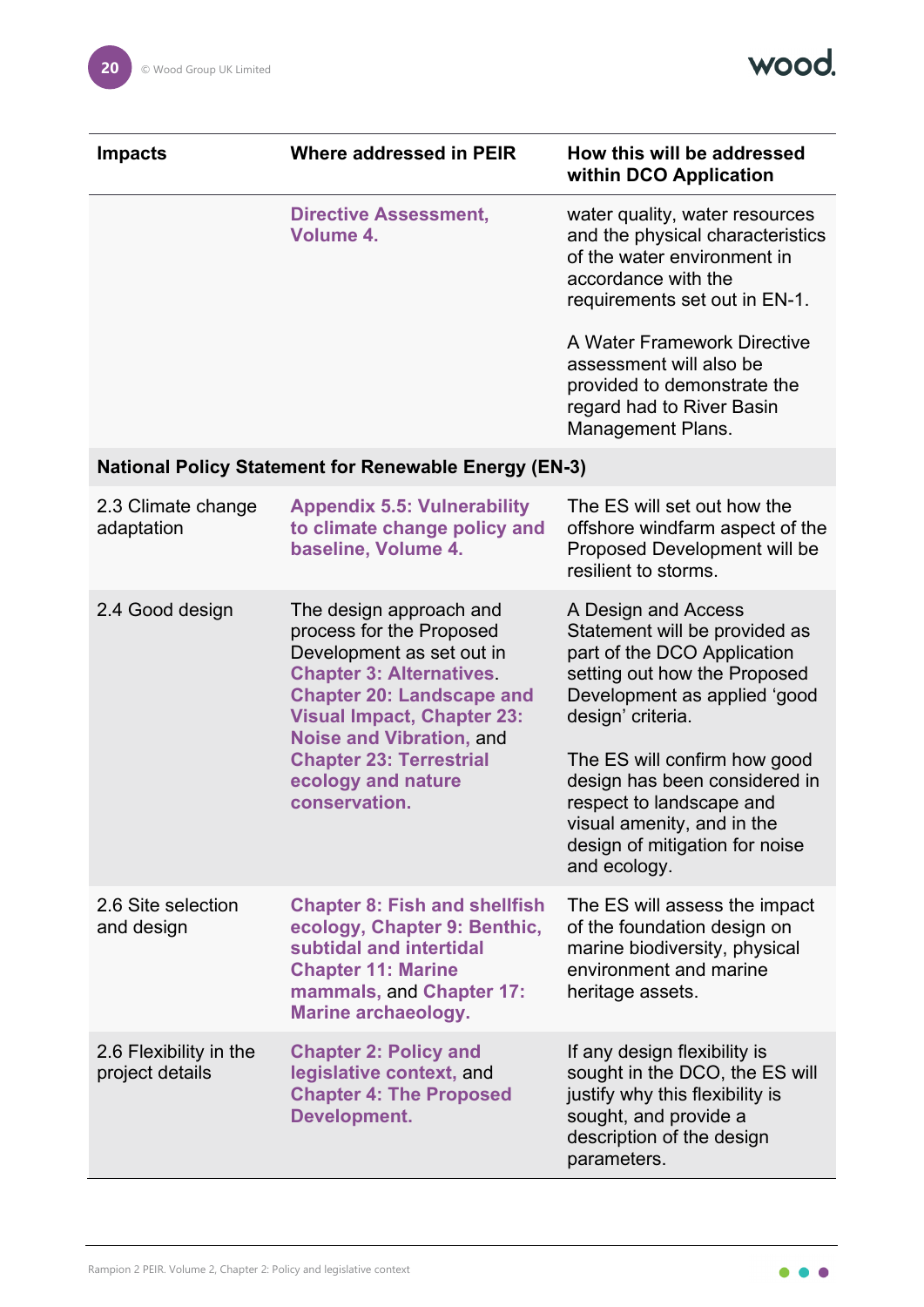wood.

| <b>Impacts</b>     | Where addressed in PEIR                                                                                                                                                                                                                                                                        | How this will be addressed<br>within DCO Application                                                                                                                                                                                                                                                                                                                                                                                     |
|--------------------|------------------------------------------------------------------------------------------------------------------------------------------------------------------------------------------------------------------------------------------------------------------------------------------------|------------------------------------------------------------------------------------------------------------------------------------------------------------------------------------------------------------------------------------------------------------------------------------------------------------------------------------------------------------------------------------------------------------------------------------------|
| 2.6 Biodiversity   | <b>Chapter 8: Fish and shellfish</b><br>ecology, Chapter 9: Benthic,<br>subtidal and intertidal<br>ecology, Chapter 10:<br><b>Commercial fisheries,</b><br><b>Chapter 11: Marine</b><br>mammals, Chapter 12:<br><b>Offshore ornithology, and</b><br><b>Chapter 14: Nature</b><br>conservation. | The ES will assess the impacts<br>on fish, seabed habitats,<br>marine mammals and birds.<br>Consideration will be given to<br>disturbance and habitat loss.<br>The ES will provide an outline<br>of the consultation undertaken<br>with statutory consultees to<br>agree the assessment<br>methodologies.<br>The ES will refer to any post-<br>construction ecological<br>monitoring from the existing<br>Rampion 1 project as relevant. |
| 2.6 Fish           | <b>Chapter 8: Fish and shellfish</b><br>ecology.                                                                                                                                                                                                                                               | The ES will consider the impact<br>on fish communities in relation<br>to spawning, nursey and<br>feeding grounds, over-<br>wintering areas for crustaceans<br>and migration routes.<br>The ES will consider proposed<br>mitigation for EMF.                                                                                                                                                                                              |
| 2.6 Intertidal     | <b>Chapter 3: Alternatives,</b><br><b>Chapter 4: The Proposed</b><br><b>Development, and Chapter 9:</b><br><b>Benthic, subtidal and</b><br>intertidal ecology.                                                                                                                                 | Any alternative landfall sites<br>and cable installation methods<br>considered will the described in<br>the ES.<br>The assessment of intertidal<br>impacts will consider potential<br>loss of habitat, disturbance,<br>increased suspended sediment<br>loads and the recovery rates<br>from temporary effects.<br>The ES will describe any<br>mitigation measures required.                                                              |
| 2.6 Marine Mammals | <b>Chapter 11: Marine mammals</b><br>and Appendix 11.2: Marine<br>mammal quantitative<br>underwater noise impact<br>assessment, Volume 4.                                                                                                                                                      | The ES will present an<br>assessment of effects on<br>marine mammals which will<br>include details of likely feeding<br>areas, known birthing<br>areas/haul out sites, nursery                                                                                                                                                                                                                                                           |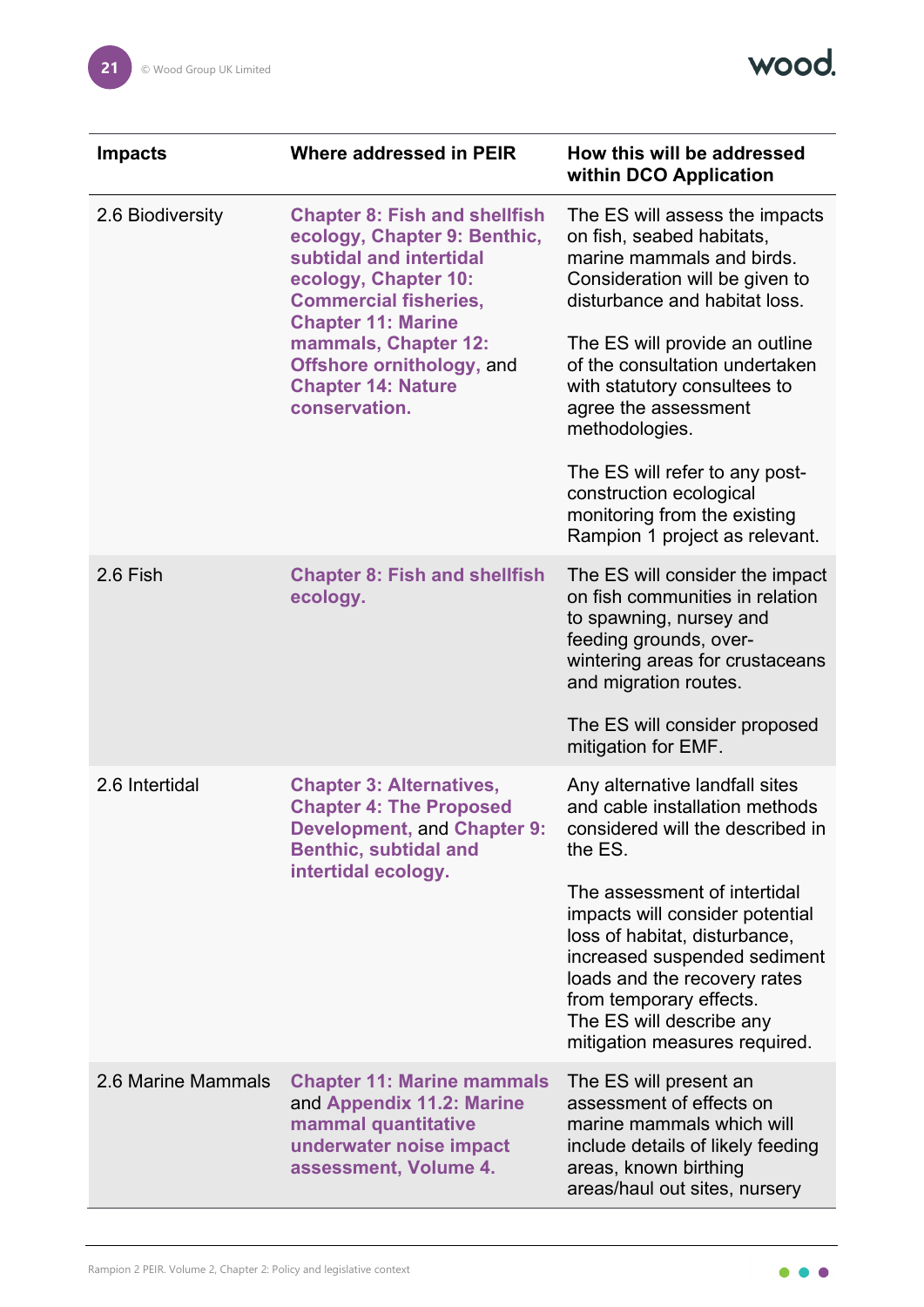

| <b>Impacts</b> | <b>Where addressed in PEIR</b>                                                                                                                                                          | How this will be addressed<br>within DCO Application                                                                                                                                                                                                                                                                                                                                                                                                                                                                                                                                                                                                                                                                                                                                                 |
|----------------|-----------------------------------------------------------------------------------------------------------------------------------------------------------------------------------------|------------------------------------------------------------------------------------------------------------------------------------------------------------------------------------------------------------------------------------------------------------------------------------------------------------------------------------------------------------------------------------------------------------------------------------------------------------------------------------------------------------------------------------------------------------------------------------------------------------------------------------------------------------------------------------------------------------------------------------------------------------------------------------------------------|
|                |                                                                                                                                                                                         | ground, known migration or<br>commuting routes. The<br>assessment will consider the<br>impacts of noise and piling on<br>marine mammals. Measures to<br>reduce the noise impacts on<br>marine mammals will be<br>described in the ES.                                                                                                                                                                                                                                                                                                                                                                                                                                                                                                                                                                |
| 2.6 Birds      | <b>Chapter 12: Offshore and</b><br>intertidal ornithology and<br><b>Draft Report to Inform</b><br><b>Appropriate Assessment</b><br>(RIAA), (RED, 2021), provided<br>alongside the PEIR. | The ES and HRA Report will<br>consider the impacts of the<br>Proposed Development on<br>birds including collision, habitat<br>loss, disturbance, displacement<br>and any barrier effects.<br>The ES will confirm how the<br>ornithological surveys have<br>been agreed with the Joint<br><b>Nature Conservation</b><br>Committee (JNCC), Natural<br><b>England and the wider Expert</b><br>Topic Group attendees (via the<br><b>Evidence Plan Process</b><br>detailed in Chapter 1, Section<br>1.5), including any requirement<br>for collision risk modelling.<br>The ES will draw on any<br>relevant information from other<br>offshore wind farms.<br>Mitigation measures will be<br>defined in the ES, taking<br>account of the considerations<br>set out in EN-3 paragraphs<br>$2.6.107 - 110.$ |
| 2.6 Subtidal   | <b>Chapter 9: Benthic, subtidal</b><br>and intertidal Ecology.                                                                                                                          | The assessment of subtidal<br>impacts will consider potential<br>loss of habitat, disturbance,<br>increased suspended sediment<br>loads and the recovery rates<br>from temporary effects. An<br>assessment on inter-array,<br>cable routes and installation<br>methods will be provided.<br>The ES will describe any<br>mitigation measures required.                                                                                                                                                                                                                                                                                                                                                                                                                                                |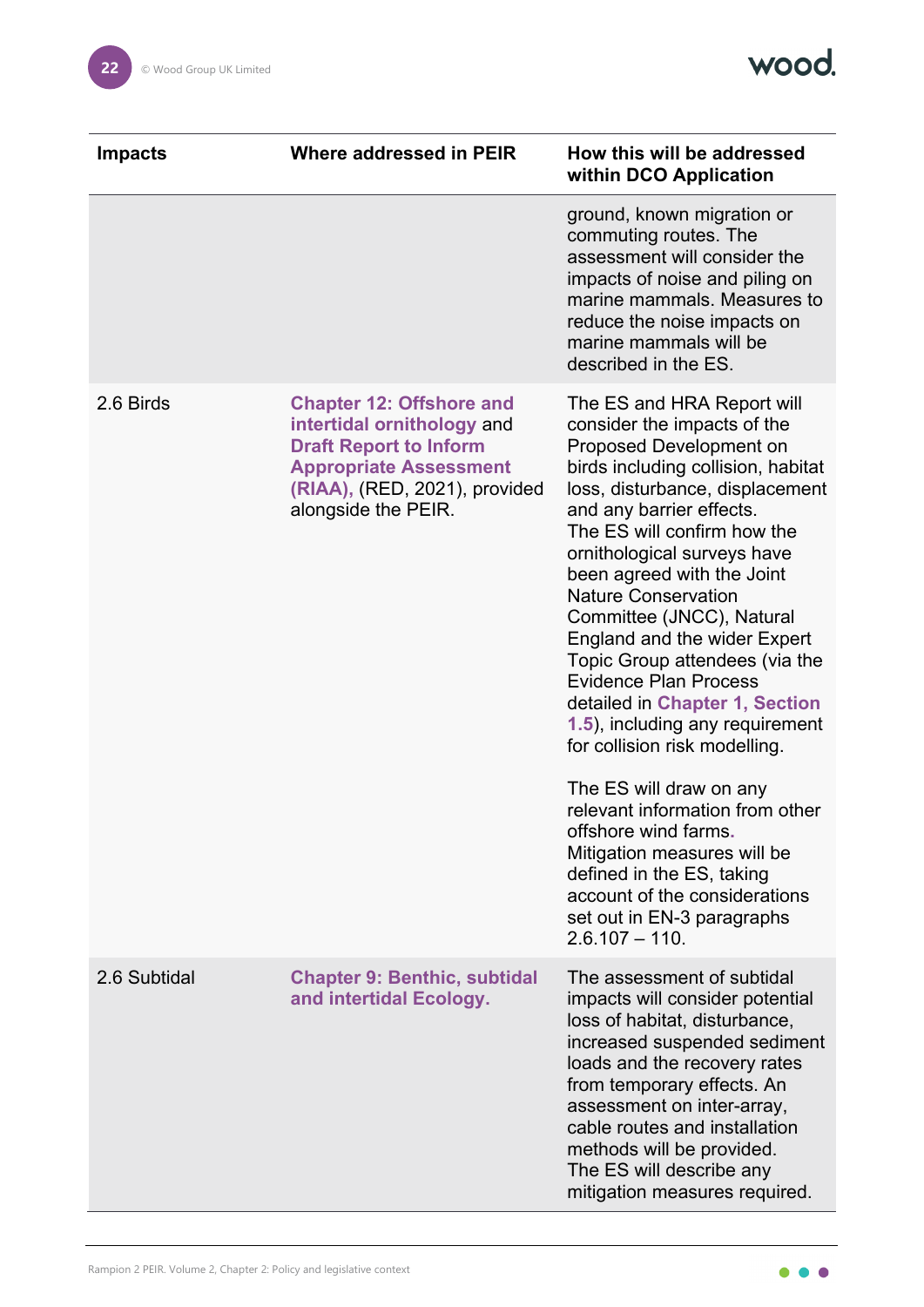wood.

| <b>Impacts</b>                                 | <b>Where addressed in PEIR</b>                 | How this will be addressed<br>within DCO Application                                                                                                                                                                                                                                                                                                                                               |
|------------------------------------------------|------------------------------------------------|----------------------------------------------------------------------------------------------------------------------------------------------------------------------------------------------------------------------------------------------------------------------------------------------------------------------------------------------------------------------------------------------------|
| 2.6 Commercial<br><b>Fisheries and fishing</b> | <b>Chapter 10: Commercial</b><br>fisheries.    | The ES will describe the<br>consultation undertaken with<br>statutory advisors and the<br>fishing industry (Chapter 10,<br><b>Section 10.3).</b>                                                                                                                                                                                                                                                   |
|                                                |                                                | The ES will include detailed<br>surveys of the effects on fish<br>stocks of commercial interest<br>including the reduction of<br>stocks, and constraints that<br>may be imposed on fishing<br>activity.                                                                                                                                                                                            |
|                                                |                                                | If safety zones are imposed,<br>the ES will assess the impacts<br>of these, and outline the<br>consultation undertaken with<br>the Maritime and Coastguard<br>Agency.                                                                                                                                                                                                                              |
| 2.6 Historic<br>environment                    | <b>Chapter 17: Marine</b><br>archaeology.      | The ES will consider the direct<br>and indirect effects on heritage<br>assets in the marine<br>environmental, both adverse<br>and beneficial. The<br>assessment will draw on<br>geophysical surveys. The<br>application of Archaeological<br>Exclusions Zones (AEZ) will be<br>described in the ES. A record<br>of consultation undertaken with<br>Historic England will be<br>provided in the ES. |
| 2.6 Navigation and<br>shipping                 | <b>Chapter 13: Shipping and</b><br>navigation. | The impact of the Proposed<br>Development on navigation will<br>be considered in the ES,<br>including the impact on barrier<br>creation, communications and<br>radar and the impact of safety<br>zones.<br>The assessment will also<br>consider the impact on                                                                                                                                      |

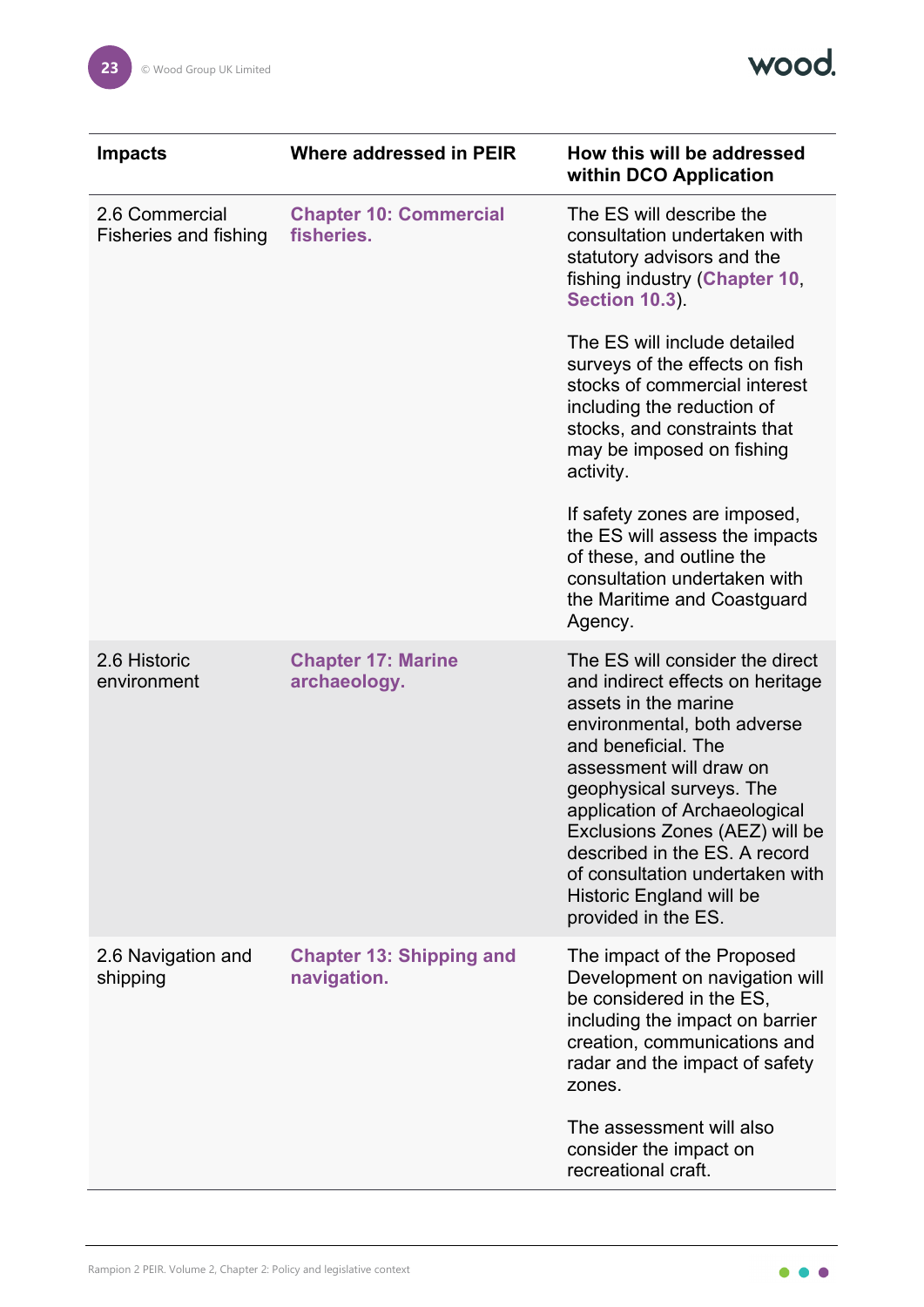wood.

| <b>Impacts</b>                                                         | <b>Where addressed in PEIR</b>                                                                                                                                                                                                                                                                                                                                                                                                                                | How this will be addressed<br>within DCO Application                                                                                                                                                                                                                                                                                                                                                                                                                                                                                                                                                                                                                    |
|------------------------------------------------------------------------|---------------------------------------------------------------------------------------------------------------------------------------------------------------------------------------------------------------------------------------------------------------------------------------------------------------------------------------------------------------------------------------------------------------------------------------------------------------|-------------------------------------------------------------------------------------------------------------------------------------------------------------------------------------------------------------------------------------------------------------------------------------------------------------------------------------------------------------------------------------------------------------------------------------------------------------------------------------------------------------------------------------------------------------------------------------------------------------------------------------------------------------------------|
|                                                                        |                                                                                                                                                                                                                                                                                                                                                                                                                                                               | The ES will outline the<br>consultation undertaken with<br>the navigation sector, including<br>those bodies listed in<br>paragraph 2.6.153 of EN-3.<br>Information on internationally<br>recognised sea lanes will be<br>considered. A Navigational<br><b>Risk Assessment will be</b><br>carried out in accordance with<br>the requirements of EN-3.<br>Mitigation measures will also<br>be considered and described in<br>the ES.                                                                                                                                                                                                                                      |
| 2.6 Oil, gas and<br>other offshore<br>infrastructure and<br>activities | <b>Chapter 7: Other marine</b><br>users.                                                                                                                                                                                                                                                                                                                                                                                                                      | The impact of the Proposed<br>Development on other offshore<br>activities will be assessed in<br>the ES. The ES will include a<br>summary of the consultation<br>undertaken with interested<br>parties of other offshore<br>activities.                                                                                                                                                                                                                                                                                                                                                                                                                                 |
| 2.6 Physical<br>Environment                                            | <b>Chapter 4: The Proposed</b><br><b>Development, Chapter 6:</b><br><b>Coastal processes, Chapter</b><br>8: Fish and shellfish ecology,<br><b>Chapter 9: Benthic, subtidal</b><br>and intertidal ecology,<br><b>Chapter 10: Commercial</b><br>fisheries, Chapter 11: Marine<br>mammals, Chapter 13:<br><b>Shipping and navigation,</b><br><b>Chapter 17: Marine</b><br>archaeology and Appendix<br>27.2: Flood Risk Screening<br><b>Assessment, Volume 4.</b> | The ES will consider the<br>impacts of the Proposed<br>Development on the physical<br>environment including water<br>quality, waves and tides, scour<br>effect, sediment transport and<br>suspended solids.<br>Consultation with the<br>Environmental Agency, the<br>MMO and Cefas on the<br>assessment methodology in<br>relation to physical processes<br>will be described in the ES.<br>Geophysical surveys<br>undertaken to inform the<br>assessment will be described<br>in the ES. Geotechnical data<br>collected will inform the design,<br>assessment and appropriate<br>construction techniques for<br>Rampion 2. Cable burial<br>depths and scour protection |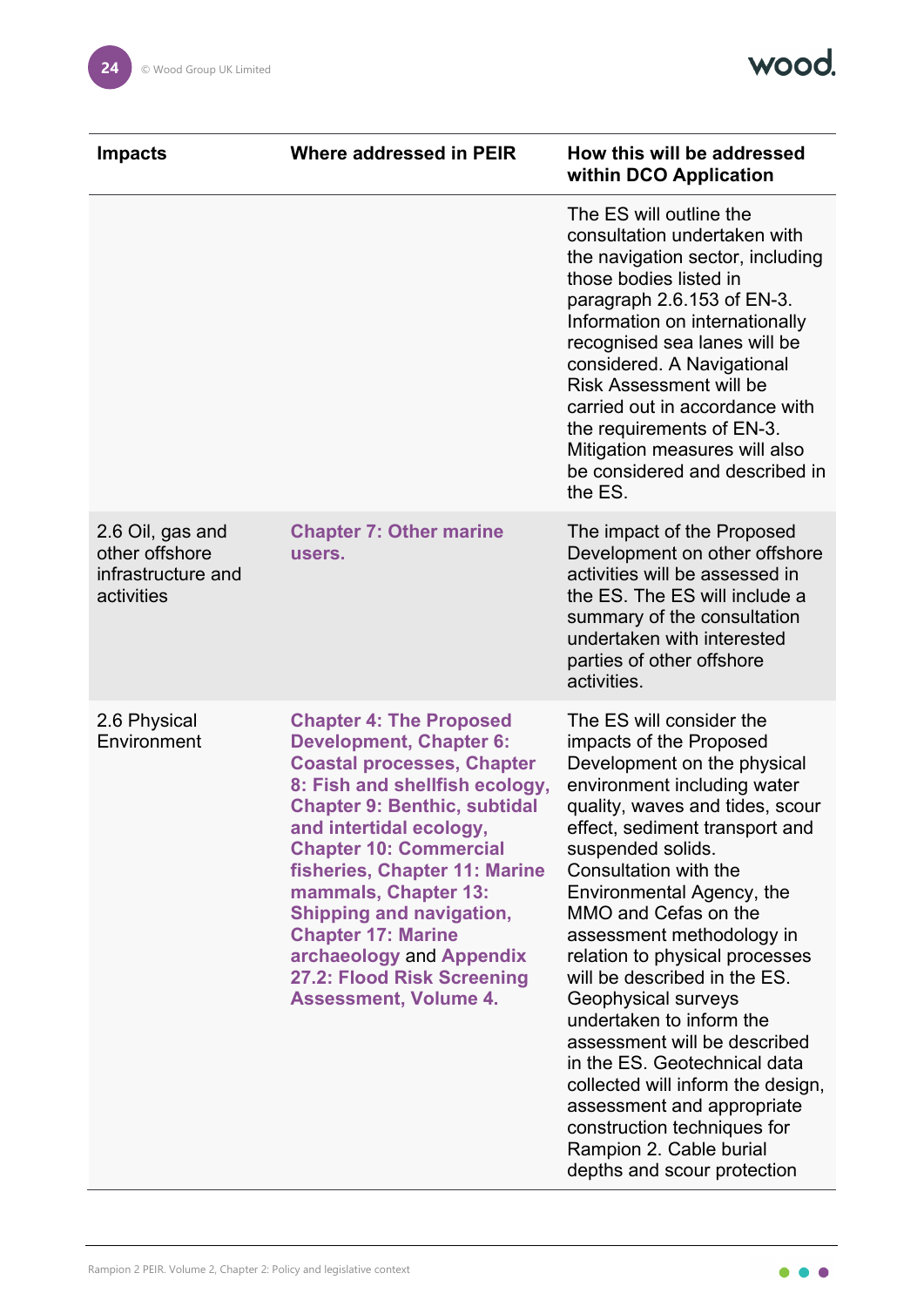| <b>Impacts</b>                     | Where addressed in PEIR                               | How this will be addressed<br>within DCO Application                                                                      |
|------------------------------------|-------------------------------------------------------|---------------------------------------------------------------------------------------------------------------------------|
|                                    |                                                       | techniques will be described in<br>the ES.                                                                                |
| 2.6 Seascape and<br>visual effects | <b>Chapter 16: Seascape,</b><br>landscape and visual. | The ES will consider the<br>impacts of the Proposed<br>Development on the seascape,<br>landscape and visual<br>receptors. |

#### **National Policy Statement for Electricity Networks (EN-5)**

| 2.4 Climate change<br>adaptation                      | <b>Chapter 4: The Proposed</b><br><b>Development, Appendix 5.5:</b><br><b>Vulnerability to climate</b><br>change policy and baseline,<br><b>Volume 4 and Appendix 27.2:</b><br><b>Flood Risk Assessment,</b><br>Volume 4. | The ES will describe whether<br>the Proposed Development will<br>be vulnerable to climate<br>change, and measures<br>proposed to ensure resilience.<br>The ES will consider the impact<br>of flooding, particularly for<br>substations, the effects of wind<br>and storms, the effect of higher<br>average temperatures on<br>potential transmission losses,<br>and the impact of earth<br>movement or subsidence<br>caused by flooding or drought<br>for underground cables. |
|-------------------------------------------------------|---------------------------------------------------------------------------------------------------------------------------------------------------------------------------------------------------------------------------|-------------------------------------------------------------------------------------------------------------------------------------------------------------------------------------------------------------------------------------------------------------------------------------------------------------------------------------------------------------------------------------------------------------------------------------------------------------------------------|
| 2.5.2 Consideration<br>of good design                 | The design approach and<br>process for the Proposed<br>Development as set out in<br><b>Chapter 3: Alternatives, and</b><br><b>Chapter 19: Landscape and</b><br>visual assessment.                                         | A Design and Access<br>Statement will be provided as<br>part of the DCO Application<br>setting out how the Proposed<br>Development has applied<br>'good design' criteria.                                                                                                                                                                                                                                                                                                     |
| 2.8 Landscape and<br><b>Visual</b>                    | <b>Chapter 4: The Proposed</b><br><b>Development, and Chapter</b><br><b>19: Landscape and visual</b><br>assessment.                                                                                                       | The ES will set out the<br>consideration given to the<br>undergrounding of the<br>overhead line to minimise<br>landscape and visual effects<br>and the consideration of<br>configuration and siting of the<br>selected onshore substation to<br>minimise landscape and visual<br>effects.                                                                                                                                                                                     |
| 2.10 Electric and<br><b>Magnetic Fields</b><br>(EMFs) | <b>Chapter 23: Terrestrial</b><br>ecology and nature<br>conservation.                                                                                                                                                     | The EMF effects of the<br>underground cables will be<br>assessed within the ES.                                                                                                                                                                                                                                                                                                                                                                                               |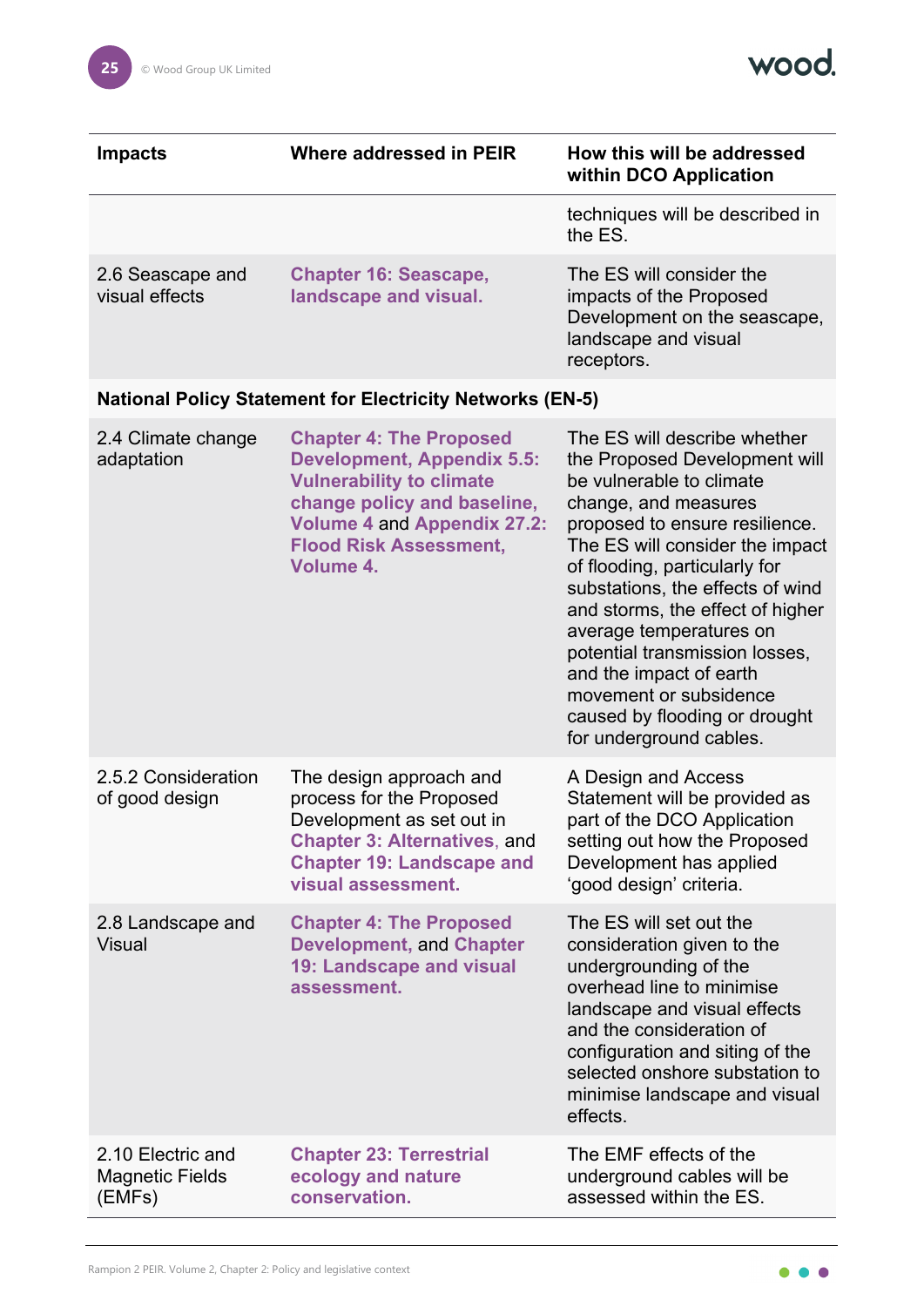mod

- 2.4.20 NPS EN-3 recognises the need for 25 GW of new offshore wind-derived generating capacity in the UK Renewable Energy Zone (REZ) and the territorial waters of England and Wales. It outlines the need for flexibility in the application process for offshore wind NSIPs in situations where full details of the project may be unknown at the time of submission and recommends the use of PINS Advice Note Nine (the Rochdale Envelope) in such instances.
- 2.4.21 NPS EN-3 also addresses the need for flexibility in the application process for offshore wind NSIPs to allow for situations where full parameters of the project may be unknown at the time of submission (NPS EN-3, paragraph 2.6.43). In such instances, EN-3 recommends using the 'Rochdale Envelope' method (from here on referred to as the 'maximum design scenario'), which allows for the maximum adverse and positive scenario to be assessed in the EIA and a DCO granted on this basis (NPS EN-3, paragraph 2.6.43). Advice Note Nine outlines this approach in accordance with the requirements of the EIA Regulations 2017.
- 2.4.22 The approach to the maximum design scenario is a key element of this PEIR and is described further in **Chapter 5: Approach to the EIA**. **Chapter 4: The Proposed Development** sets out the design assumptions for the maximum design scenario for Rampion 2.
- 2.4.23 NPS EN-5 relates to electricity networks infrastructure and should be read in conjunction with the overarching principles of EN-1. It advises for a variety of topic areas what the applicant's assessment should address. It also advises on how consideration should be given to certain issues and on the treatment of mitigation measures, particularly how these may be enforced through requirements or obligations. It states that subsea and underground cables, along with associated infrastructure may constitute associated development for which consent is sought along with an NSIP, such as a generating station.
- 2.4.24 National Policy Statement for Ports (DfT, 2012) (NPSP) is the designated NPS that applies to the development of major ports infrastructure. Although the Proposed Development is not an application under NPSP, the NPS has been considered on the basis that the Proposed Development has the potential to affect major ports including some that are NSIP Ports and the prospective development of future ports.
- 2.4.25 The UK Government in its recent Energy White Paper has announced a review of the energy NPS (HM Government, 2020). The energy NPSs are currently subject to judicial review following a claim made by The Good Law Project in March 2020. The basis for this review is the belief that the NPSs, designated in 2011, do not accommodate the Government's 2050 net zero commitment. The Energy White Paper notes that the current NPS remain in force during the review process. Rampion 2 will keep abreast of potential changes to the energy NPSs and respond accordingly.
- 2.4.26 The UK Marine Policy Statement (MPS) (HM Government, 2011) prepared for the purposes of section 44 of the Marine and Coastal Access Act 2009, provides the policy framework for preparing marine plans and aims to contribute to sustainable development of the UK marine area. The MPS will support the development of marine plans which will (HM Government, 2011, p.3):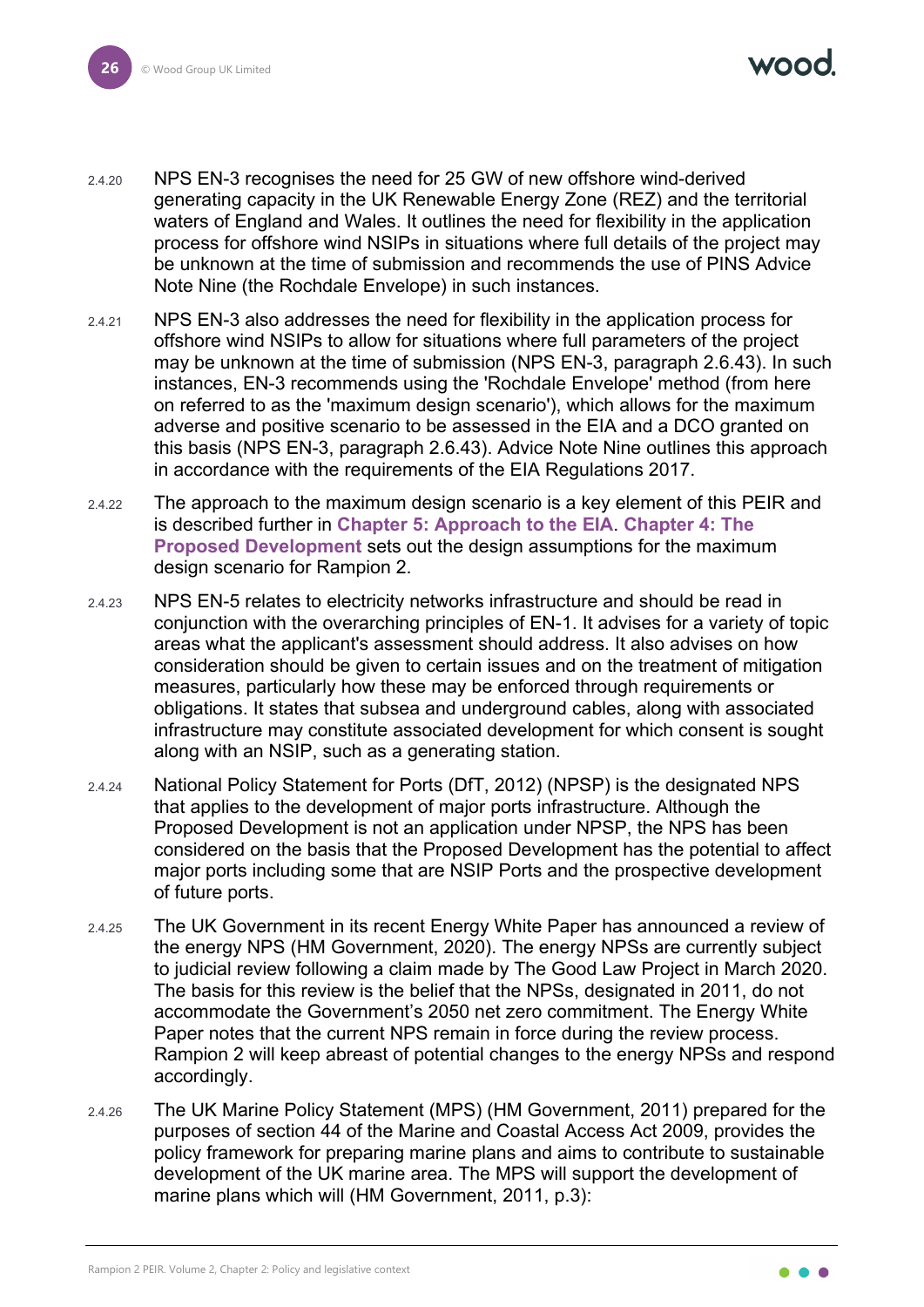- *Promote sustainable economic development;*
- *Enable the UK's move towards a low-carbon economy, in order to mitigate the causes of climate change and ocean acidification and adapt to their effects;*
- *Ensure a sustainable marine environment which promotes healthy, functioning marine ecosystems and protects marine habitats, species and our heritage assets; and*
- *Contribute to the societal benefits of the marine area, including the sustainable use of marine resources to address local social and economic issues.*
- 2.4.27 The MPS presents offshore wind as an integral component of renewable energy in the UK with some of the best wind resources in the world. Offshore wind will also allow clear progression towards the national GHG and carbon targets.

#### <span id="page-27-0"></span>**The National Planning Policy Framework**

- 2.4.28 The National Planning Policy Framework (NPPF) (Ministry of Housing, Communities and Local Government, 2019), published in February 2019, sets out the Government's economic, environmental and social planning policies for England and how these should be applied. The NPPF helps inform decisionmaking on planning applications as well as the production of local and neighbourhood plans. It replaces the Planning Policy Guidance Notes and Planning Policy Statements which previously provided national planning guidance to local planning authorities.
- 2.4.29 Although the NPPF does not contain policy relating to NSIPs, it does include policies pertinent to generic development management considerations and some of its principles may be considered relevant to Rampion 2. These principles are concerned with protection and conservation of the natural and built environment as well as sustainable growth and development. Further details the relevant principles of the NPPF.

| <b>Principles</b>                    | <b>Advice</b>                                                                                                                                                                                                                                                                                                                                                                          |
|--------------------------------------|----------------------------------------------------------------------------------------------------------------------------------------------------------------------------------------------------------------------------------------------------------------------------------------------------------------------------------------------------------------------------------------|
| Achieving sustainable<br>development | The planning system aims "to contribute to protecting and<br>enhancing our natural, built and historic environment;<br>including making effective use of land, helping to improve<br>biodiversity, using natural resources prudently, minimising<br>waste and pollution, and mitigating and adapting to<br>climate change, including moving to a low carbon<br>economy." (Paragraph 8) |
| Making Effective Use of<br>Land      | "Planning policies and decisions should promote an<br>effective use of land in meeting the need for homes and<br>other uses, while safeguarding and improving the<br>environment and ensuring safe and healthy living<br>conditions." (Paragraph 117)                                                                                                                                  |

#### Table 2-3 National Planning Policy Framework principles relevant to Rampion 2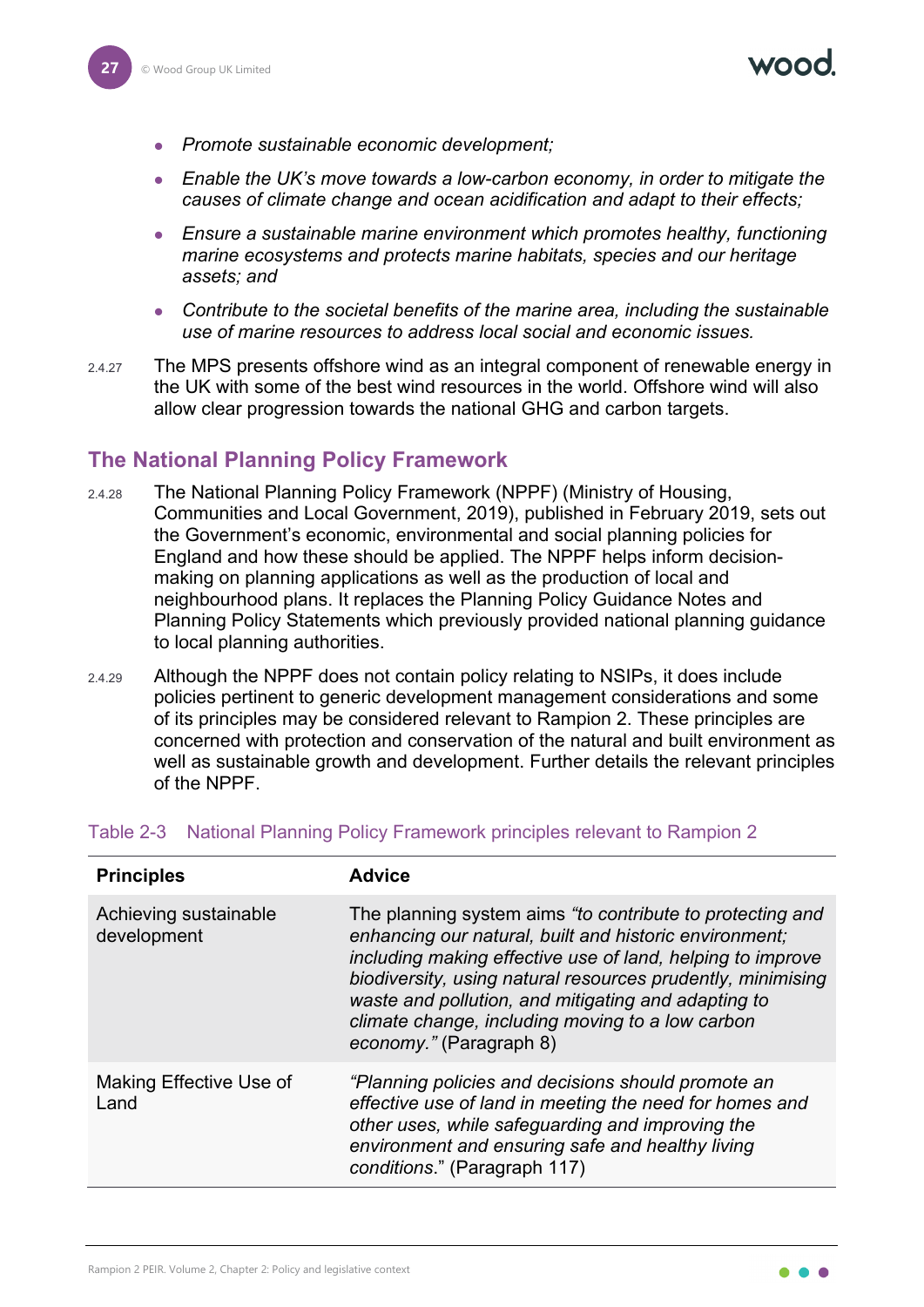wood.

| <b>Principles</b>                                                                 | <b>Advice</b>                                                                                                                                                                                                                                                                                                                                                                                                                                                                                                                                                                                                                                                                                                                                                                                                                                                                                                                                                                                                                                                                                                                                                                                                                                                                                                                                                                                                                                                                                                                             |
|-----------------------------------------------------------------------------------|-------------------------------------------------------------------------------------------------------------------------------------------------------------------------------------------------------------------------------------------------------------------------------------------------------------------------------------------------------------------------------------------------------------------------------------------------------------------------------------------------------------------------------------------------------------------------------------------------------------------------------------------------------------------------------------------------------------------------------------------------------------------------------------------------------------------------------------------------------------------------------------------------------------------------------------------------------------------------------------------------------------------------------------------------------------------------------------------------------------------------------------------------------------------------------------------------------------------------------------------------------------------------------------------------------------------------------------------------------------------------------------------------------------------------------------------------------------------------------------------------------------------------------------------|
| <b>Achieving Well-Designed</b><br><b>Places</b>                                   | "Good design is a key aspect of sustainable development,<br>creates better places in which to live and work and helps<br>make development acceptable to communities. Being<br>clear about design expectations, and how these will be<br>tested, is essential for achieving this. So too is effective<br>engagement between applicants, communities, local<br>planning authorities and other interests throughout the<br>process." (Paragraph 124)                                                                                                                                                                                                                                                                                                                                                                                                                                                                                                                                                                                                                                                                                                                                                                                                                                                                                                                                                                                                                                                                                         |
| Meeting the Challenge of<br><b>Climate Change, Flooding</b><br>and Coastal Change | "The planning system should support the transition to a<br>low carbon future in a changing climate, taking full<br>account of flood risk and coastal change. It should help<br>to: shape places in ways that contribute to radical<br>reductions in greenhouse gas emissions, minimise<br>vulnerability and improve resilience; encourage the reuse<br>of existing resources, including the conversion of existing<br>buildings; and support renewable and low carbon energy<br>and associated infrastructure." (Paragraph 148)                                                                                                                                                                                                                                                                                                                                                                                                                                                                                                                                                                                                                                                                                                                                                                                                                                                                                                                                                                                                           |
| <b>Conserving and Enhancing</b><br>the Natural Environment                        | "Planning policies and decisions should contribute to and<br>enhance the natural and local environment by:<br>a) protecting and enhancing valued landscapes, sites of<br>biodiversity or geological value and soils (in a manner<br>commensurate with their statutory status or identified<br>quality in the development plan);<br>b) recognising the intrinsic character and beauty of the<br>countryside, and the wider benefits from natural capital<br>and ecosystem services – including the economic and<br>other benefits of the best and most versatile agricultural<br>land, and of trees and woodland;<br>c) maintaining the character of the undeveloped coast,<br>while improving public access to it where appropriate;<br>d) minimising impacts on and providing net gains for<br>biodiversity, including by establishing coherent ecological<br>networks that are more resilient to current and future<br>pressures;<br>e) preventing new and existing development from<br>contributing to, being put at unacceptable risk from, or<br>being adversely affected by, unacceptable levels of<br>soil, air, water or noise pollution or land instability.<br>Development should, wherever possible, help to improve<br>local environmental conditions such as air and water<br>quality, taking into account relevant information such as<br>river basin management plans; and<br>f) remediating and mitigating despoiled, degraded,<br>derelict, contaminated and unstable land, where<br><i>appropriate"</i> (Paragraph 170) |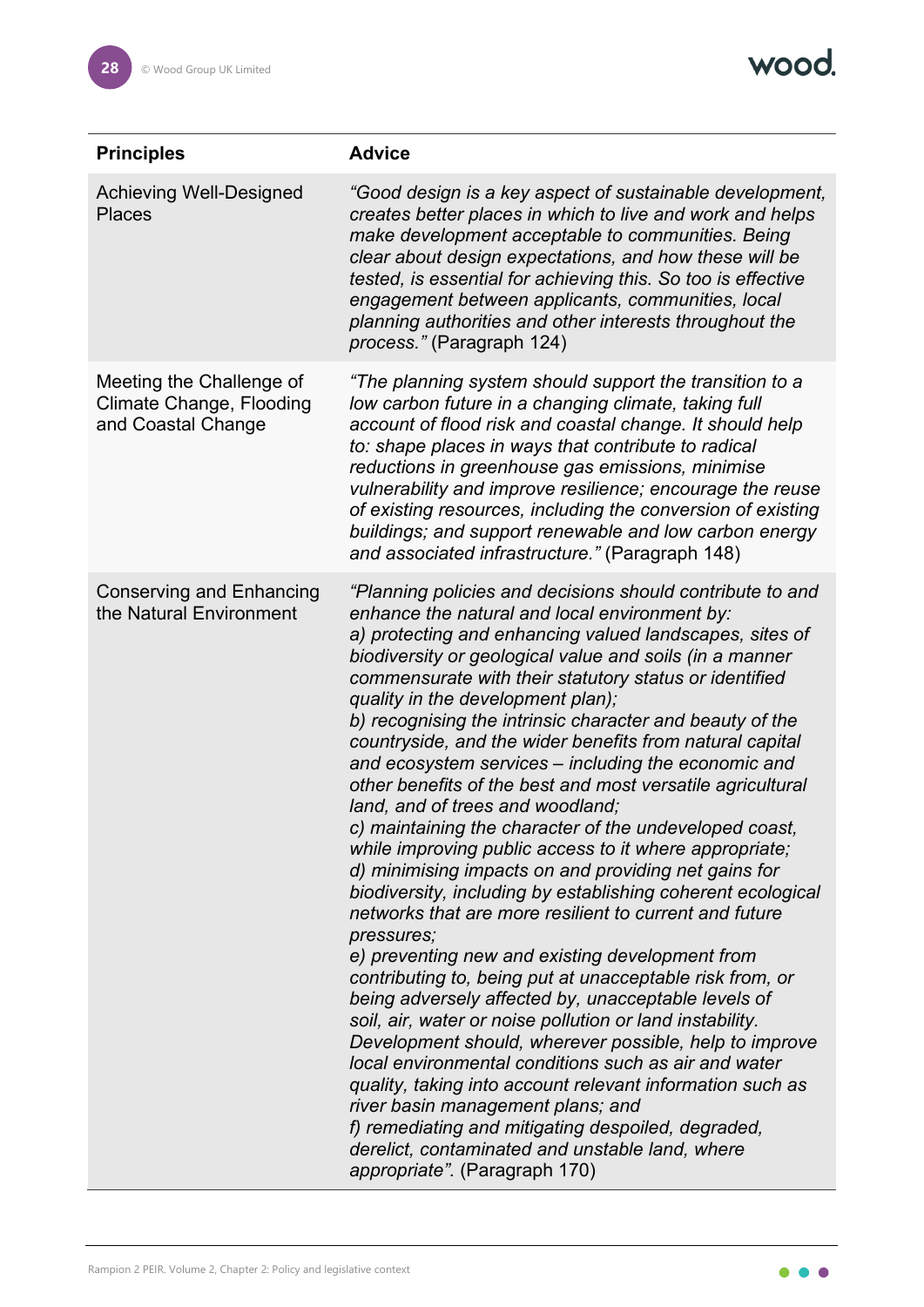| <b>Principles</b>                                           | <b>Advice</b>                                                                                                                                                                                                                                                                                                                                                                                                                                                                                                                                                                                                                                                                                                                                                                                                                                                                                                                                                                                                                                                                                                                                                                                                                                                                                     |
|-------------------------------------------------------------|---------------------------------------------------------------------------------------------------------------------------------------------------------------------------------------------------------------------------------------------------------------------------------------------------------------------------------------------------------------------------------------------------------------------------------------------------------------------------------------------------------------------------------------------------------------------------------------------------------------------------------------------------------------------------------------------------------------------------------------------------------------------------------------------------------------------------------------------------------------------------------------------------------------------------------------------------------------------------------------------------------------------------------------------------------------------------------------------------------------------------------------------------------------------------------------------------------------------------------------------------------------------------------------------------|
| <b>Conserving and Enhancing</b><br>the Natural Environment  | "Great weight should be given to conserving and<br>enhancing landscape and scenic beauty in National<br>Parks, the Broads and Areas of Outstanding Natural<br>Beauty, which have the highest status of protection in<br>relation to these issues. The conservation and<br>enhancement of wildlife and cultural heritage are also<br>important considerations in these areas and should be<br>given great weight in National Parks and the Broads. The<br>scale and extent of development within these designated<br>areas should be limited. Planning permission should be<br>refused for major development other than in exceptional<br>circumstances, and where it can be demonstrated that<br>the development is in the public interest. Consideration of<br>such applications should include an assessment of:<br>a) the need for the development, including in terms of any<br>national considerations, and the impact of permitting it, or<br>refusing it, upon the local economy;<br>b) the cost of, and scope for, developing outside the<br>designated area, or meeting the need for it in some other<br>way; and<br>c) any detrimental effect on the environment, the<br>landscape and recreational opportunities, and the extent<br>to which that could be moderated." (Paragraph 172) |
| <b>Conserving and Enhancing</b><br>the Natural Environment  | "Within areas defined as Heritage Coast (and that do not<br>already fall within one of the designated areas mentioned<br>in paragraph 172), planning policies and decisions should<br>be consistent with the special character of the area and<br>the importance of its conservation. Major development<br>within a Heritage Coast is unlikely to be appropriate,<br>unless it is compatible with its special character."<br>(Paragraph 173)                                                                                                                                                                                                                                                                                                                                                                                                                                                                                                                                                                                                                                                                                                                                                                                                                                                      |
| <b>Conserving and Enhancing</b><br>the Historic Environment | "[Heritage] assets are an irreplaceable resource, and<br>should be conserved in a manner appropriate to their<br>significance, so that they can be enjoyed for their<br>contribution to the quality of life of existing and future<br>generations." (Paragraph 184)                                                                                                                                                                                                                                                                                                                                                                                                                                                                                                                                                                                                                                                                                                                                                                                                                                                                                                                                                                                                                               |

#### <span id="page-29-0"></span>**2.5 Regional and local planning policy**

#### <span id="page-29-1"></span>**South Inshore and South Offshore Marine Plan**

2.5.1 The South Marine Plan (HM Government, 2018) was prepared for the purposes of Section 51 of the Marine and Coastal Access Act and has been adopted with the agreement of the Secretary of State for Environment, Food and Rural Affairs. The Plan introduces a strategic planning approach within the inshore and offshore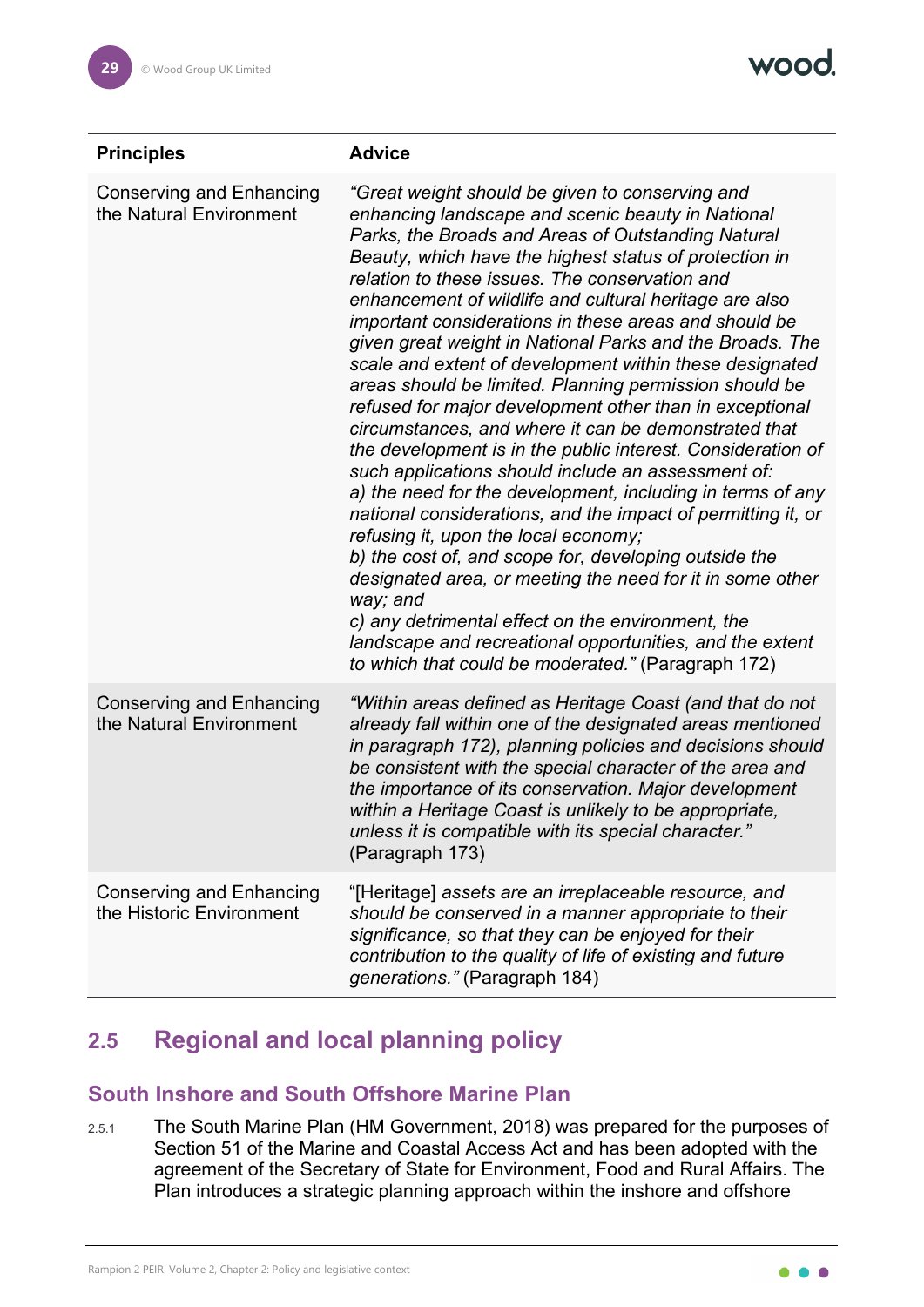waters between Folkestone (Kent) and the River Dart (Devon). The Plan aims to ensure appropriate activities are undertaken in appropriate locations whilst protecting and improving the marine environment. It provides a framework that will shape and inform decisions over how the areas' waters are developed, protected and improved.

#### <span id="page-30-0"></span>**Local Development Plans**

- 2.5.2 Although s DCO Application is not subject to Section 38(6) of the Planning and Compulsory Purchase Act (PCPA) 2004, EN-1 advises that the SoS should take into account environmental, social and economic benefits and adverse impacts at a local level.
- 2.5.3 Local authorities prepare and maintain Local Development Plans which outline their intentions for use and development of the land within the area under their remit. Local development plan policies may be relevant considerations where they inform the assessment of potential effects e.g. by identifying land allocations and environmentally sensitive areas. However, if there is a conflict between the NPS and local policies, the NPS takes precedence.
- 2.5.4 The onshore area of the Proposed Development falls within the jurisdiction of Arun District Council, Horsham District Council and Mid-Sussex District Council. Therefore, the following documents have been considered in this PEIR:
	- Arun Local Plan (Arun District Council, 2018);
	- Horsham District Planning Framework (Horsham District Council, 2015); and
	- Mid-Sussex District Plan (Mid-Sussex District Council, 2018).
- 2.5.5 The South Downs National Park Authority has also been consulted and its local plan the South Downs Local Plan (South Downs National Park Authority, 2019) has been considered in this PEIR due to the onshore temporary cable corridor lying partly within the National Park.
- 2.5.6 The documents listed in **[Table 2-4](#page-30-1)** have helped inform the site selection for the onshore components of the Proposed Development, for which further details are provided in **Chapter 3: Alternatives**.
- 2.5.7 **Figure 2.1, Volume 3** illustrates the administrative boundaries within the Rampion 2 area.

| <b>Local Planning</b>   | <b>Adopted Development</b>                                 | <b>Emerging Development Plan</b>  |
|-------------------------|------------------------------------------------------------|-----------------------------------|
| <b>Authority</b>        | <b>Plan Document</b>                                       | <b>Document</b>                   |
|                         | <b>Arun District Council Arun Local Plan 2011-</b><br>2031 | N/A                               |
| <b>Horsham District</b> | Horsham District Planning                                  | Draft Horsham District Local Plan |
| Council                 | Framework                                                  | 2019-2036                         |

#### <span id="page-30-1"></span>Table 2-4 Planning policy documents from Local Planning Authorities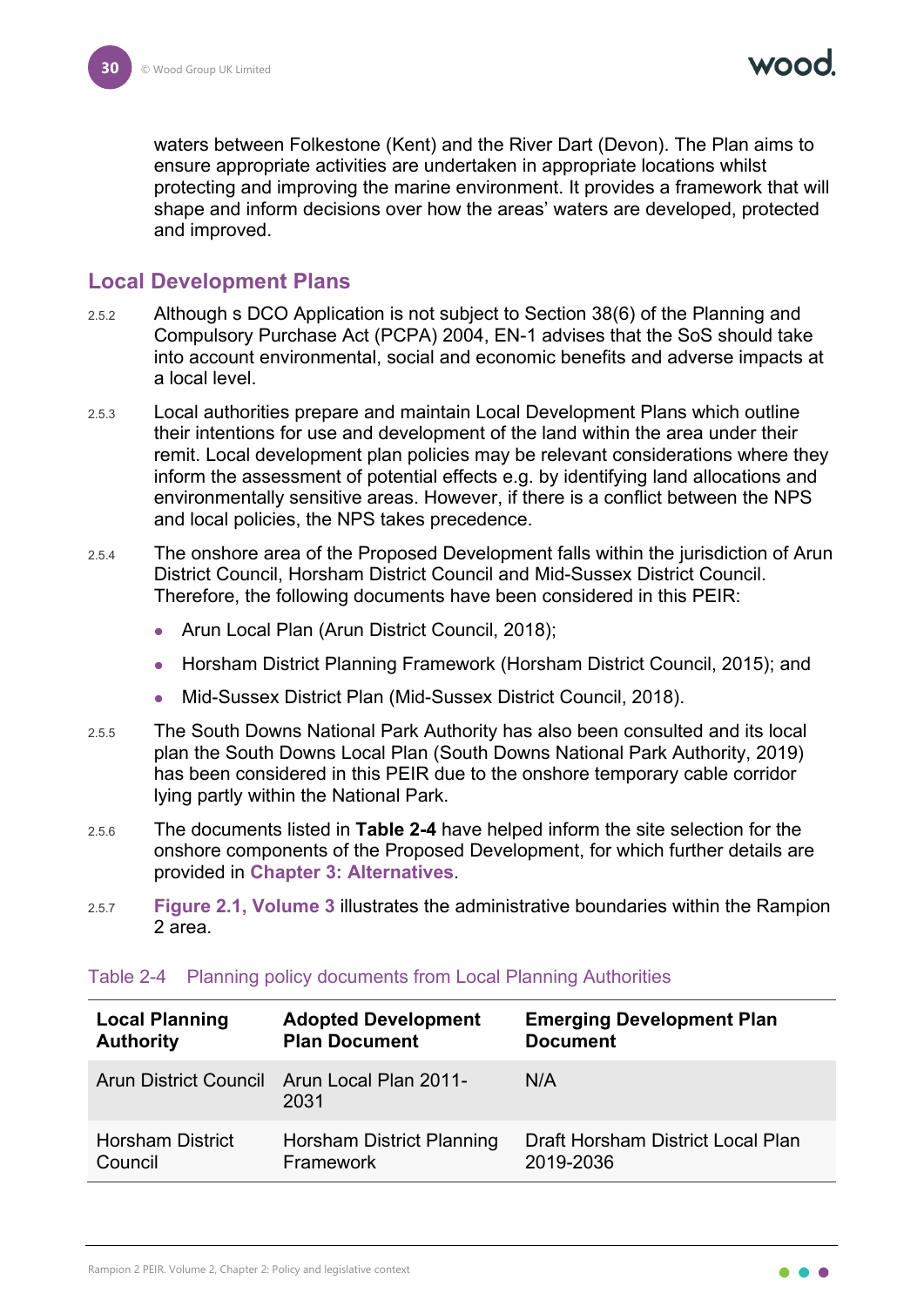| <b>Local Planning</b><br><b>Authority</b>  | <b>Adopted Development</b><br><b>Plan Document</b> | <b>Emerging Development Plan</b><br><b>Document</b> |
|--------------------------------------------|----------------------------------------------------|-----------------------------------------------------|
| <b>Mid-Sussex District</b><br>Council      | Mid-Sussex District Plan<br>2014-2031              | N/A                                                 |
| <b>South Downs</b><br><b>National Park</b> | South Downs Local Plan<br>2014-2033                | N/A                                                 |

2.5.8 Local waste and minerals plans may include policies of relevance to help inform the assessment of potential effects of Rampion 2. The West Sussex Waste Local Plan (2014) and the West Sussex Joint Minerals Local Plan (2018) cover the onshore development area and have been considered in this PEIR.

#### <span id="page-31-0"></span>**2.6 Other relevant guidance**

- 2.6.1 The EIA will be undertaken in line with legislation and policy and specifically in accordance with the requirements of the EIA Regulations 2017. In addition, the EIA will take into consideration a range of up-to-date guidance documents which include (but are not limited to):
	- Advice Note Three: EIA consultation and notification (Version 7) (Planning Inspectorate, 2017a);
	- Advice Note Six: Preparation and submission of application documents (Version 8) (Planning Inspectorate, 2020b);
	- Advice Note Seven: Environmental Impact Assessment: Preliminary Environmental Information, Screening and Scoping (Version 7) (Planning Inspectorate, 2020a);
	- Advice Note Nine: Rochdale Envelope (Version 3) (Planning Inspectorate, 2018);
	- Advice Note Ten: Habitats Regulations Assessment relevant to nationally significant infrastructure projects (Version 8) (Planning Inspectorate, 2017b);
	- Advice Note Eleven: Working with public bodies in the infrastructure planning process (Version 4) (Planning Inspectorate, 2017c);
	- Advice Note Twelve: Transboundary Impacts and Process (Version 5) (Planning Inspectorate, 2020c);
	- Advice Note Seventeen: Cumulative effects assessment relevant to nationally significant infrastructure projects (Version 2) (Planning Inspectorate, 2019);
	- Advice Note Eighteen: The Water Framework Directive (Planning Inspectorate, 2017d);
	- Cumulative Impact Assessment Guidelines Guiding Principles For Cumulative Impact Assessment in Offshore Wind Farms (RenewableUK, 2013);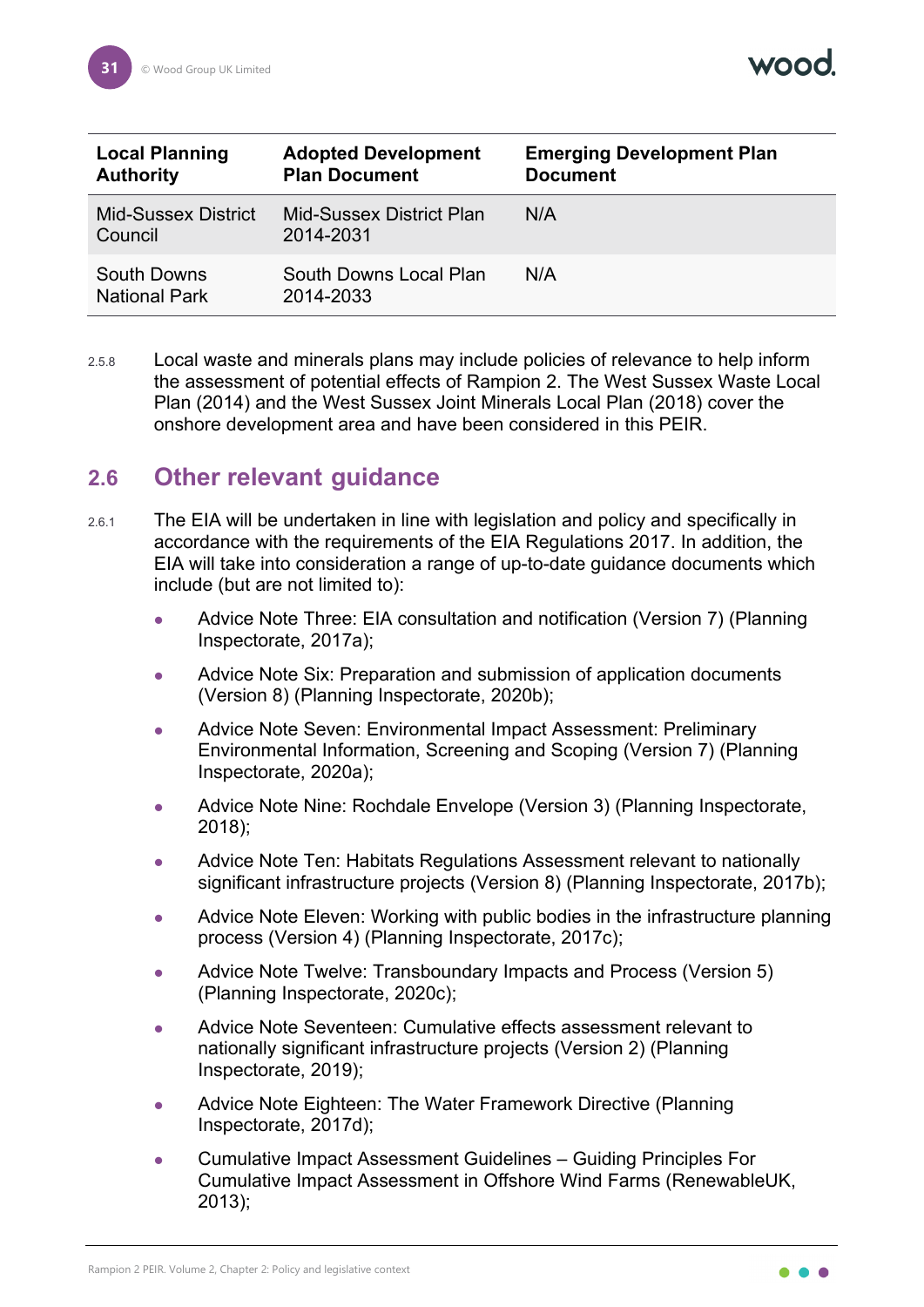nood

- Environmental Impact Assessment Guide to: Delivering Quality Development (IEMA, 2016);
- Delivering Proportionate EIA. A Collaborative Strategy for Enhancing UK Environmental Impact Assessment Practice (IEMA, 2017);
- Offshore Wind Farms: Guidance Note for Environmental Impact Assessment in Respect of FEPA and CPA Requirements (Version 2) (Centre for Environment, Fisheries and Aquaculture Science (CEFAS), 2004);
- South inshore and offshore Marine Plan Areas (MMO, June 2014); and
- Design Principles for National Infrastructure (National Infrastructure Commission, 2020).
- 2.6.2 These advice notes and guidance documents have informed the production of this PEIR.

#### <span id="page-32-0"></span>**2.7 PINS Scoping Opinion responses**

2.7.1 **[Table 2-5](#page-32-1)** sets out the comments received in Section 1.1 of the PINS Scoping Opinion relevant to policy and legislative context and how these have been addressed in this PEIR. Full details of the PINS Scoping Opinion comments and responses is provided in **Appendix 5.1: Response to the Scoping Opinion**. Regard has also been given to other stakeholder comments that were received in relation to the Scoping Report. The information provided in the PEIR is preliminary and therefore not all the Scoping Opinion comments have been able to be addressed at this stage.

| <b>PINS ID</b><br>number             | <b>Scoping Opinion comment</b>                                                                                                                                                                                                                                                                                                                                                                                          | How this is addressed in<br>this PEIR                                                                                                          |
|--------------------------------------|-------------------------------------------------------------------------------------------------------------------------------------------------------------------------------------------------------------------------------------------------------------------------------------------------------------------------------------------------------------------------------------------------------------------------|------------------------------------------------------------------------------------------------------------------------------------------------|
| PINS <sub>12</sub><br>Para<br>1.1.12 | In accordance with Regulation $14(3)(a)$ ,<br>where a scoping opinion has been issued in<br>accordance with Regulation 10 an ES<br>accompanying an application for an order<br>granting development consent should be<br>based on 'the most recent scoping opinion<br>adopted (so far as the proposed development<br>remains materially the same as the proposed<br>development which was subject to that<br>opinion)'. | This comment is<br>acknowledged. The ES<br>accompanying the DCO<br>Application will be based on<br>the most recent Scoping<br>Opinion adopted. |
| PINS <sub>13</sub><br>Para<br>1.1.13 | The Inspectorate notes the potential need to<br>carry out an assessment under The<br><b>Conservation of Habitats and Species</b><br>Regulations 2017 and The Conservation of<br><b>Offshore Marine Habitats and Species</b><br>Regulations 2017 (the Habitats Regulations).                                                                                                                                             | This comment is<br>acknowledged. The ES will be<br>co-ordinated with any<br>assessment under the<br><b>Habitats Regulations.</b>               |

#### <span id="page-32-1"></span>Table 2-5 PINS Scoping Opinion responses – Policy and legislative context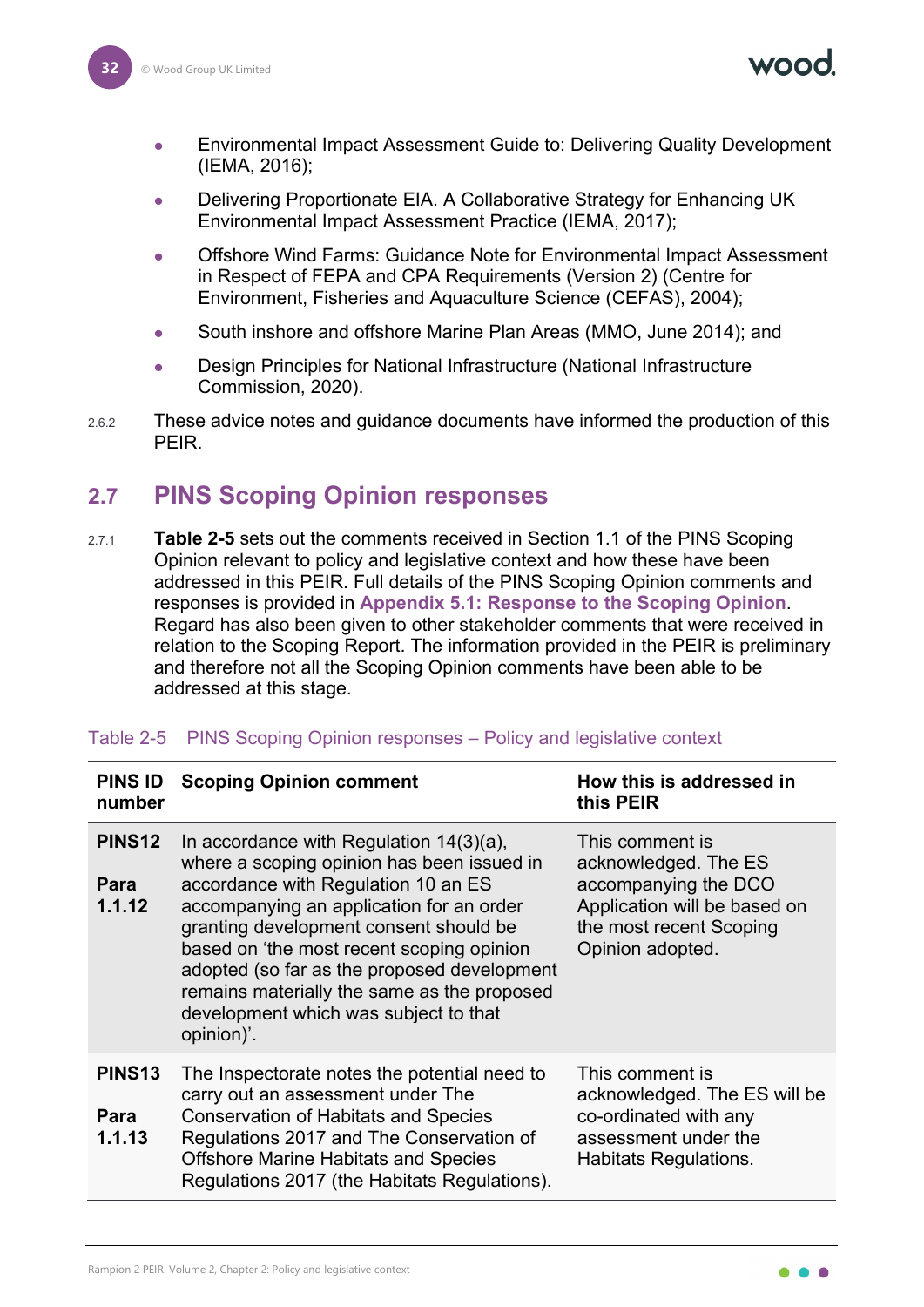wood.

#### **PINS ID** Scoping Opinion comment **How this is addressed** in **number**

# **this PEIR**

This assessment must be co-ordinated with the EIA in accordance with Regulation 26 of the EIA Regulations. The Applicant's ES should therefore be co-ordinated with any assessment made under the Habitats Regulations.

#### <span id="page-33-0"></span>**2.8 Glossary of terms and abbreviations**

#### Table 2-6 Glossary of terms and abbreviations

| Term (acronym)                                                                              | <b>Definition</b>                                                                                                                                                                                                                                                                                                                                                                                                                       |
|---------------------------------------------------------------------------------------------|-----------------------------------------------------------------------------------------------------------------------------------------------------------------------------------------------------------------------------------------------------------------------------------------------------------------------------------------------------------------------------------------------------------------------------------------|
| <b>Areas of Outstanding</b><br><b>Natural Beauty (AONBs)</b>                                | Land protected for conservation and preservation under<br>section 82 of the Countryside and Rights of Way Act 2000<br>for its natural beauty.                                                                                                                                                                                                                                                                                           |
| <b>Climate Change</b>                                                                       | A change in the state of the climate that can be identified<br>(e.g. by using statistical tests) by changes in the mean<br>and/or the variability of its properties, and that persists for<br>an extended period, typically decades or longer. Climate<br>change may be due to natural internal processes, to<br>external forcing or to persistent anthropogenic changes in<br>the composition of the atmosphere, ocean or in land use. |
| <b>Climate Change Act</b>                                                                   | Legislation enacted in 2008 by the UK Parliament to<br>establish a framework for the reduction of greenhouse<br>gas, which includes a target for the year 2050 emissions,<br>a system of carbon budgeting, establishing the<br>Committee on Climate Change, carbon trading schemes<br>and other provisions.                                                                                                                             |
| <b>Cumulative impact</b>                                                                    | Impacts that result from incremental changes caused by<br>other past, present or reasonably foreseeable actions<br>together with the Proposed Development.                                                                                                                                                                                                                                                                              |
| <b>DCO Application</b>                                                                      | An application for consent to undertake a Nationally<br>Significant Infrastructure Project made to the Planning<br>Inspectorate who will consider the application and make a<br>recommendation to the Secretary of State, who will<br>decide on whether development consent should be<br>granted for the Proposed Development.                                                                                                          |
| <b>Department for Business,</b><br><b>Energy &amp; Industrial</b><br><b>Strategy (BEIS)</b> | The Government department responsible for business;<br>industrial strategy; science; research and innovation;<br>energy and clean growth; and climate change.                                                                                                                                                                                                                                                                           |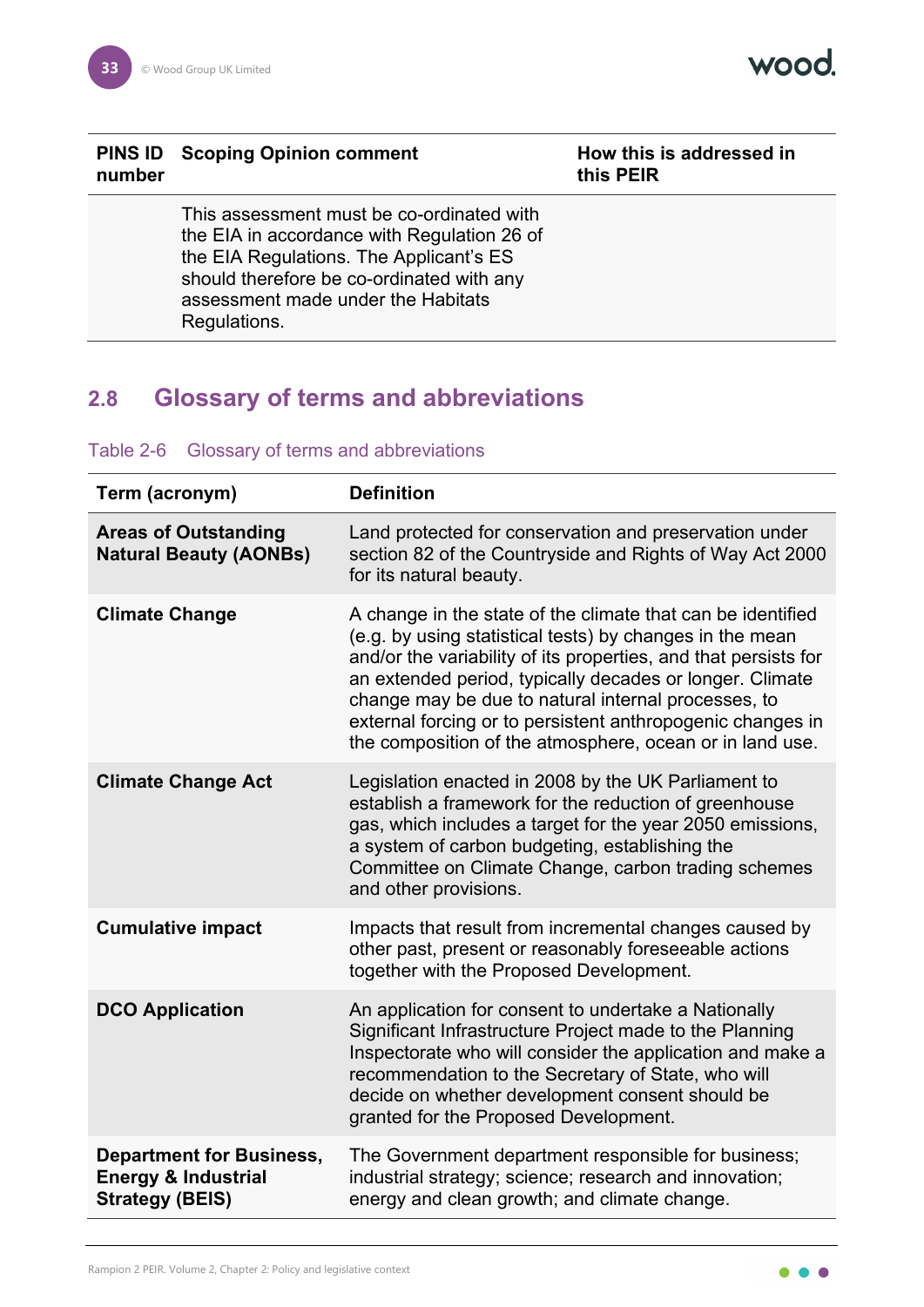wood.

| Term (acronym)                                         | <b>Definition</b>                                                                                                                                                                                                                                                                                                                                                                                                               |
|--------------------------------------------------------|---------------------------------------------------------------------------------------------------------------------------------------------------------------------------------------------------------------------------------------------------------------------------------------------------------------------------------------------------------------------------------------------------------------------------------|
| <b>Development Consent</b><br>Order (DCO)              | This is the means of obtaining permission for<br>developments categorised as Nationally Significant<br>Infrastructure Projects, under the Planning Act 2008.                                                                                                                                                                                                                                                                    |
| <b>EIA Regulations, 2017</b>                           | The Infrastructure Planning (Environmental Impact<br>Assessment) Regulations 2017.                                                                                                                                                                                                                                                                                                                                              |
|                                                        | The EIA regulations require that the effects of a project,<br>where these are likely to have a significant effect on the<br>environment, are taken into account in the decision-<br>making process for the project.                                                                                                                                                                                                             |
| <b>Environmental Impact</b><br><b>Assessment (EIA)</b> | The process of evaluating the likely significant<br>environmental effects of a proposed project or<br>development over and above the existing circumstances<br>(or 'baseline').                                                                                                                                                                                                                                                 |
| <b>Environmental Quality</b><br><b>Standards (EQS)</b> | The Environmental Quality Standards determines priority<br>substances and certain other polluting chemicals as set<br>out in the Water Framework Directive and Environmental<br>Quality Standards Directive. A value is provided,<br>generally defined by regulation, which specifies the<br>maximum permissible concentration of a potentially<br>hazardous chemical in an environmental sample,<br>generally of air or water. |
| <b>Environmental Statement</b>                         | The written output presenting the full findings of the<br><b>Environmental Impact Assessment.</b>                                                                                                                                                                                                                                                                                                                               |
| <b>European Union (EU)</b>                             | The union of 27 European member states.                                                                                                                                                                                                                                                                                                                                                                                         |
| <b>GHG</b>                                             | <b>Greenhouse Gas</b>                                                                                                                                                                                                                                                                                                                                                                                                           |
| <b>Habitats Regulation</b><br><b>Assessment (HRA)</b>  | The assessment of the impacts of implementing a plan or<br>policy on a European Site, the purpose being to consider<br>the impacts of a project against conservation objectives of<br>the site and to ascertain whether it would adversely affect<br>the integrity of the site.                                                                                                                                                 |
| <b>Habitats Regulations</b>                            | EC Council Directive 92/43/EEC, known as the Habitats<br>Directive, was transposed in the UK by the Habitats<br>Regulations 1994 (as amended). The Habitats<br>Regulations apply to UK land and territorial waters and<br>act to ensure biodiversity of natural habitats and of wild<br>flora and fauna through a range of measures including<br>designation of SACs.                                                           |
| <b>Impact</b>                                          | The changes resulting from an action.                                                                                                                                                                                                                                                                                                                                                                                           |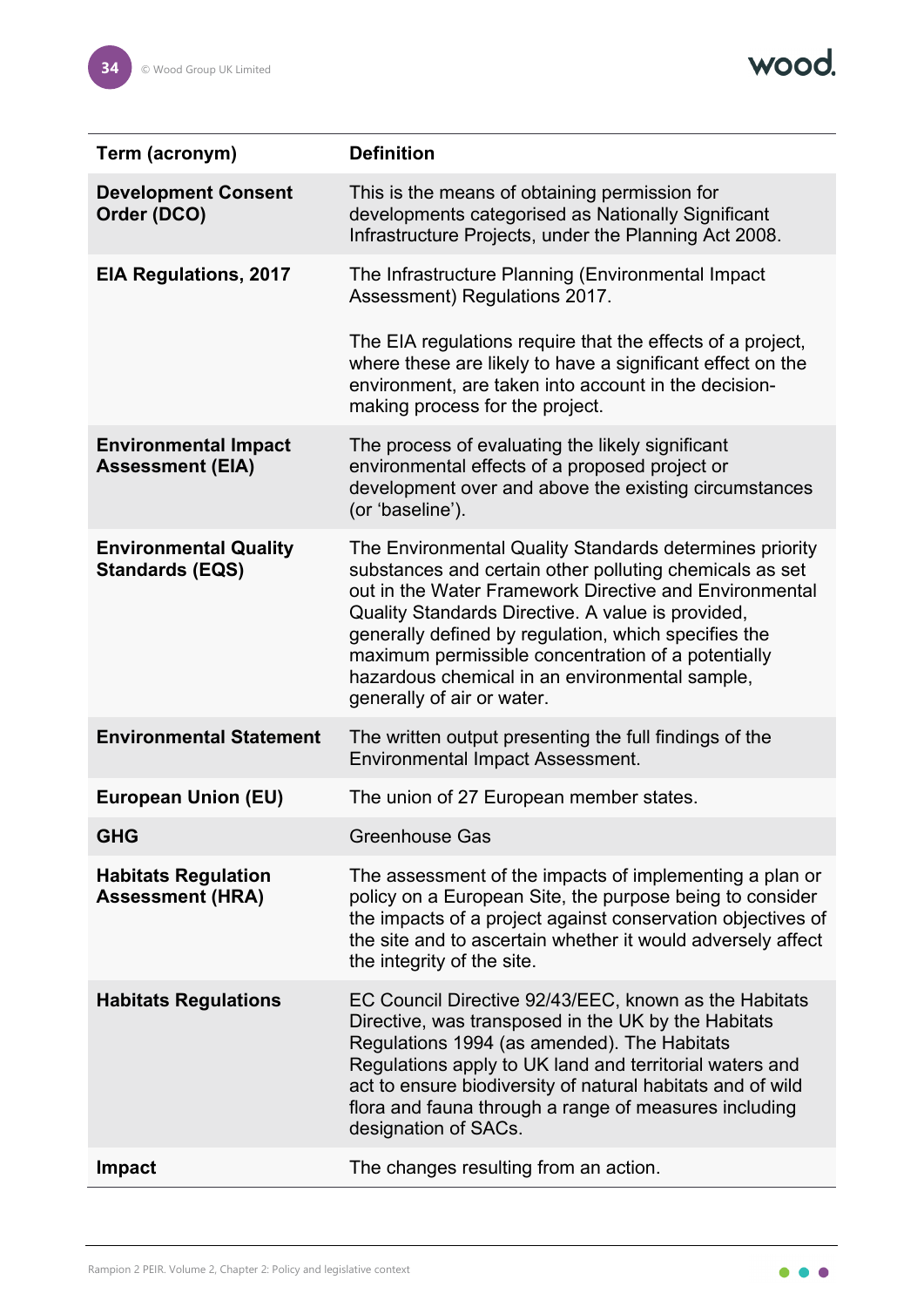

| Term (acronym)                                                                         | <b>Definition</b>                                                                                                                                                                                                                                                                                                                                                      |
|----------------------------------------------------------------------------------------|------------------------------------------------------------------------------------------------------------------------------------------------------------------------------------------------------------------------------------------------------------------------------------------------------------------------------------------------------------------------|
| <b>Indirect effects</b>                                                                | Effects that result indirectly from the Proposed<br>Development as a consequence of the direct effects,<br>often occurring away from the site, or as a result of a<br>sequence of interrelationships or a complex pathway.<br>They may be separated by distance or in time from the<br>source of the effects.<br>Often used to describe effects on landscape character |
|                                                                                        | that are not directly impacted by the Proposed<br>Development such as effects on perceptual<br>characteristics and qualities of the landscape.                                                                                                                                                                                                                         |
| <b>Institute of Environmental</b><br><b>Management and</b><br><b>Assessment (IEMA)</b> | International membership organisation for environment<br>and sustainability professionals.                                                                                                                                                                                                                                                                             |
| <b>Likely Significant Effects</b>                                                      | It is a requirement of Environmental Impact Assessment<br>Regulations to determine the likely significant effects of<br>the Proposed Development on the environment which<br>should relate to the level of an effect and the type of<br>effect.                                                                                                                        |
| <b>MCAA</b>                                                                            | <b>Marine and Coastal Access Act</b>                                                                                                                                                                                                                                                                                                                                   |
| <b>Marine Conservation Zone</b><br>(MCZ)                                               | A Marine Conservation Zone (MCZ) is a type of marine<br>nature reserve in UK waters. They were established<br>under the Marine and Coastal Access Act (2009) and are<br>areas designated with the aim to protect nationally<br>important, rare or threatened habitats and species.                                                                                     |
| <b>Marine Management</b><br>Organisation (MMO)                                         | MMO is an executive non-departmental public body,<br>sponsored by the Department for Environment, Food &<br>Rural Affairs. MMO license, regulate and plan marine<br>activities in the seas around England so that they are<br>carried out in a sustainable way.                                                                                                        |
| <b>MPA</b>                                                                             | <b>Marine Protected Area</b>                                                                                                                                                                                                                                                                                                                                           |
| <b>MPS</b>                                                                             | <b>Marine Policy Statement</b>                                                                                                                                                                                                                                                                                                                                         |
| <b>National Policy Planning</b><br><b>Framework (NPPF)</b>                             | The National Policy Planning Framework sets out the<br>Governments planning policies for England and how<br>these are expected to be applied. It provides a framework<br>within which local plans can be developed which reflect<br>the community's needs.                                                                                                             |
| <b>Nationally Significant</b><br><b>Infrastructure Project</b><br>(NSIP)               | Nationally Significant Infrastructure Projects are major<br>infrastructure developments in England and Wales which<br>are consented by DCO. These include proposals for                                                                                                                                                                                                |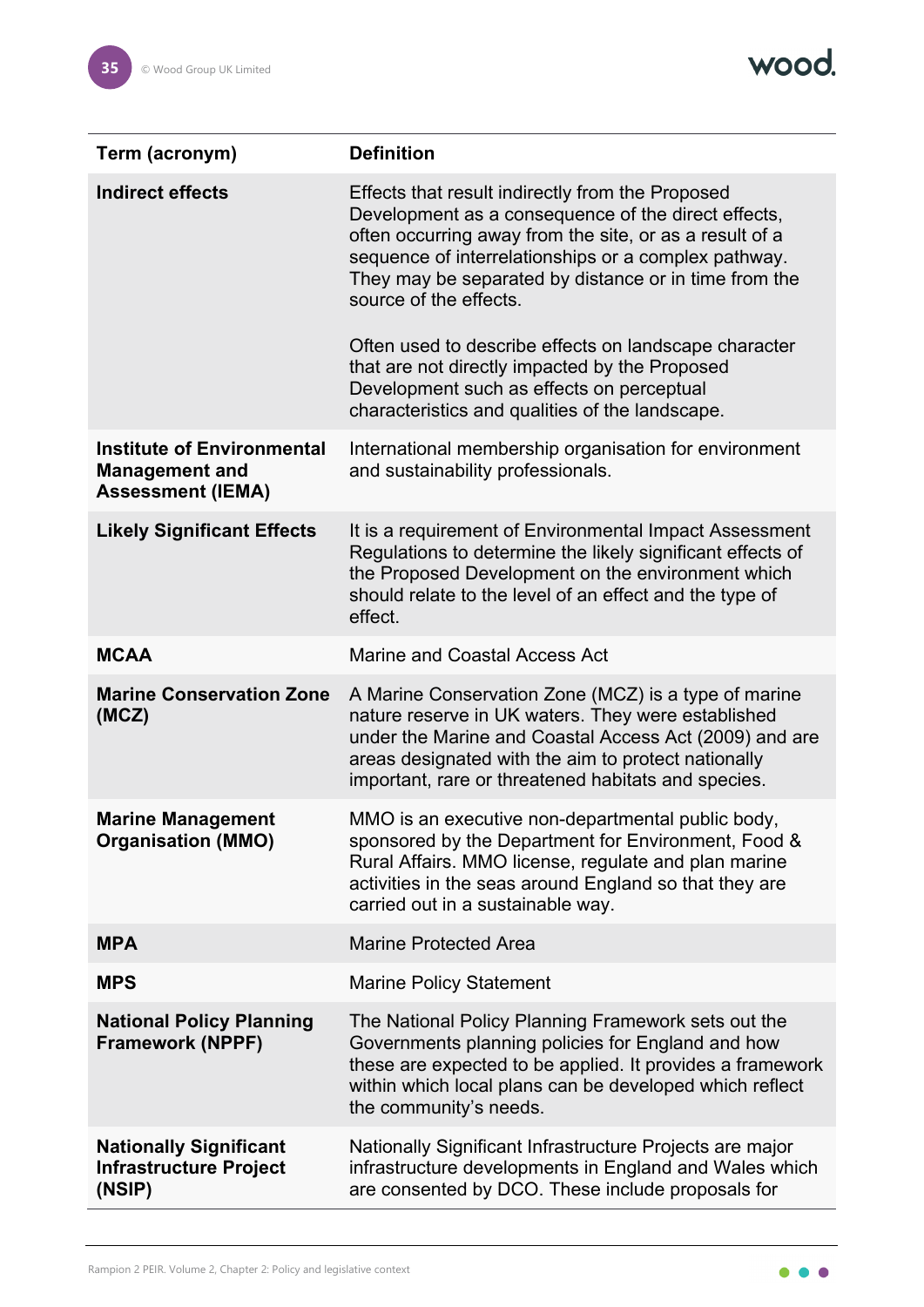

| Term (acronym)                                                       | <b>Definition</b>                                                                                                                                                                                                                                                                                                                                                                                                                                                                                  |
|----------------------------------------------------------------------|----------------------------------------------------------------------------------------------------------------------------------------------------------------------------------------------------------------------------------------------------------------------------------------------------------------------------------------------------------------------------------------------------------------------------------------------------------------------------------------------------|
|                                                                      | offshore wind farms with an installed capacity over<br>100MW.                                                                                                                                                                                                                                                                                                                                                                                                                                      |
| <b>Natural England</b>                                               | The government advisor for the natural environment in<br>England.                                                                                                                                                                                                                                                                                                                                                                                                                                  |
| <b>Offshore</b>                                                      | The sea further than two miles from the coast.                                                                                                                                                                                                                                                                                                                                                                                                                                                     |
| <b>Offshore Wind Farm</b>                                            | An offshore wind farm is a group of wind turbines in the<br>same location (offshore) in the sea which are used to<br>produce electricity.                                                                                                                                                                                                                                                                                                                                                          |
| <b>Planning Act 2008</b>                                             | The legislative framework for the process of approving<br>major new infrastructure projects.                                                                                                                                                                                                                                                                                                                                                                                                       |
| <b>Planning Inspectorate</b><br>(PINS)                               | The Planning Inspectorate deals with planning appeals,<br>national infrastructure planning applications,<br>examinations of local plans and other planning-related<br>and specialist casework in England and Wales.                                                                                                                                                                                                                                                                                |
| <b>Preliminary Environmental</b><br><b>Information Report (PEIR)</b> | The written output of the Environmental Impact<br>Assessment undertaken to date for the Proposed<br>Development. It is developed to support public<br>consultation and presents the preliminary findings of the<br>assessment to allow an informed view to be developed of<br>the Proposed Development, the assessment approach<br>that has been undertaken, draw preliminary conclusions<br>on the likely significant effects of the Proposed<br>Development and environmental measures proposed. |
| <b>Proposed Development</b>                                          | The development that is subject to the application for<br>development consent, as described in Chapter 2.                                                                                                                                                                                                                                                                                                                                                                                          |
| <b>Receptor</b>                                                      | These are as defined in Regulation 5(2) of The<br>Infrastructure Planning (Environmental Impact<br>Assessment) Regulations 2017 and include population<br>and human health, biodiversity, land, soil, water, air,<br>climate, material assets, cultural heritage and landscape<br>that may be at risk from exposure to pollutants which<br>could potentially arise as a result of the Proposed<br>Development.                                                                                     |
| <b>Rochdale Approach</b>                                             | The Rochdale Approach is a parameter-based approach<br>to environmental assessment which aims to take account<br>of the need for flexibility in the evolution of detailed<br>design.                                                                                                                                                                                                                                                                                                               |
| <b>Scoping Opinion</b>                                               | A Scoping Opinion is adopted by the Secretary of State<br>for a Proposed Development.                                                                                                                                                                                                                                                                                                                                                                                                              |

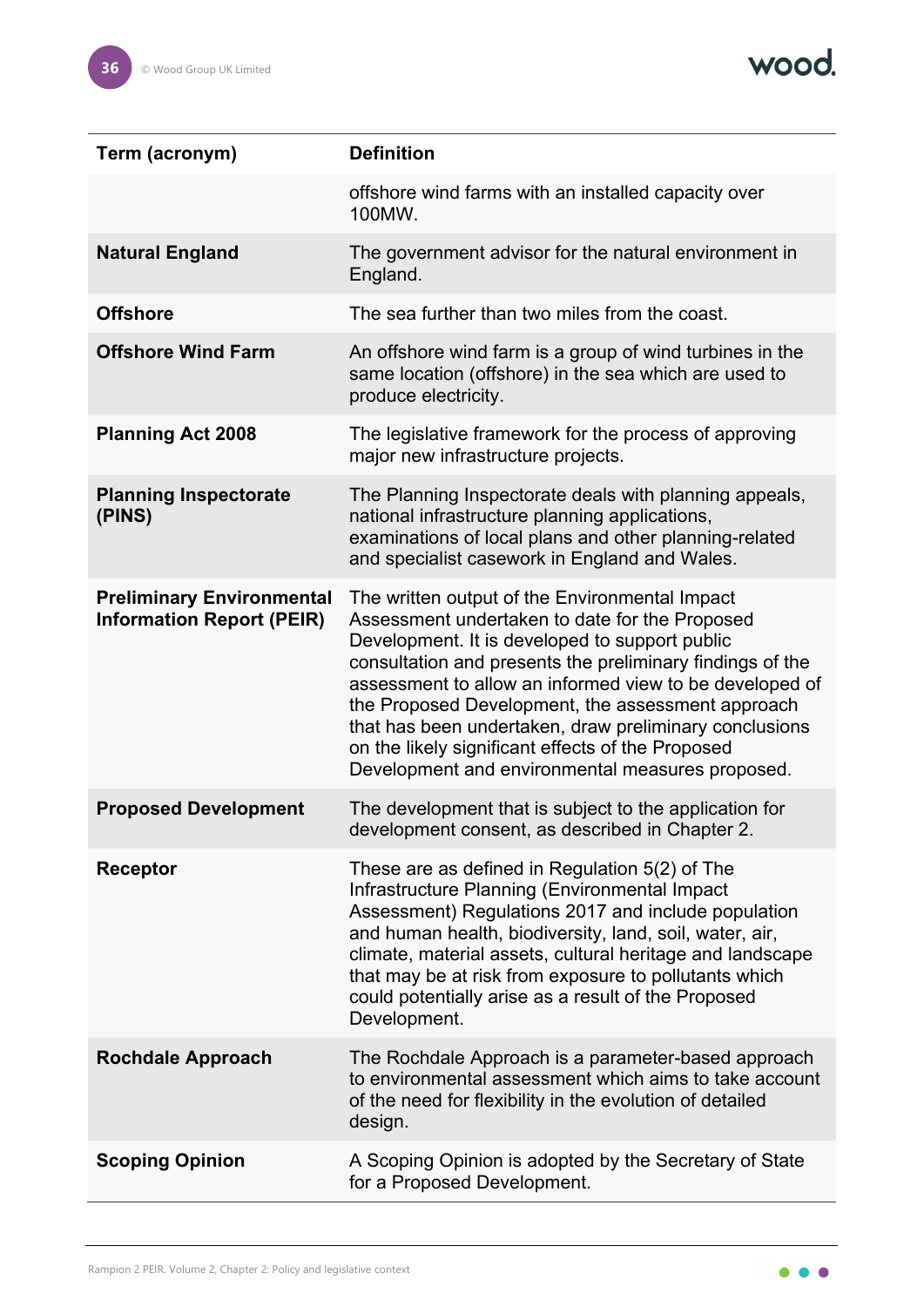wood.

| Term (acronym)                                              | <b>Definition</b>                                                                                                                                                                                                                                                                                                                                                                                                                                                                                                                    |
|-------------------------------------------------------------|--------------------------------------------------------------------------------------------------------------------------------------------------------------------------------------------------------------------------------------------------------------------------------------------------------------------------------------------------------------------------------------------------------------------------------------------------------------------------------------------------------------------------------------|
| <b>Scoping Report</b>                                       | A report that presents the findings of an initial stage in the<br>Environmental Impact Assessment process.                                                                                                                                                                                                                                                                                                                                                                                                                           |
| <b>Secretary of State (SoS)</b>                             | The body who makes the decision to grant development<br>consent.                                                                                                                                                                                                                                                                                                                                                                                                                                                                     |
| <b>Significance</b>                                         | A measure of the importance of the environmental effect,<br>defined by criteria specific to the environmental aspect.                                                                                                                                                                                                                                                                                                                                                                                                                |
| <b>Significant effects</b>                                  | It is a requirement of the EIA Regulations to determine<br>the likely significant effects of the development on the<br>environment which should relate to the level of an effect<br>and the type of effect. Where possible significant effects<br>should be mitigated.                                                                                                                                                                                                                                                               |
| <b>Site of Community</b><br><b>Importance (SCI)</b>         | SCIs are defined in the European Commission Habitats<br>Directive (92/43/EEC) as a site which, in the<br>biogeographical region or regions to which it belongs,<br>contributes significantly to the maintenance or restoration<br>at a favourable conservation status of a natural habitat<br>type or of a species and may also contribute significantly<br>to the coherence of Natura 2000, and/or contributes<br>significantly to the maintenance of biological diversity<br>within the biogeographic region or regions concerned. |
| <b>Site of Special Scientific</b><br><b>Interest (SSSI)</b> | Sites designated at the national level under the Wildlife &<br>Countryside Act 1981 (as amended). They are a series of<br>sites that are designated to protect the best examples of<br>significant natural habitats and populations of species.                                                                                                                                                                                                                                                                                      |
| <b>Special Area of</b><br><b>Conservation (SAC)</b>         | International designation implemented under the Habitats<br>Regulations for the protection of habitats and (non-bird)<br>species. Sites designated to protect habitats and species<br>on Annexes I and II of the Habitats Directive, Sufficient<br>habitat to maintain favourable conservation status of the<br>particular feature in each member state needs to be<br>identified and designated.                                                                                                                                    |
| <b>Special Protection Area</b><br>(SPA)                     | Sites designated under EU Directive (79/409/EEC) to<br>protect habitats of migratory birds and certain threatened<br>birds under the Birds Directive                                                                                                                                                                                                                                                                                                                                                                                 |
| <b>Stakeholder</b>                                          | Person or organisation with a specific interest<br>(commercial, professional or personal) in a particular<br>issue.                                                                                                                                                                                                                                                                                                                                                                                                                  |
| <b>Sustainability</b>                                       | The principle that the environment should be protected in<br>such a condition and to such a degree that ensures new<br>development meets the needs of the present without                                                                                                                                                                                                                                                                                                                                                            |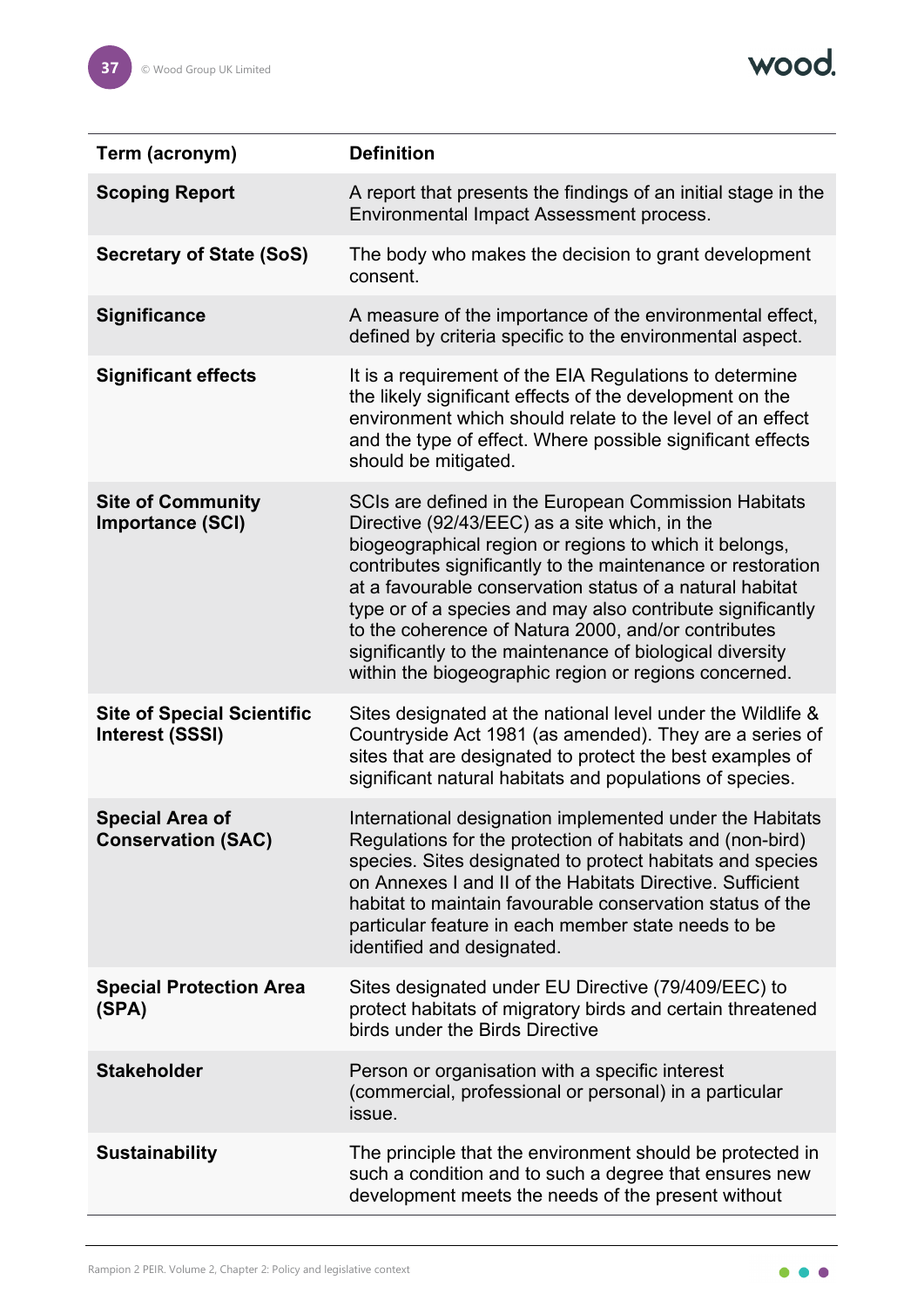

| Term (acronym)                             | <b>Definition</b>                                                                                                                                                                                                                                                                                                                                                                        |
|--------------------------------------------|------------------------------------------------------------------------------------------------------------------------------------------------------------------------------------------------------------------------------------------------------------------------------------------------------------------------------------------------------------------------------------------|
|                                            | compromising the ability of future generations to meet<br>their own needs.                                                                                                                                                                                                                                                                                                               |
| <b>Temporary or permanent</b><br>effects   | Effects may be considered as temporary or permanent. In<br>the case of wind energy development the application is<br>for a 30 year period after which the assessment assumes<br>that decommissioning will occur and that the site will be<br>restored. For these reasons the development is referred<br>to as long term and reversible.                                                  |
| <b>The Applicant</b>                       | Rampion Extension Development Limited (RED)                                                                                                                                                                                                                                                                                                                                              |
| <b>Transboundary effects</b>               | Assessment of changes to the environment caused by<br>the combined effect of past, present and future human<br>activities and natural processes on other European<br>Economic Area Member States.                                                                                                                                                                                        |
| <b>United Nations</b>                      | The United Nations is an international organization<br>founded in 1945 to maintain global peace and security.                                                                                                                                                                                                                                                                            |
| <b>Water Framework</b><br><b>Directive</b> | A substantial piece of EU water legislation that came into<br>force in 2000, with the overarching objective to get all<br>water bodies in Europe to attain Good or High Ecological<br>Status. River Basin Management Plans have been<br>created which set out measures and potential mitigation<br>to ensure that water bodies in England and Wales<br>achieve 'Good Ecological Status'. |

#### <span id="page-38-0"></span>**2.9 References**

Arun District Council (2018) *Adoption Arun Local Plan 2011-2031* [online]. Available at: <https://www.arun.gov.uk/download.cfm?doc=docm93jijm4n12844.pdf&ver=12984> [Accessed 18 Nov 2020]

Centre for Environment, Fisheries and Aquaculture Science, (2004). *Offshore Wind Farms: Guidance note for Environmental Impact Assessment In respect of FEPA and CPA requirements.* Version 2 - June 2004. Prepared by CEFAS on behalf of the Marine Consents and Environment Unit (MCEU)

Climate Change Act 2008, c.27 [online]. Available at: <https://www.legislation.gov.uk/ukpga/2008/27/contents> [Accessed 26 Nov 2020]

Department for Business, Energy & Industrial Strategy (BEIS) (2020a). *Energy White Paper: Powering our net zero future* [online]. Available at: [https://www.gov.uk/government/publications/energy-white-paper-powering-our-net-zero](https://www.gov.uk/government/publications/energy-white-paper-powering-our-net-zero-future)[future](https://www.gov.uk/government/publications/energy-white-paper-powering-our-net-zero-future) [Accessed 9 Feb 2021]

Department for Business, Energy & Industrial Strategy (BEIS) (2020b). *End of coal power to be brought forward in drive towards net zero* [online]. Available at: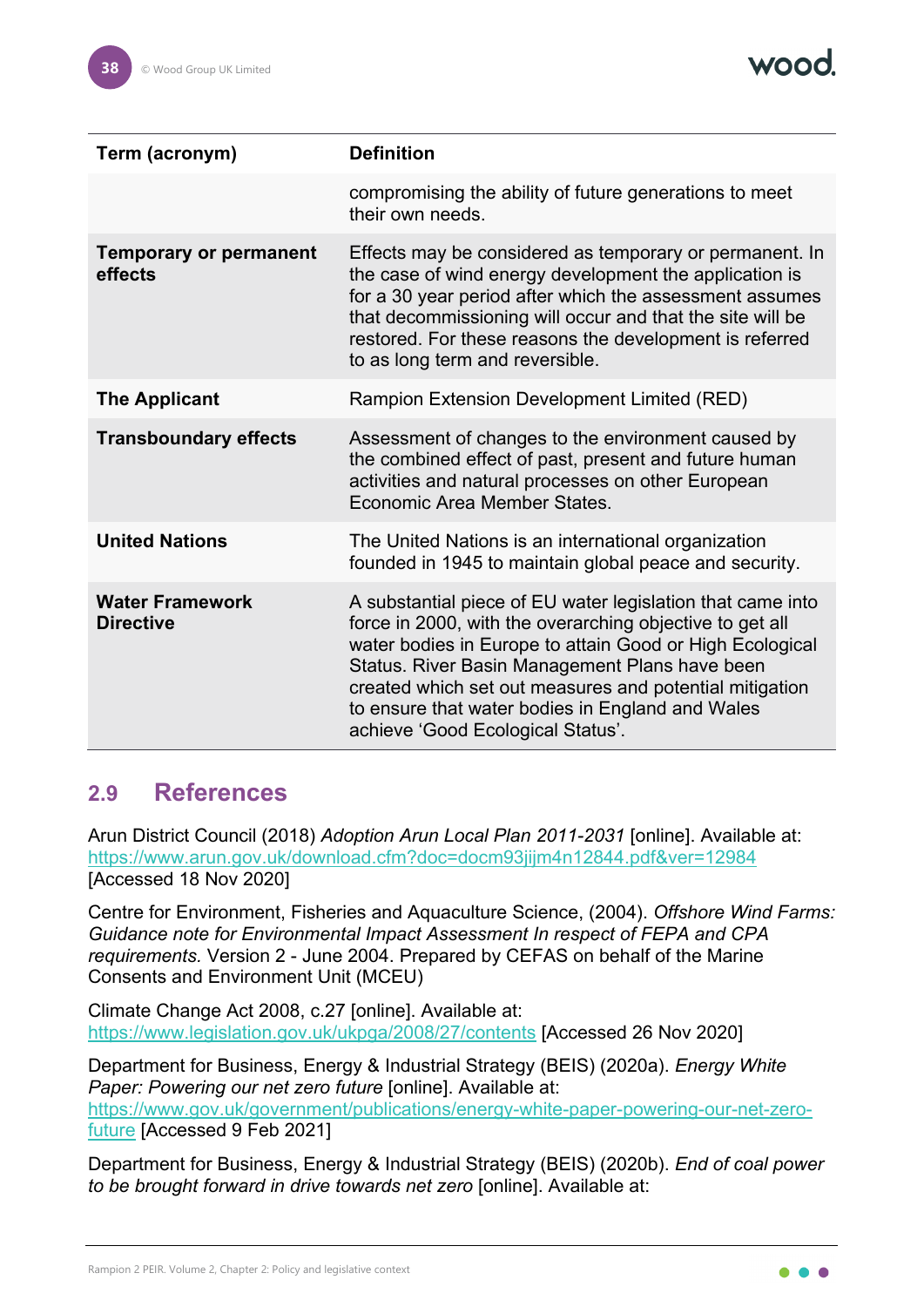mod

[https://www.gov.uk/government/news/end-of-coal-power-to-be-brought-forward-in-drive](https://www.gov.uk/government/news/end-of-coal-power-to-be-brought-forward-in-drive-towards-net-zero)[towards-net-zero](https://www.gov.uk/government/news/end-of-coal-power-to-be-brought-forward-in-drive-towards-net-zero) [Accessed 4 Feb 2021]

Department for Business, Energy & Industrial Strategy (BEIS) (2020c). *Digest of UK Energy Statistics (DUKES): renewable sources of energy*. Chapter 6: Renewable sources of energy [online]. Available at: [https://www.gov.uk/government/statistics/renewable](https://www.gov.uk/government/statistics/renewable-sources-of-energy-chapter-6-digest-of-united-kingdom-energy-statistics-dukes)[sources-of-energy-chapter-6-digest-of-united-kingdom-energy-statistics-dukes](https://www.gov.uk/government/statistics/renewable-sources-of-energy-chapter-6-digest-of-united-kingdom-energy-statistics-dukes) [Accessed 4 Feb 2021]

Department for Business, Energy & Industrial Strategy (BEIS) (2019a) *Offshore wind energy revolution to provide a third of all UK electricity by 2030* [online]. Available at: [https://www.gov.uk/government/news/offshore-wind-energy-revolution-to-provide-a-third](https://www.gov.uk/government/news/offshore-wind-energy-revolution-to-provide-a-third-of-all-uk-electricity-by-2030)[of-all-uk-electricity-by-2030](https://www.gov.uk/government/news/offshore-wind-energy-revolution-to-provide-a-third-of-all-uk-electricity-by-2030) [Accessed 4 Feb 2021]

Department for Business, Energy & Industrial Strategy (BEIS) (2019b) *Industrial Strategy Offshore Wind Sector Deal* [online]. Available at:

<https://www.gov.uk/government/publications/offshore-wind-sector-deal> [Accessed 9 Feb 2021]

Department for Business, Energy & Industrial Strategy (BEIS) (2017). *The Clean Growth Strategy: Leading the way to a low carbon futur*e 2017 (as amended) [online]. Available at: [https://assets.publishing.service.gov.uk/government/uploads/system/uploads/attachment\\_](https://assets.publishing.service.gov.uk/government/uploads/system/uploads/attachment_data/file/700496/clean-growth-strategy-correction-april-2018.pdf) [data/file/700496/clean-growth-strategy-correction-april-2018.pdf](https://assets.publishing.service.gov.uk/government/uploads/system/uploads/attachment_data/file/700496/clean-growth-strategy-correction-april-2018.pdf) [Accessed 26 Nov 2020]

Department of Energy and Climate Change (DECC), (2011a). *Overarching National Policy Statement for Energy (EN-1)*. July 2011. London: The Stationery Office

Department of Energy and Climate Change (DECC), (2011b). *National Policy Statement for Renewable Energy Infrastructure (EN-3)*. July 2011. London: The Stationery Office

Department of Energy and Climate Change (DECC), (2011c). *National Policy Statement for Electricity Networks (EN-5)*. July 2011. London: The Stationery Office

Directive 2001/77/EC of the European Parliament and of the Council of 27 September 2001 on the promotion of electricity produced from renewable energy sources in the internal electricity market (2001) *Official Journal* L83 [online]. Available at: [https://eur](https://eur-lex.europa.eu/legal-content/EN/ALL/?uri=CELEX:32001L0077)[lex.europa.eu/legal-content/EN/ALL/?uri=CELEX:32001L0077](https://eur-lex.europa.eu/legal-content/EN/ALL/?uri=CELEX:32001L0077) [Accessed 12 Nov 2020]

Directive 2009/28/EC of the European Parliament and of the Council of 23 April 2009 on the promotion of the use of energy from renewable sources and amending and subsequently repealing Directives 2001/77/EC and 2003/30/EC (Text with EEA relevance) (2009) *Official Journal* L140 [online]. Available at: [https://eur-lex.europa.eu/legal](https://eur-lex.europa.eu/legal-content/EN/ALL/?uri=CELEX:32009L0028)[content/EN/ALL/?uri=CELEX:32009L0028](https://eur-lex.europa.eu/legal-content/EN/ALL/?uri=CELEX:32009L0028) [Accessed 12 Nov 2020]

Energy Act 2013, c.32 [online]. Available at: <https://www.legislation.gov.uk/ukpga/2013/32/contents/enacted> [Accessed 26 Nov 2020]

HM Government (2020). *Powering our Net Zero Future* [online]. Available at: [https://www.gov.uk/government/publications/energy-white-paper-powering-our-net-zero](https://www.gov.uk/government/publications/energy-white-paper-powering-our-net-zero-future)[future](https://www.gov.uk/government/publications/energy-white-paper-powering-our-net-zero-future) [Accessed 4 Feb 2021]

HM Government (2018) *South Inshore and South Offshore Marine Plan* [online]. Available at[:https://assets.publishing.service.gov.uk/government/uploads/system/uploads/attachmen](https://assets.publishing.service.gov.uk/government/uploads/system/uploads/attachment_data/file/726867/South_Marine_Plan_2018.pdf) [t\\_data/file/726867/South\\_Marine\\_Plan\\_2018.pdf](https://assets.publishing.service.gov.uk/government/uploads/system/uploads/attachment_data/file/726867/South_Marine_Plan_2018.pdf) [Accessed 18 Nov 2020]

HM Government, (2009). *The UK Renewable Energy Strategy*. CM 7686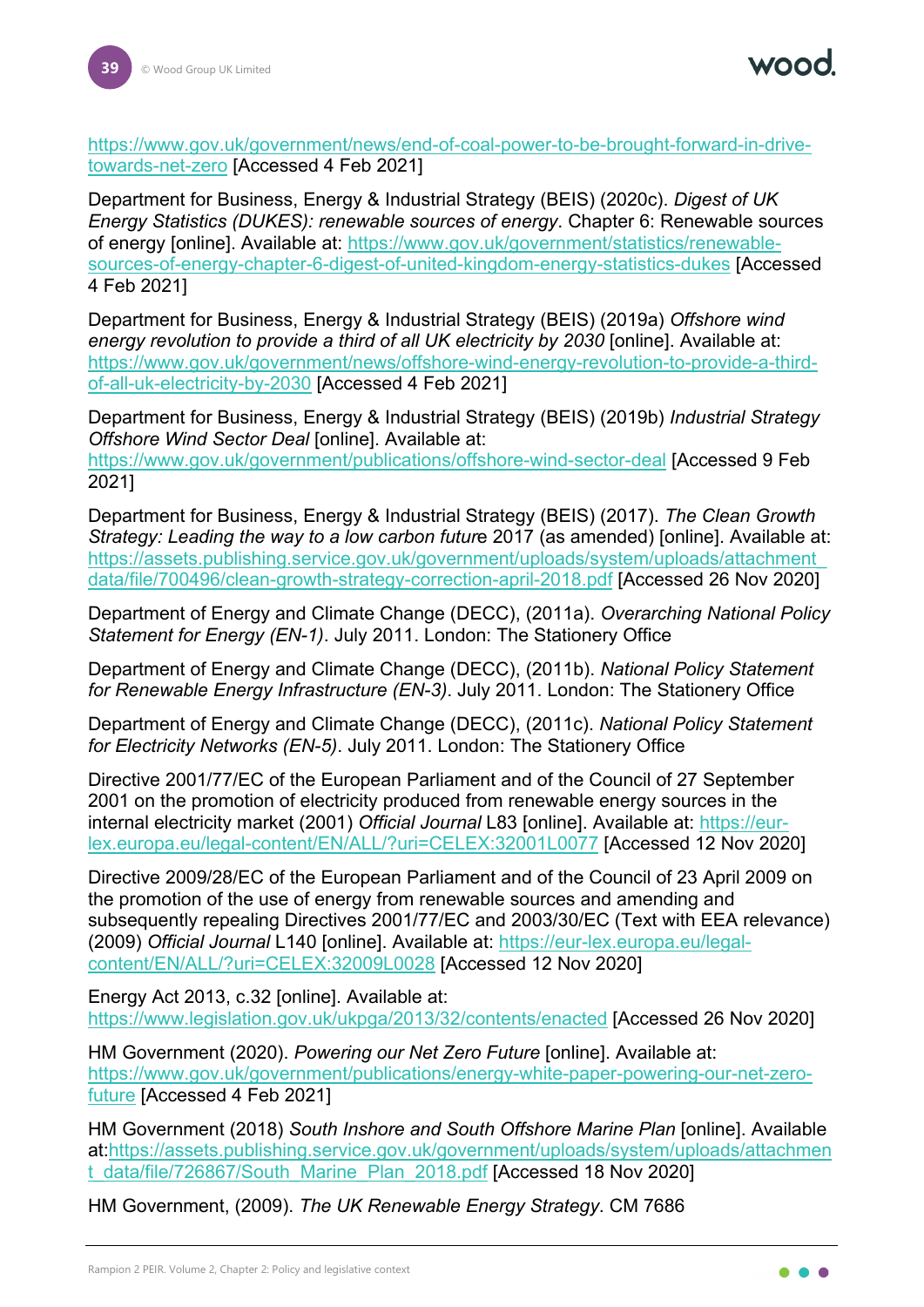HM Treasury (2020) *National Infrastructure Strategy* [online]. Available at:

<https://www.gov.uk/government/publications/national-infrastructure-strategy> [Accessed 4 Feb 2021]

Horsham District Council (2019) *Draft Horsham District Local Plan 2019-2036* [online]. Available at:

[https://strategicplanning.horsham.gov.uk/consult.ti/LocalPlanReview/viewCompoundDoc?](https://strategicplanning.horsham.gov.uk/consult.ti/LocalPlanReview/viewCompoundDoc?docid=10336756) [docid=10336756](https://strategicplanning.horsham.gov.uk/consult.ti/LocalPlanReview/viewCompoundDoc?docid=10336756) [Accessed 26 Nov 2020]

Horsham District Council (2015) *Horsham District Planning Frame*work [online]. Available at: [https://www.horsham.gov.uk/\\_\\_data/assets/pdf\\_file/0016/60190/Horsham-District-](https://www.horsham.gov.uk/__data/assets/pdf_file/0016/60190/Horsham-District-Planning-Framework-November-2015.pdf)[Planning-Framework-November-2015.pdf](https://www.horsham.gov.uk/__data/assets/pdf_file/0016/60190/Horsham-District-Planning-Framework-November-2015.pdf) [Accessed 18 Nov 2020]

Infrastructure Planning (Environmental Impact Assessment) Regulations 2017 (as amended). (2017 No. 572). UK: The Stationery Office Limited

Institute of Environmental Management and Assessment, (2016). *Environmental Impact Assessment Guide to: Delivering Quality Development*. July 2016.

Institute of Environmental Management and Assessment, (2017). *Delivering Proportionate EIA. A Collaborative Strategy for Enhancing UK Environmental Impact Assessment Practice*.

Marine and Coastal Access Act 2009. (2009), c.23. UK: The Stationery Office Limited

Marine Management Organisation, (2014). *Seascape assessment for the South Marine Plan Areas: Technical Report (MMO 1037)*. June, 2014.

Mid-Sussex District Council (2018) *Mid Sussex District Plan 2014-2031* [online]. Available at:<https://www.midsussex.gov.uk/media/3406/mid-sussex-district-plan.pdf> [Accessed 18 Nov 2020]

Ministry of Housing, Communities and Local Government (2019) *National Planning Policy Framework* [online]. Available at:

[https://assets.publishing.service.gov.uk/government/uploads/system/uploads/attachment\\_](https://assets.publishing.service.gov.uk/government/uploads/system/uploads/attachment_data/file/810197/NPPF_Feb_2019_revised.pdf) [data/file/810197/NPPF\\_Feb\\_2019\\_revised.pdf](https://assets.publishing.service.gov.uk/government/uploads/system/uploads/attachment_data/file/810197/NPPF_Feb_2019_revised.pdf) [Accessed 26 Nov 2020].

National Infrastructure Commission (2020). *Design Principles for National Infrastructure*. [online]. Available at:<https://nic.org.uk/app/uploads/NIC-Design-Principles.pdf> [Accessed 24 March 2021].

Planning Act 2008 (2008) [online]. Available at: <https://www.legislation.gov.uk/ukpga/2008/29/contents> [Accessed 11 Nov 2020]

Planning Inspectorate, (2017a). *Advice Note Three: EIA consultation and notification* (Version 7).

Planning Inspectorate (2020a). *Advice Note Seven: EIA: Process, Preliminary Environmental Information, and Environmental Statements (Version 7)*. [Online]. [Accessed 09 November 2020]. Available from:

[https://infrastructure.planninginspectorate.gov.uk/wp-content/uploads/2017/12/Advice](https://infrastructure.planninginspectorate.gov.uk/wp-content/uploads/2017/12/Advice-note-7.pdf)[note-7.pdf.](https://infrastructure.planninginspectorate.gov.uk/wp-content/uploads/2017/12/Advice-note-7.pdf)

Planning Inspectorate (2020d). *Scoping Opinion: Proposed Rampion 2 Offshore Wind Farm* [online]. Available at: [https://infrastructure.planninginspectorate.gov.uk/wp-](https://infrastructure.planninginspectorate.gov.uk/wp-content/ipc/uploads/projects/EN010117/EN010117-000045-EN010117%20Scoping%20Opinion.pdf)

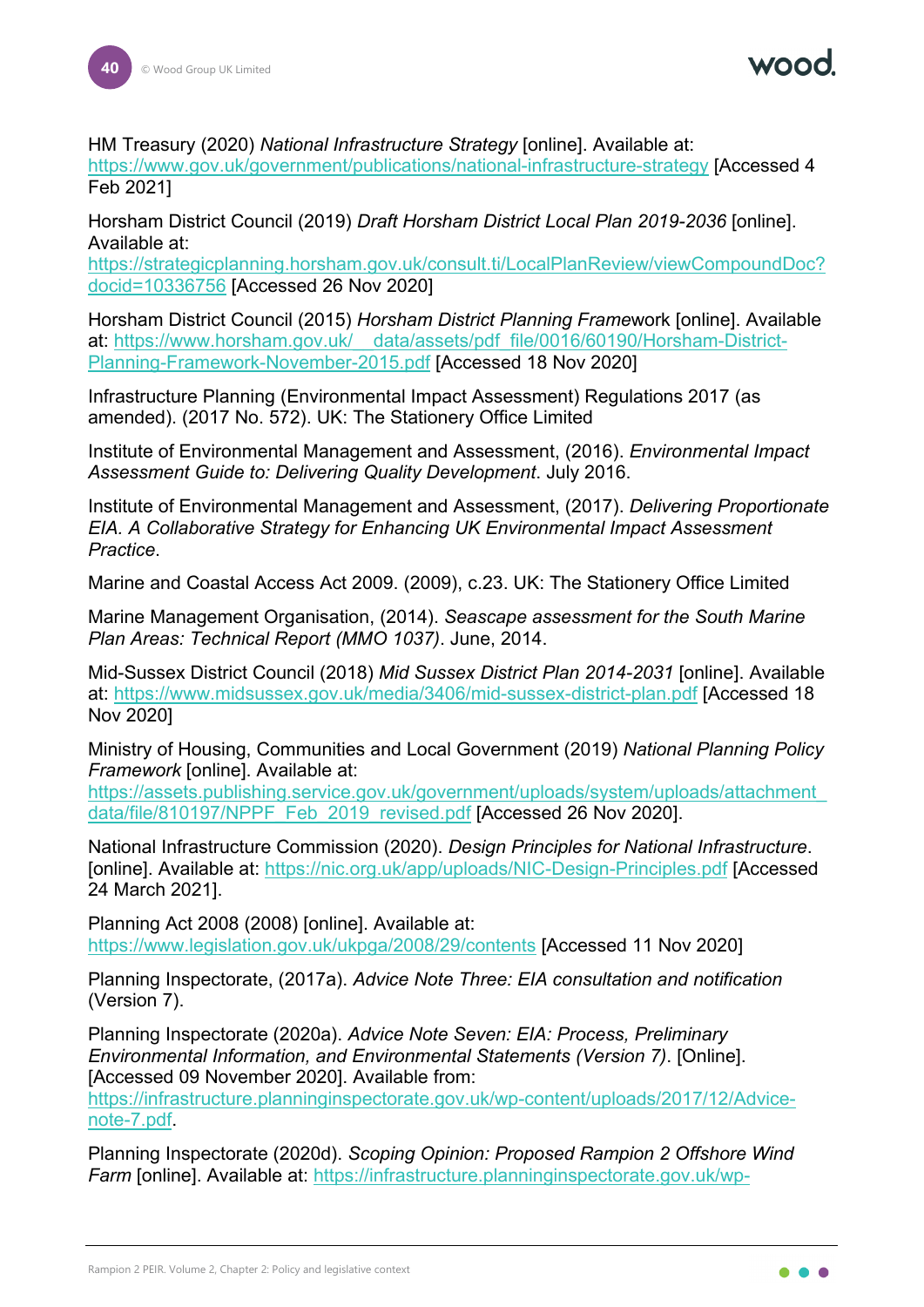[content/ipc/uploads/projects/EN010117/EN010117-000045-](https://infrastructure.planninginspectorate.gov.uk/wp-content/ipc/uploads/projects/EN010117/EN010117-000045-EN010117%20Scoping%20Opinion.pdf) [EN010117%20Scoping%20Opinion.pdf](https://infrastructure.planninginspectorate.gov.uk/wp-content/ipc/uploads/projects/EN010117/EN010117-000045-EN010117%20Scoping%20Opinion.pdf) [Accessed 26 Nov 2020]

Planning Inspectorate, (2017b). *Advice Note Ten: Habitats Regulations Assessment relevant to nationally significant infrastructure projects (Version 8)*

Planning Inspectorate, (2017c). *Advice Note Eleven: Working with public bodies in the infrastructure planning process (Version 4)*

Planning Inspectorate, (2017d). *Advice Note Eighteen: The Water Framework Directive (Version 1)*

Planning Inspectorate, (2018). *Advice Note Nine: Rochdale Envelope (Version 3).*

Planning Inspectorate, (2020c). *Advice Note Twelve: Transboundary Impacts and Process (Version 5).*

Planning Inspectorate, (2020b). *Advice Note Six: Preparation and submission of application documents (Version 9).*

Planning Inspectorate, (2019). *Advice Note Seventeen: Cumulative effects assessment relevant to nationally significant infrastructure projects (Version 2).*

Rampion Extension Development (RED) (2020) *Rampion Extension Development Limited Rampion 2 Offshore Wind Farm Environmental Impact Assessment Scoping Report* [online]. Available at: [https://infrastructure.planninginspectorate.gov.uk/wp](https://infrastructure.planninginspectorate.gov.uk/wp-content/ipc/uploads/projects/EN010117/EN010117-000006-EN010117%20-%20Scoping%20Report.pdf)[content/ipc/uploads/projects/EN010117/EN010117-000006-EN010117%20-](https://infrastructure.planninginspectorate.gov.uk/wp-content/ipc/uploads/projects/EN010117/EN010117-000006-EN010117%20-%20Scoping%20Report.pdf) [%20Scoping%20Report.pdf](https://infrastructure.planninginspectorate.gov.uk/wp-content/ipc/uploads/projects/EN010117/EN010117-000006-EN010117%20-%20Scoping%20Report.pdf) [Accessed 26 Nov 2020]

RED (2021) *Draft Report to Inform Appropriate Assessment (RIAA)*.

RenewableUK and Natural Environment Research Council, (2013). *Cumulative Impact Assessment Guidelines – Guiding Principles For Cumulative Impact Assessment in Offshore Wind Farms.* RUK13-020-2

South Downs National Park Authority (2019) *South Downs Local Plan* [online]. Available at: [https://www.southdowns.gov.uk/wp](https://www.southdowns.gov.uk/wp-content/uploads/2019/07/SD_LocalPlan_2019_17Wb.pdf)[content/uploads/2019/07/SD\\_LocalPlan\\_2019\\_17Wb.pdf](https://www.southdowns.gov.uk/wp-content/uploads/2019/07/SD_LocalPlan_2019_17Wb.pdf) [Accessed 18 Nov 2020]

The Climate Change Act 2008 (2050 Target Amendment) Order 2019 (2019 No.1056). UK: The Stationery Office Limited

UNFCCC (1997) *Kyoto Protocol to the United Nations Framework Convention on Climate Change* [online] Available at:<https://unfccc.int/documents/2409> [Accessed 11 Nov 2020]

UNFCCC (2012) *Doha amendment to the Kyoto Protocol* [online] Available at: <https://unfccc.int/process/the-kyoto-protocol/the-doha-amendment> [Accessed 26 Nov 2020]

United Nations (1992) *United Nations Framework Convention on Climate Change* [online] Available at: [https://unfccc.int/process-and-meetings/the-convention/what-is-the-united](https://unfccc.int/process-and-meetings/the-convention/what-is-the-united-nations-framework-convention-on-climate-change)[nations-framework-convention-on-climate-change](https://unfccc.int/process-and-meetings/the-convention/what-is-the-united-nations-framework-convention-on-climate-change) [Accessed 11 Nov 2020]

United Nations (2015) *Paris Agreement* [online] Available at: [https://unfccc.int/files/essential\\_background/convention/application/pdf/english\\_paris\\_agre](https://unfccc.int/files/essential_background/convention/application/pdf/english_paris_agreement.pdf) [ement.pdf](https://unfccc.int/files/essential_background/convention/application/pdf/english_paris_agreement.pdf) [Accessed 12 Nov 2020]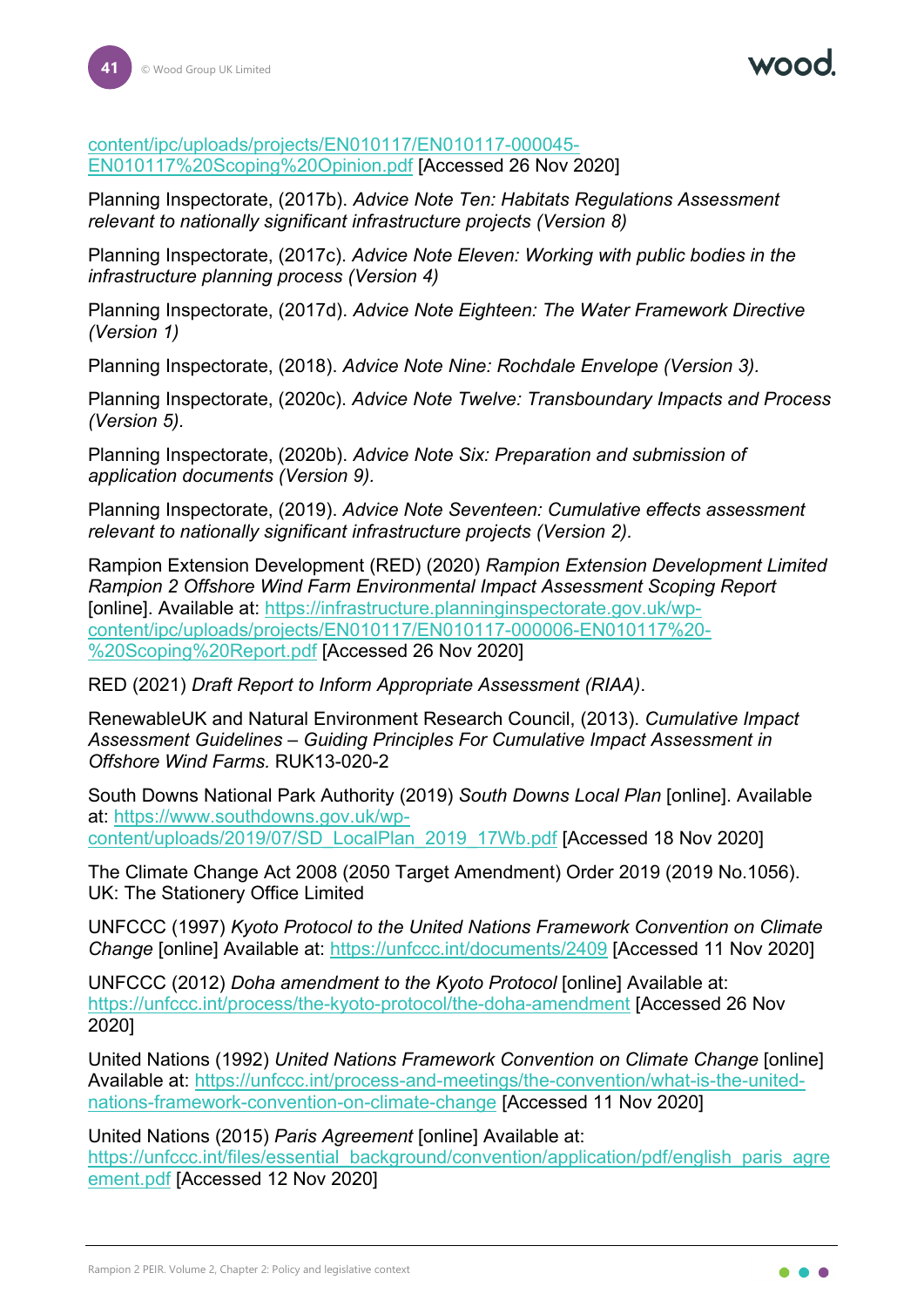wood

West Sussex County Council (2018) *West Sussex Joint Minerals Local Plan* [online]. Available at: [https://www.westsussex.gov.uk/media/11736/mlp\\_adoption.pdf](https://www.westsussex.gov.uk/media/11736/mlp_adoption.pdf) [Accessed 3 Dec 2020]

West Sussex County Council (2014) *West Sussex Waste Local Plan* [online]. Available at: [https://www.westsussex.gov.uk/media/3241/waste\\_local\\_plan\\_april2014.pdf](https://www.westsussex.gov.uk/media/3241/waste_local_plan_april2014.pdf) [Accessed 3 Dec 2020]

Woodward, I., Thaxter, C. B., Owen, E., and Cook, A. S. C. P., (2019). *Desk-based revision of seabird foraging ranges used for HRA screening. Report of work carried out by the British Trust for Ornithology on behalf of NIRAS and The Crown Estate*. BTO Research Report No. 724. The British Trust for Ornithology, Thetford